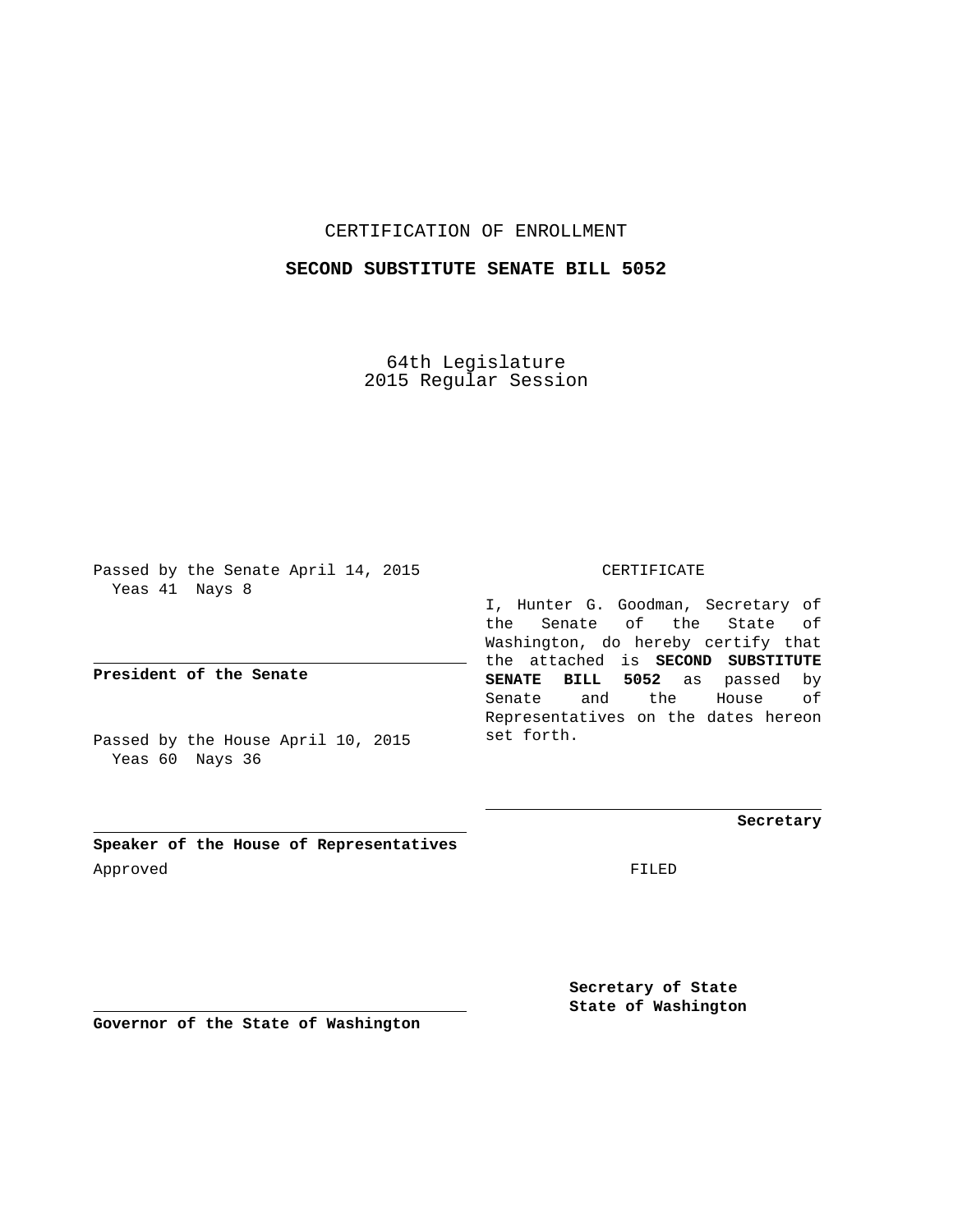## **SECOND SUBSTITUTE SENATE BILL 5052**

AS AMENDED BY THE HOUSE

Passed Legislature - 2015 Regular Session

## **State of Washington 64th Legislature 2015 Regular Session**

**By** Senate Ways & Means (originally sponsored by Senators Rivers, Hatfield, and Conway)

READ FIRST TIME 02/10/15.

 AN ACT Relating to establishing the cannabis patient protection act; amending RCW 66.08.012, 69.50.101, 69.50.325, 69.50.331, 69.50.342, 69.50.345, 69.50.354, 69.50.357, 69.50.360, 69.50.4013, 69.51A.005, 69.51A.010, 69.51A.030, 69.51A.040, 69.51A.043, 69.51A.045, 69.51A.055, 69.51A.060, 69.51A.085, 69.51A.100, 43.70.320, 69.50.203, 69.50.204, and 9.94A.518; adding new sections to chapter 69.50 RCW; adding new sections to chapter 69.51A RCW; adding a new section to chapter 42.56 RCW; adding a new section to chapter 82.04 RCW; creating new sections; repealing RCW 69.51A.020, 69.51A.025, 69.51A.047, 69.51A.070, 69.51A.090, 69.51A.140, 69.51A.200, and 69.51A.085; prescribing penalties; providing an 12 effective date; providing a contingent effective date; and declaring 13 an emergency.

BE IT ENACTED BY THE LEGISLATURE OF THE STATE OF WASHINGTON:

 NEW SECTION. **Sec. 1.** This act may be known and cited as the cannabis patient protection act.

 NEW SECTION. **Sec. 2.** The legislature finds that since voters approved Initiative Measure No. 692 in 1998, it has been the public policy of the state to permit the medical use of marijuana. Between 1998 and the present day, there have been multiple legislative

p. 1 2SSB 5052.PL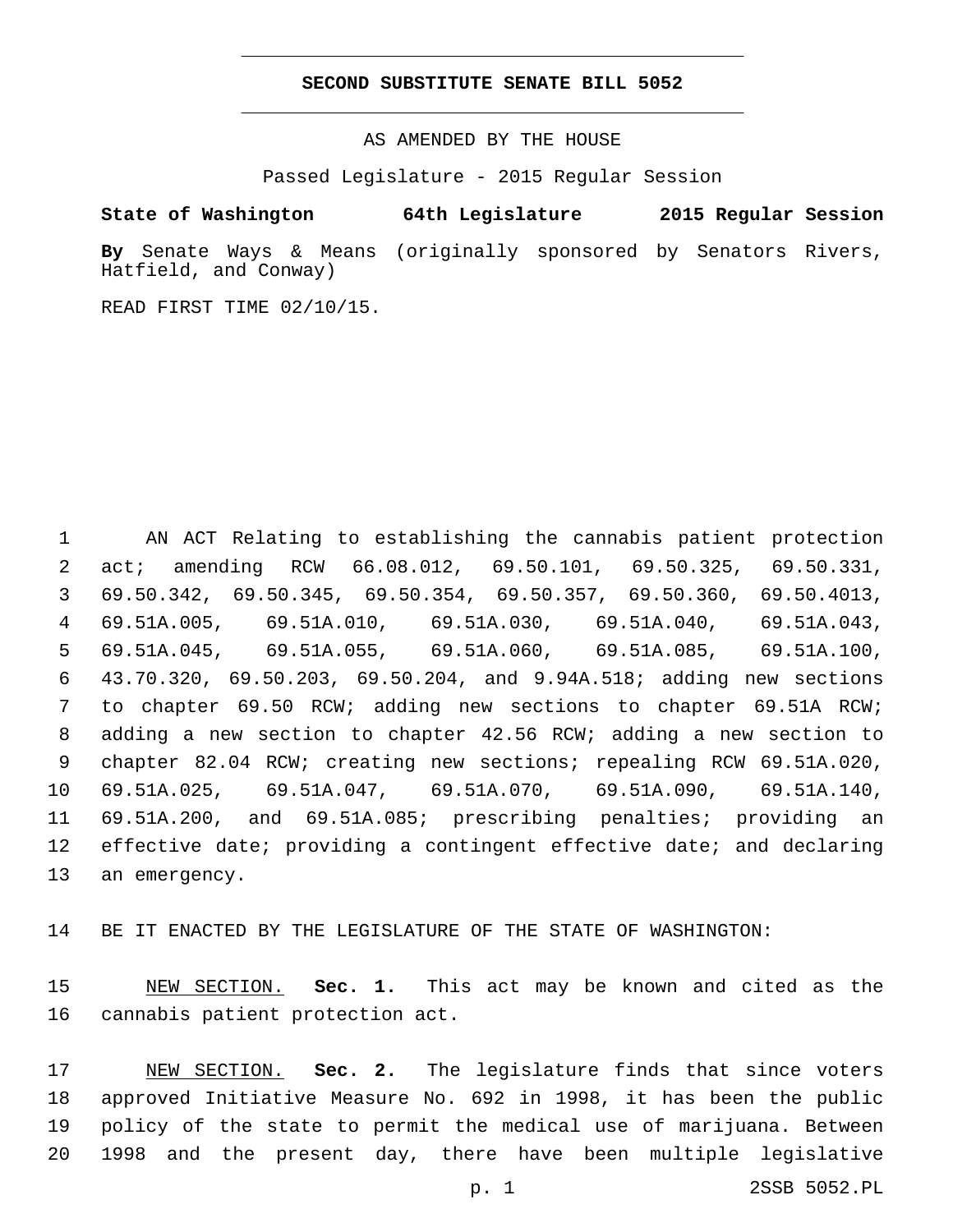attempts to clarify what is meant by the medical use of marijuana and to ensure qualifying patients have a safe, consistent, and adequate source of marijuana for their medical needs.3

 The legislature further finds that qualifying patients are people with serious medical conditions and have been responsible for finding their own source of marijuana for their own personal medical use. Either by growing it themselves, designating someone to grow for them, or participating in collective gardens, patients have developed methods of access in spite of continued federal opposition to the medical use of marijuana. In a time when access itself was an issue and no safe, consistent source of marijuana was available, this unregulated system was permitted by the state to ensure some, albeit limited, access to marijuana for medical use. Also permitted were personal possession limits of fifteen plants and twenty-four ounces of useable marijuana, which was deemed to be the amount of marijuana needed for a sixty-day supply. In a time when supply was not consistent, this amount of marijuana was necessary to ensure patients would be able to address their immediate medical needs.

 The legislature further finds that while possession amounts are provided in statute, these do not amount to protection from arrest and prosecution for patients. In fact, patients in compliance with state law are not provided arrest protection. They may be arrested and their only remedy is to assert an affirmative defense at trial that they are in compliance with the law and have a medical need. Too many patients using marijuana for medical purposes today do not know this; many falsely believe they cannot be arrested so long as their health care provider has authorized them for the medical use of 28 marijuana.

 The legislature further finds that in 2012 voters passed Initiative Measure No. 502 which permitted the recreational use of marijuana. For the first time in our nation's history, marijuana would be regulated, taxed, and sold for recreational consumption. Initiative Measure No. 502 provides for strict regulation on the production, processing, and distribution of marijuana. Under Initiative Measure No. 502, marijuana is trackable from seed to sale and may only be sold or grown under license. Marijuana must be tested for impurities and purchasers of marijuana must be informed of the THC level in the marijuana. Since its passage, two hundred fifty producer/processor licenses and sixty-three retail licenses have been issued, covering the majority of the state. With the current product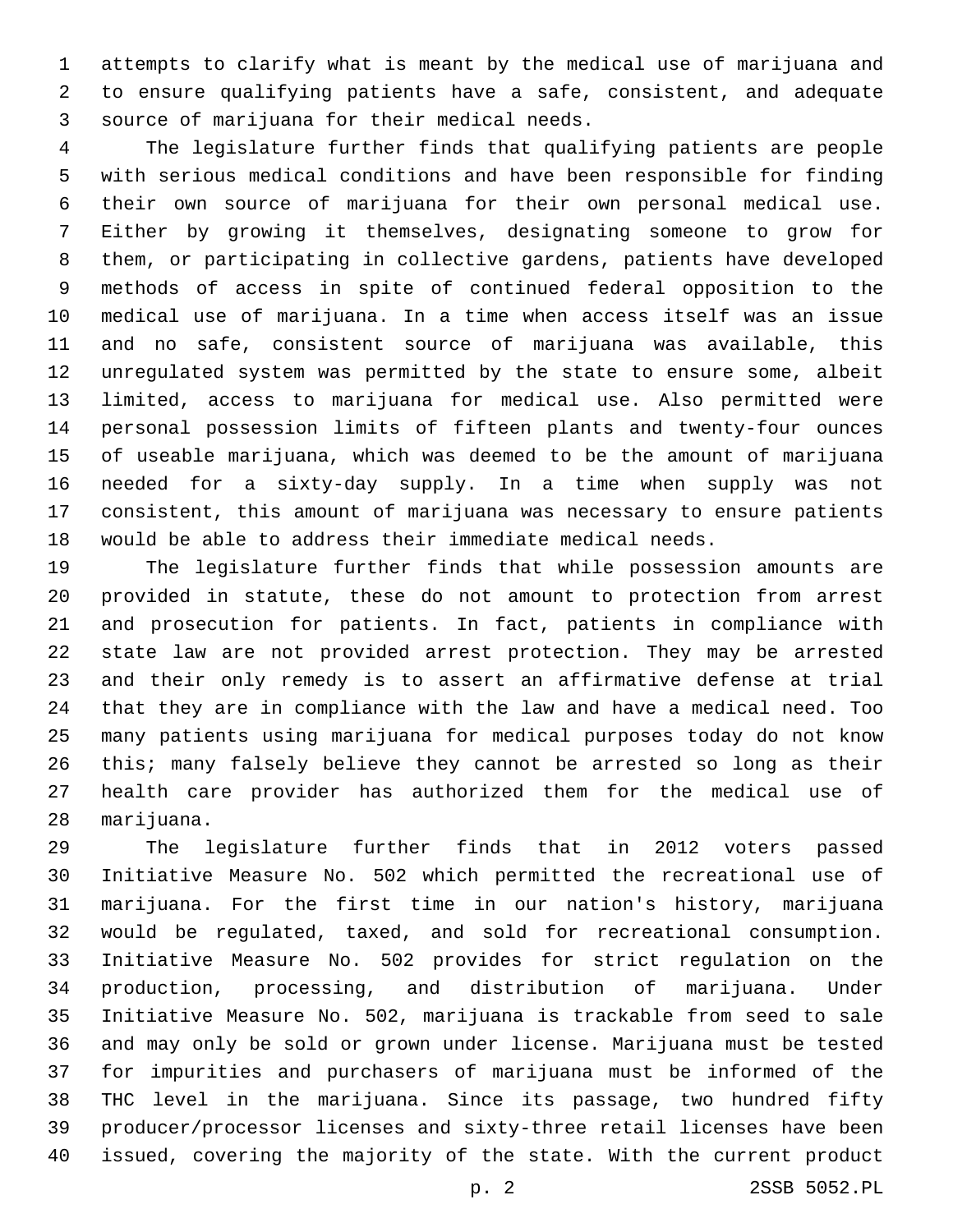canopy exceeding 2.9 million square feet, and retailers in place, the state now has a system of safe, consistent, and adequate access to marijuana; the marketplace is not the same marketplace envisioned by the voters in 1998. While medical needs remain, the state is in the untenable position of having a recreational product that is tested and subject to production standards that ensure safe access for recreational users. No such standards exist for medical users and, consequently, the very people originally meant to be helped through the medical use of marijuana do not know if their product has been tested for molds, do not know where their marijuana has been grown, have no certainty in the level of THC or CBD in their products, and have no assurances that their products have been handled through quality assurance measures. It is not the public policy of the state to allow qualifying patients to only have access to products that may 15 be endangering their health.

 The legislature, therefore, intends to adopt a comprehensive act that uses the regulations in place for the recreational market to provide regulation for the medical use of marijuana. It intends to ensure that patients retain their ability to grow their own marijuana for their own medical use and it intends to ensure that patients have the ability to possess more marijuana-infused products, useable marijuana, and marijuana concentrates than what is available to a nonmedical user. It further intends that medical specific regulations be adopted as needed and under consultation of the departments of health and agriculture so that safe handling practices will be adopted and so that testing standards for medical products meet or exceed those standards in use in the recreational market.

 The legislature further intends that the costs associated with implementing and administering the medical marijuana authorization database shall be financed from the health professions account and that these funds shall be restored to the health professions account through future appropriations using funds derived from the dedicated 33 marijuana account.

 **Sec. 3.** RCW 66.08.012 and 2012 c 117 s 265 are each amended to 35 read as follows:

 There shall be a board, known as the "Washington state liquor 37 ((control)) and cannabis board," consisting of three members, to be appointed by the governor, with the consent of the senate, who shall each be paid an annual salary to be fixed by the governor in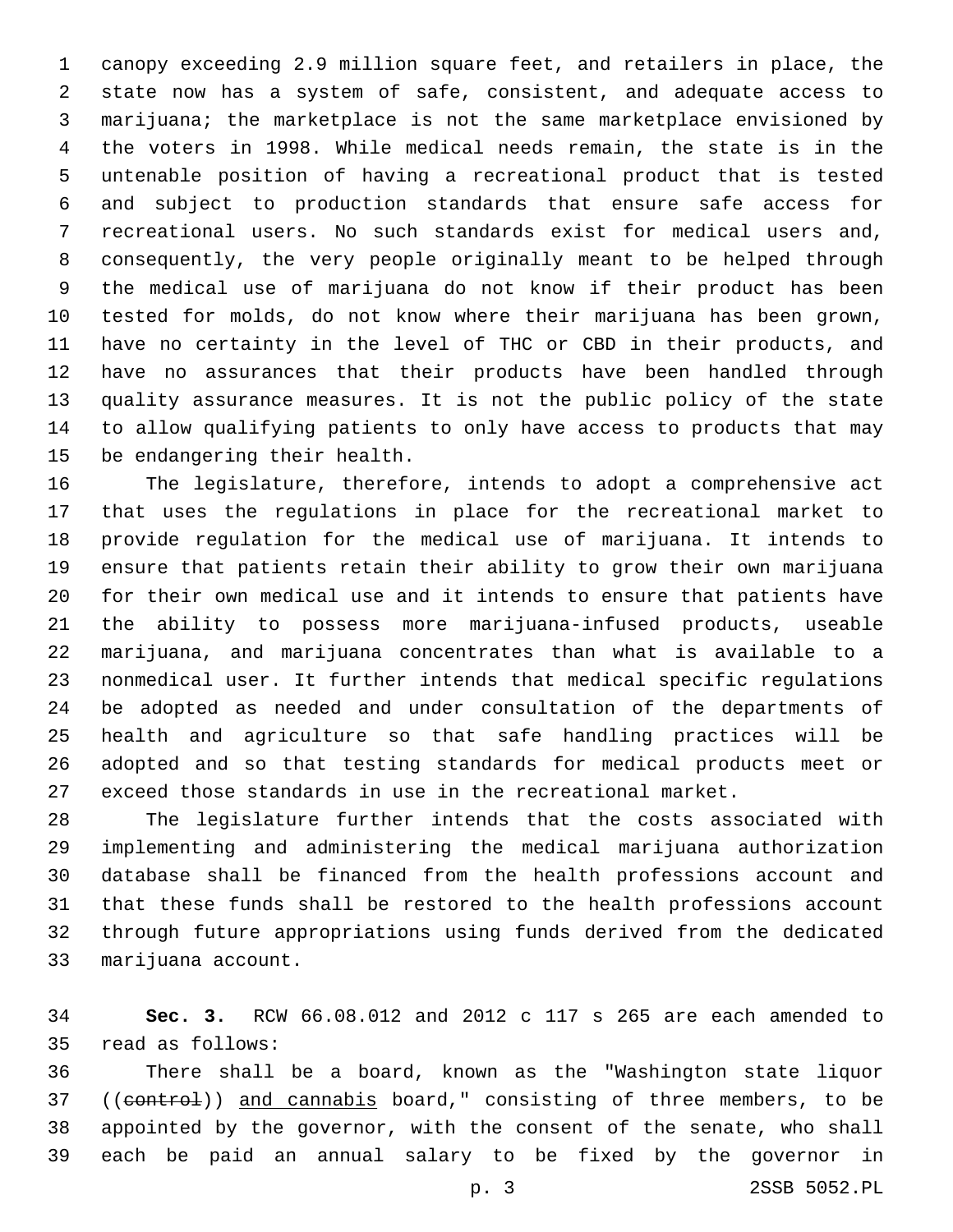accordance with the provisions of RCW 43.03.040. The governor may, in his or her discretion, appoint one of the members as chair of the board, and a majority of the members shall constitute a quorum of the board.4

 **Sec. 4.** RCW 69.50.101 and 2014 c 192 s 1 are each amended to read as follows:6

 Unless the context clearly requires otherwise, definitions of terms shall be as indicated where used in this chapter:

 (a) "Administer" means to apply a controlled substance, whether by injection, inhalation, ingestion, or any other means, directly to 11 the body of a patient or research subject by:

 (1) a practitioner authorized to prescribe (or, by the 13 practitioner's authorized agent); or

 (2) the patient or research subject at the direction and in the 15 presence of the practitioner.

 (b) "Agent" means an authorized person who acts on behalf of or at the direction of a manufacturer, distributor, or dispenser. It does not include a common or contract carrier, public warehouseperson, or employee of the carrier or warehouseperson.

(c) "Commission" means the pharmacy quality assurance commission.

 (d) "Controlled substance" means a drug, substance, or immediate precursor included in Schedules I through V as set forth in federal 23 or state laws, or federal or commission rules.

 (e)(1) "Controlled substance analog" means a substance the chemical structure of which is substantially similar to the chemical structure of a controlled substance in Schedule I or II and:

 (i) that has a stimulant, depressant, or hallucinogenic effect on the central nervous system substantially similar to the stimulant, depressant, or hallucinogenic effect on the central nervous system of a controlled substance included in Schedule I or II; or

 (ii) with respect to a particular individual, that the individual represents or intends to have a stimulant, depressant, or hallucinogenic effect on the central nervous system substantially similar to the stimulant, depressant, or hallucinogenic effect on the central nervous system of a controlled substance included in Schedule I or II.36

(2) The term does not include:37

38 (i) a controlled substance;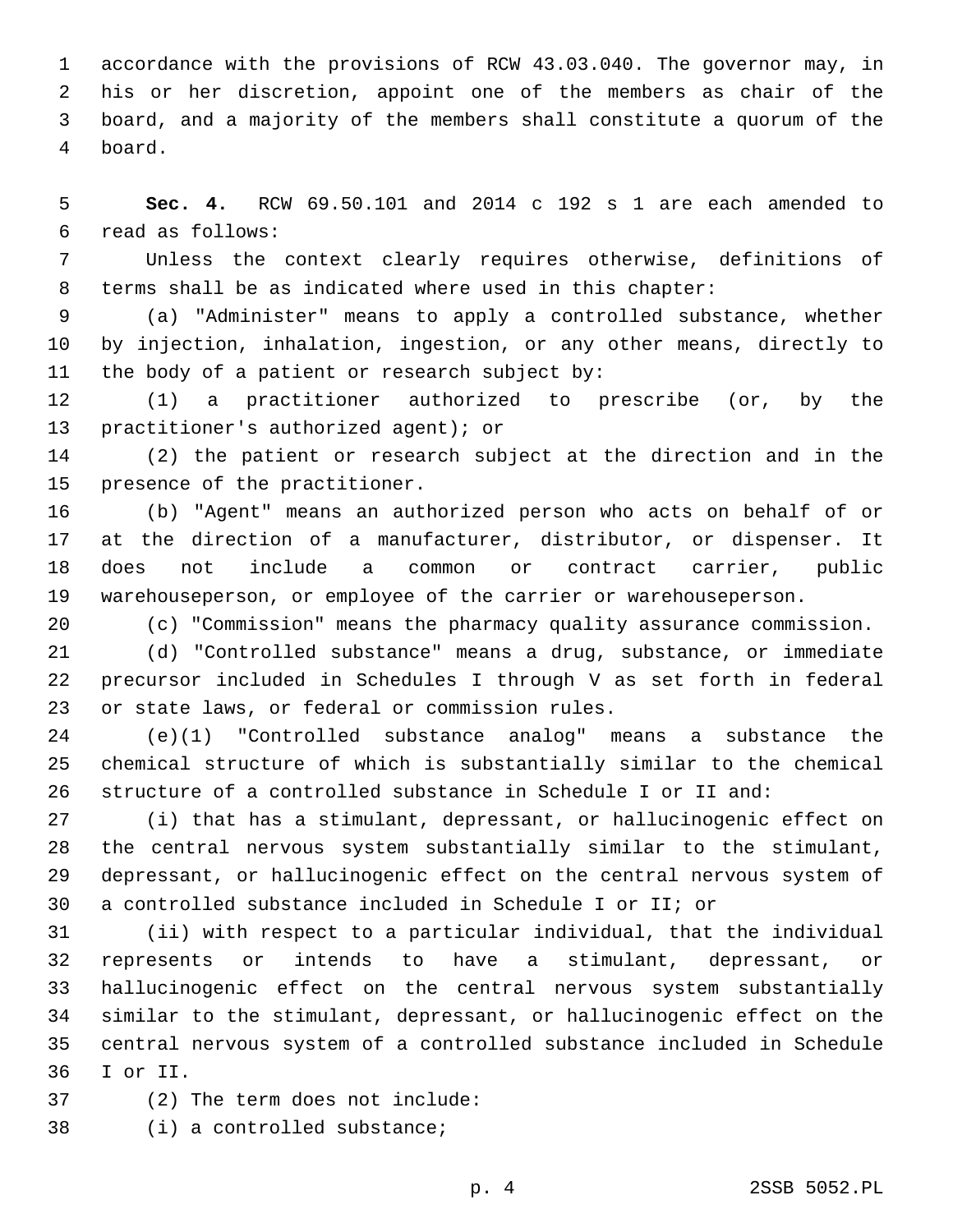(ii) a substance for which there is an approved new drug 2 application;

 (iii) a substance with respect to which an exemption is in effect for investigational use by a particular person under Section 505 of the federal Food, Drug and Cosmetic Act, 21 U.S.C. Sec. 355, to the extent conduct with respect to the substance is pursuant to the 7 exemption; or

 (iv) any substance to the extent not intended for human consumption before an exemption takes effect with respect to the 10 substance.

 (f) "Deliver" or "delivery," means the actual or constructive transfer from one person to another of a substance, whether or not 13 there is an agency relationship.

(g) "Department" means the department of health.

 (h) "Dispense" means the interpretation of a prescription or order for a controlled substance and, pursuant to that prescription or order, the proper selection, measuring, compounding, labeling, or packaging necessary to prepare that prescription or order for 19 delivery.

(i) "Dispenser" means a practitioner who dispenses.

 (j) "Distribute" means to deliver other than by administering or 22 dispensing a controlled substance.

(k) "Distributor" means a person who distributes.

 (l) "Drug" means (1) a controlled substance recognized as a drug in the official United States pharmacopoeia/national formulary or the official homeopathic pharmacopoeia of the United States, or any supplement to them; (2) controlled substances intended for use in the diagnosis, cure, mitigation, treatment, or prevention of disease in individuals or animals; (3) controlled substances (other than food) intended to affect the structure or any function of the body of individuals or animals; and (4) controlled substances intended for use as a component of any article specified in (1), (2), or (3) of this subsection. The term does not include devices or their 34 components, parts, or accessories.

 (m) "Drug enforcement administration" means the drug enforcement administration in the United States Department of Justice, or its 37 successor agency.

 (n) "Electronic communication of prescription information" means the transmission of a prescription or refill authorization for a drug of a practitioner using computer systems. The term does not include a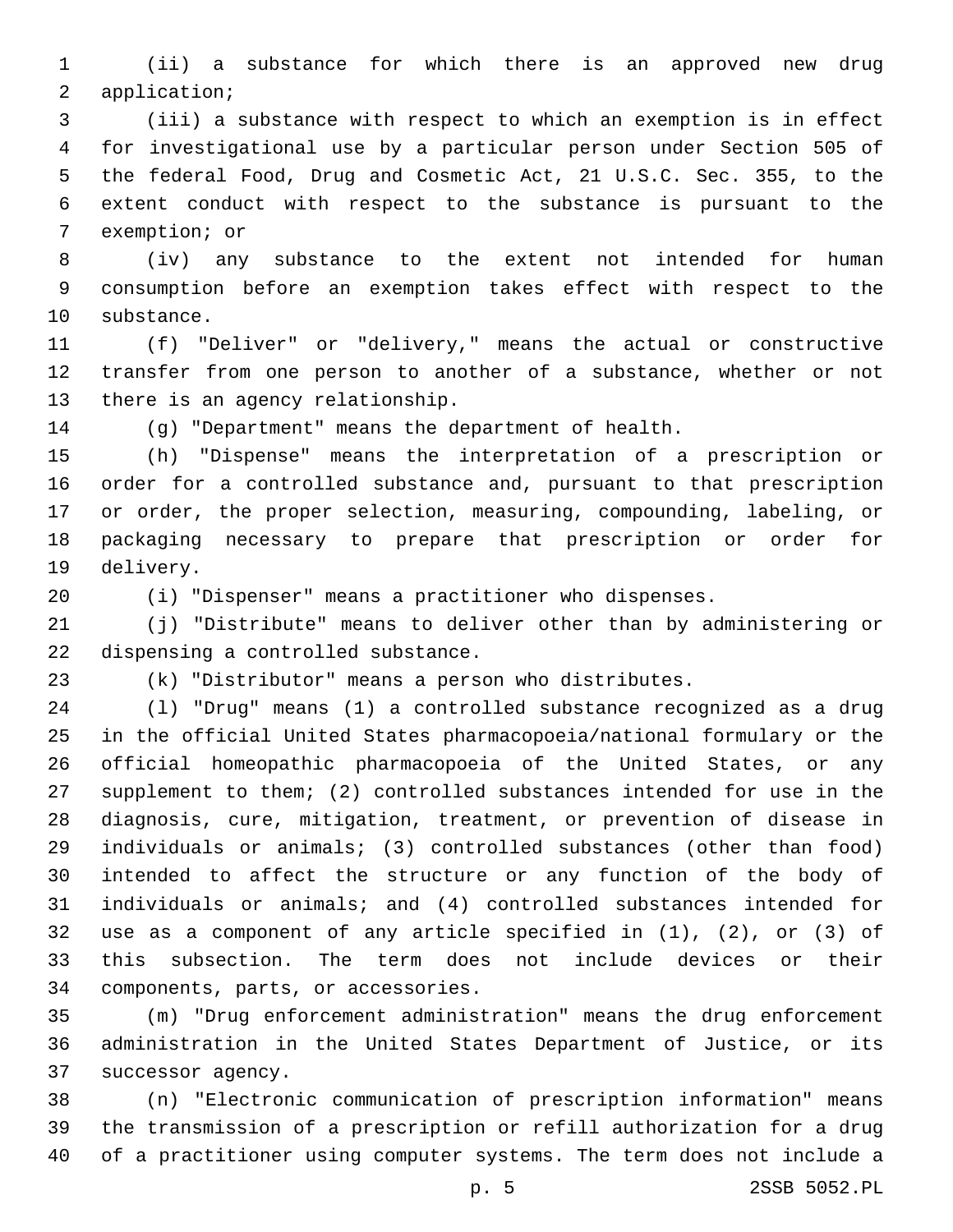prescription or refill authorization verbally transmitted by telephone nor a facsimile manually signed by the practitioner.

(o) "Immediate precursor" means a substance:3

 (1) that the commission has found to be and by rule designates as being the principal compound commonly used, or produced primarily for use, in the manufacture of a controlled substance;6

 (2) that is an immediate chemical intermediary used or likely to be used in the manufacture of a controlled substance; and

 (3) the control of which is necessary to prevent, curtail, or limit the manufacture of the controlled substance.

 (p) "Isomer" means an optical isomer, but in subsection (z)(5) of this section, RCW 69.50.204(a) (12) and (34), and 69.50.206(b)(4), the term includes any geometrical isomer; in RCW 69.50.204(a) (8) and (42), and 69.50.210(c) the term includes any positional isomer; and in RCW 69.50.204(a)(35), 69.50.204(c), and 69.50.208(a) the term 16 includes any positional or geometric isomer.

17 (q) "Lot" means a definite quantity of marijuana, marijuana concentrates, useable marijuana, or marijuana-infused product identified by a lot number, every portion or package of which is uniform within recognized tolerances for the factors that appear in 21 the labeling.

 (r) "Lot number" shall identify the licensee by business or trade name and Washington state unified business identifier number, and the 24 date of harvest or processing for each lot of marijuana, marijuana concentrates, useable marijuana, or marijuana-infused product.

 (s) "Manufacture" means the production, preparation, propagation, compounding, conversion, or processing of a controlled substance, either directly or indirectly or by extraction from substances of natural origin, or independently by means of chemical synthesis, or by a combination of extraction and chemical synthesis, and includes any packaging or repackaging of the substance or labeling or relabeling of its container. The term does not include the preparation, compounding, packaging, repackaging, labeling, or 34 relabeling of a controlled substance:

 (1) by a practitioner as an incident to the practitioner's administering or dispensing of a controlled substance in the course 37 of the practitioner's professional practice; or

 (2) by a practitioner, or by the practitioner's authorized agent under the practitioner's supervision, for the purpose of, or as an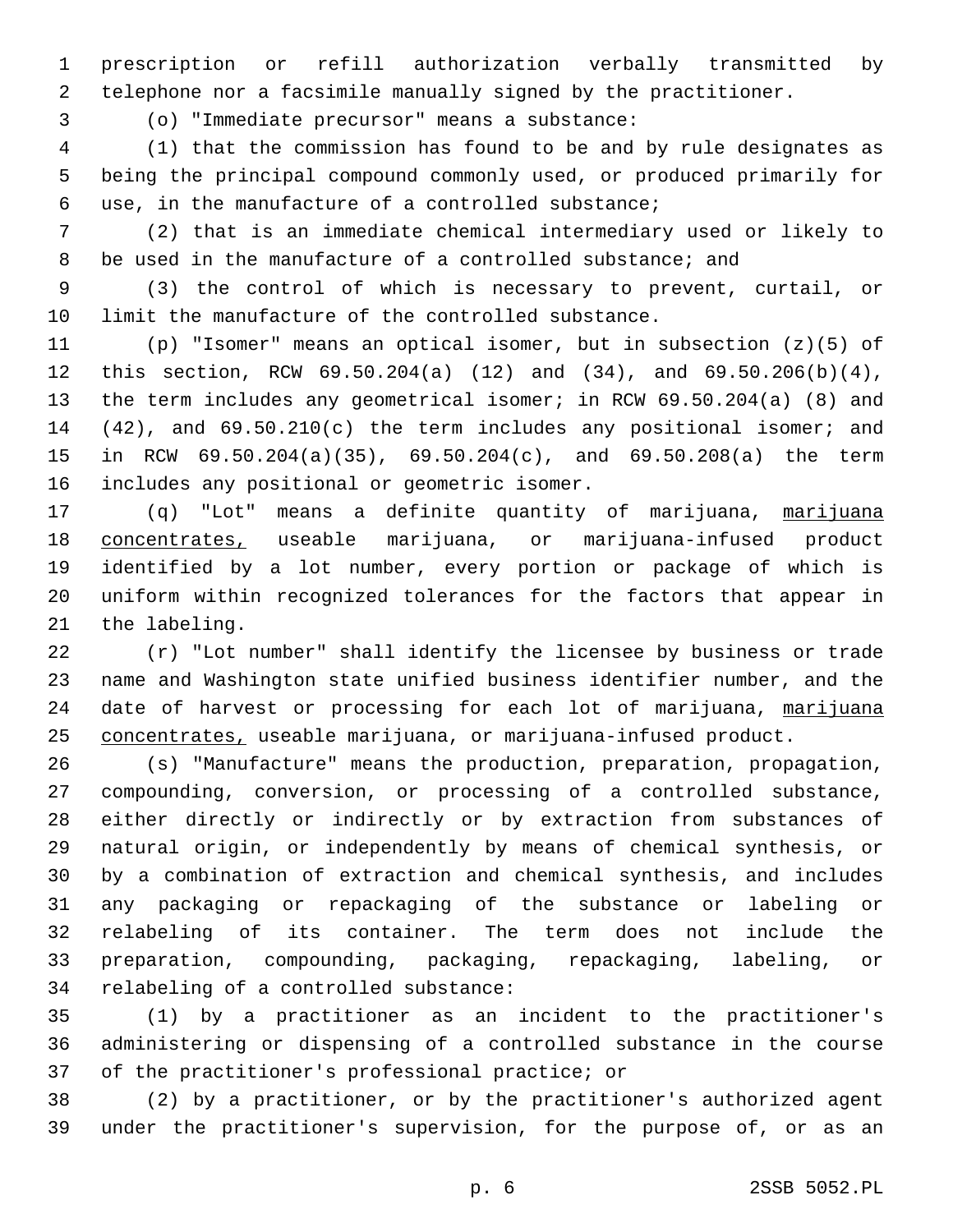incident to, research, teaching, or chemical analysis and not for 2 sale.

 (t) "Marijuana" or "marihuana" means all parts of the plant *Cannabis*, whether growing or not, with a THC concentration greater than 0.3 percent on a dry weight basis; the seeds thereof; the resin extracted from any part of the plant; and every compound, manufacture, salt, derivative, mixture, or preparation of the plant, its seeds or resin. The term does not include the mature stalks of the plant, fiber produced from the stalks, oil or cake made from the seeds of the plant, any other compound, manufacture, salt, derivative, mixture, or preparation of the mature stalks (except the resin extracted therefrom), fiber, oil, or cake, or the sterilized seed of the plant which is incapable of germination.

 (u) "Marijuana concentrates" means products consisting wholly or in part of the resin extracted from any part of the plant *Cannabis* and having a THC concentration greater than sixty percent.

 (v) "Marijuana processor" means a person licensed by the state 18 liquor ((control)) and cannabis board to process marijuana into marijuana concentrates, useable marijuana, and marijuana-infused 20 products, package and label marijuana concentrates, useable 21 marijuana, and marijuana-infused products for sale in retail outlets, 22 and sell marijuana concentrates, useable marijuana, and marijuana-infused products at wholesale to marijuana retailers.

 (w) "Marijuana producer" means a person licensed by the state 25 liquor ((control)) and cannabis board to produce and sell marijuana at wholesale to marijuana processors and other marijuana producers.

 (x) "Marijuana-infused products" means products that contain marijuana or marijuana extracts, are intended for human use, and have a THC concentration greater than 0.3 percent and no greater than sixty percent. The term "marijuana-infused products" does not include either useable marijuana or marijuana concentrates.

 (y) "Marijuana retailer" means a person licensed by the state 33 liquor ((control)) and cannabis board to sell marijuana concentrates, useable marijuana, and marijuana-infused products in a retail outlet.

 (z) "Narcotic drug" means any of the following, whether produced directly or indirectly by extraction from substances of vegetable origin, or independently by means of chemical synthesis, or by a 38 combination of extraction and chemical synthesis:

 (1) Opium, opium derivative, and any derivative of opium or opium derivative, including their salts, isomers, and salts of isomers,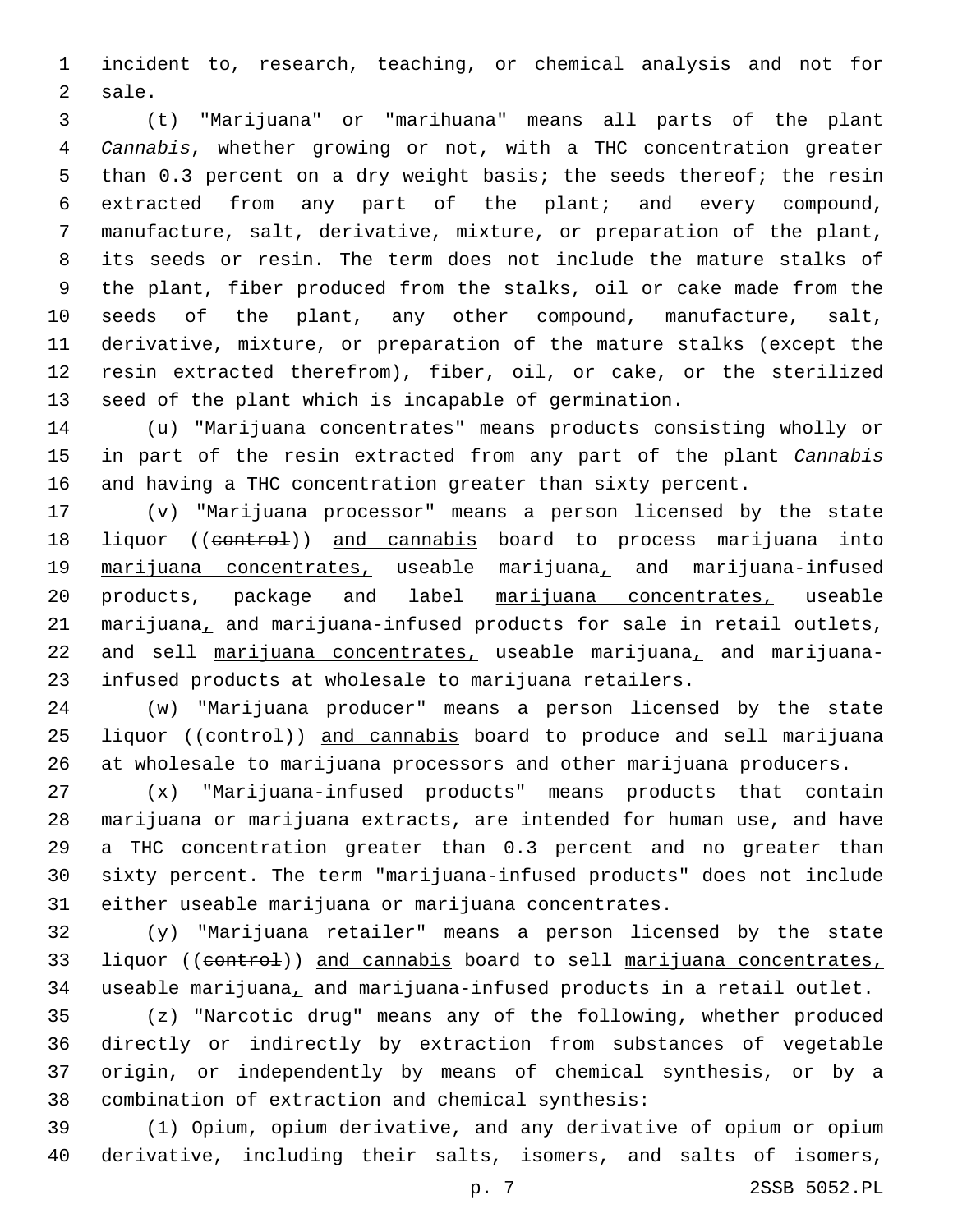whenever the existence of the salts, isomers, and salts of isomers is possible within the specific chemical designation. The term does not include the isoquinoline alkaloids of opium.3

 (2) Synthetic opiate and any derivative of synthetic opiate, including their isomers, esters, ethers, salts, and salts of isomers, esters, and ethers, whenever the existence of the isomers, esters, ethers, and salts is possible within the specific chemical 8 designation.

(3) Poppy straw and concentrate of poppy straw.

 (4) Coca leaves, except coca leaves and extracts of coca leaves from which cocaine, ecgonine, and derivatives or ecgonine or their 12 salts have been removed.

(5) Cocaine, or any salt, isomer, or salt of isomer thereof.

14 (6) Cocaine base.

 (7) Ecgonine, or any derivative, salt, isomer, or salt of isomer 16 thereof.

 (8) Any compound, mixture, or preparation containing any quantity of any substance referred to in subparagraphs (1) through (7).

 (aa) "Opiate" means any substance having an addiction-forming or addiction-sustaining liability similar to morphine or being capable of conversion into a drug having addiction-forming or addiction- sustaining liability. The term includes opium, substances derived from opium (opium derivatives), and synthetic opiates. The term does not include, unless specifically designated as controlled under RCW 69.50.201, the dextrorotatory isomer of 3-methoxy-n-methylmorphinan and its salts (dextromethorphan). The term includes the racemic and 27 levorotatory forms of dextromethorphan.

 (bb) "Opium poppy" means the plant of the species Papaver somniferum L., except its seeds.29

 (cc) "Person" means individual, corporation, business trust, estate, trust, partnership, association, joint venture, government, governmental subdivision or agency, or any other legal or commercial 33 entity.

 (dd) "Poppy straw" means all parts, except the seeds, of the 35 opium poppy, after mowing.

(ee) "Practitioner" means:36

 (1) A physician under chapter 18.71 RCW; a physician assistant under chapter 18.71A RCW; an osteopathic physician and surgeon under chapter 18.57 RCW; an osteopathic physician assistant under chapter 18.57A RCW who is licensed under RCW 18.57A.020 subject to any

p. 8 2SSB 5052.PL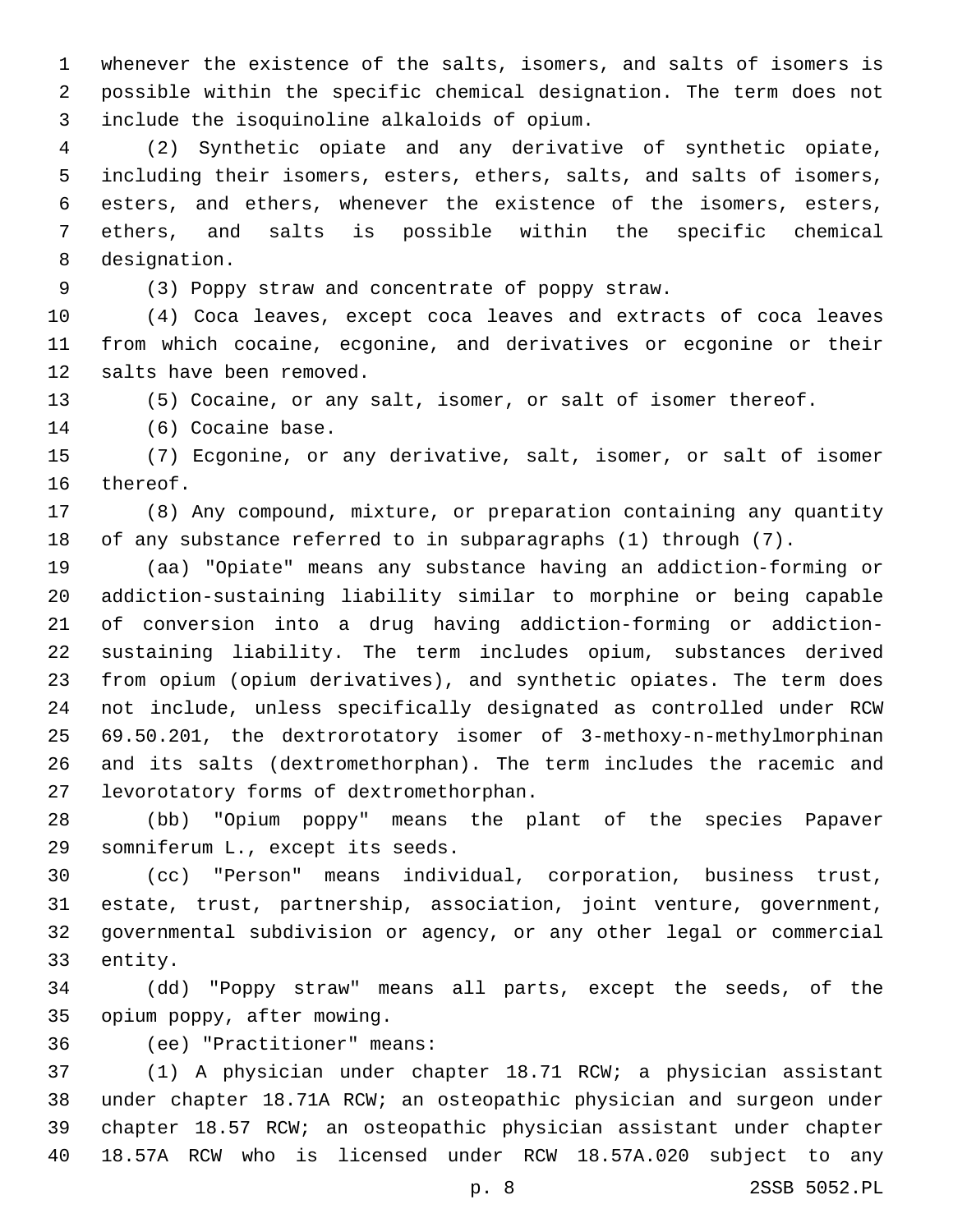limitations in RCW 18.57A.040; an optometrist licensed under chapter 18.53 RCW who is certified by the optometry board under RCW 18.53.010 subject to any limitations in RCW 18.53.010; a dentist under chapter 18.32 RCW; a podiatric physician and surgeon under chapter 18.22 RCW; a veterinarian under chapter 18.92 RCW; a registered nurse, advanced registered nurse practitioner, or licensed practical nurse under chapter 18.79 RCW; a naturopathic physician under chapter 18.36A RCW who is licensed under RCW 18.36A.030 subject to any limitations in RCW 18.36A.040; a pharmacist under chapter 18.64 RCW or a scientific investigator under this chapter, licensed, registered or otherwise permitted insofar as is consistent with those licensing laws to distribute, dispense, conduct research with respect to or administer a controlled substance in the course of their professional practice 14 or research in this state.

 (2) A pharmacy, hospital or other institution licensed, registered, or otherwise permitted to distribute, dispense, conduct research with respect to or to administer a controlled substance in the course of professional practice or research in this state.

 (3) A physician licensed to practice medicine and surgery, a physician licensed to practice osteopathic medicine and surgery, a dentist licensed to practice dentistry, a podiatric physician and surgeon licensed to practice podiatric medicine and surgery, a licensed physician assistant or a licensed osteopathic physician assistant specifically approved to prescribe controlled substances by his or her state's medical quality assurance commission or equivalent and his or her supervising physician, an advanced registered nurse practitioner licensed to prescribe controlled substances, or a veterinarian licensed to practice veterinary medicine in any state of 29 the United States.

 (ff) "Prescription" means an order for controlled substances issued by a practitioner duly authorized by law or rule in the state of Washington to prescribe controlled substances within the scope of his or her professional practice for a legitimate medical purpose.

 (gg) "Production" includes the manufacturing, planting, cultivating, growing, or harvesting of a controlled substance.

 (hh) "Retail outlet" means a location licensed by the state 37 liquor ((control)) and cannabis board for the retail sale of marijuana concentrates, useable marijuana, and marijuana-infused 39 products.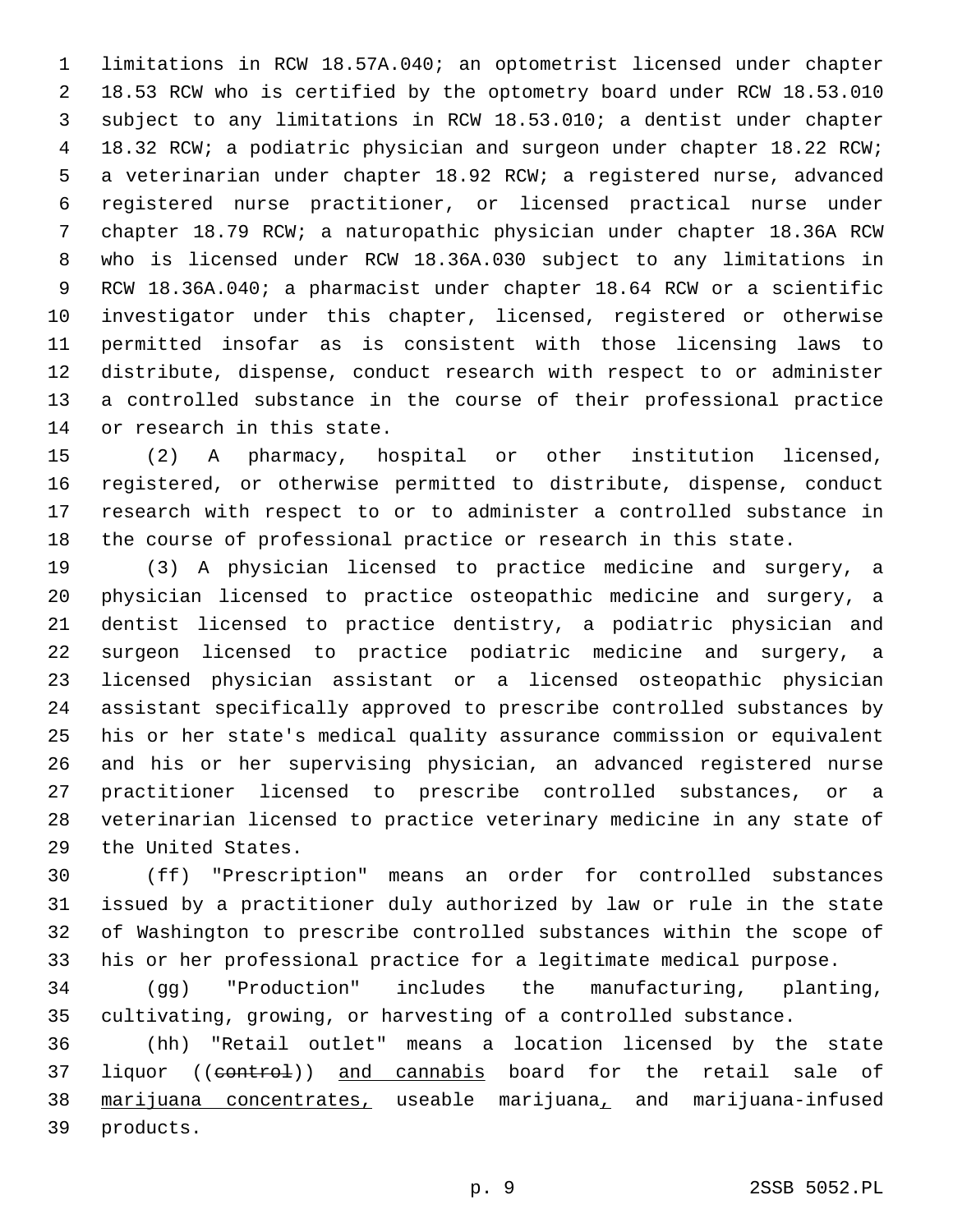(ii) "Secretary" means the secretary of health or the secretary's 2 designee.

 (jj) "State," unless the context otherwise requires, means a state of the United States, the District of Columbia, the Commonwealth of Puerto Rico, or a territory or insular possession 6 subject to the jurisdiction of the United States.

 (kk) "THC concentration" means percent of delta-9 tetrahydrocannabinol content per dry weight of any part of the plant *Cannabis*, or per volume or weight of marijuana product, or the combined percent of delta-9 tetrahydrocannabinol and tetrahydrocannabinolic acid in any part of the plant *Cannabis* 12 regardless of moisture content.

 (ll) "Ultimate user" means an individual who lawfully possesses a controlled substance for the individual's own use or for the use of a member of the individual's household or for administering to an animal owned by the individual or by a member of the individual's 17 household.

 (mm) "Useable marijuana" means dried marijuana flowers. The term "useable marijuana" does not include either marijuana-infused 20 products or marijuana concentrates.

 (nn) "Designated provider" has the meaning provided in RCW 69.51A.010.

 (oo) "Qualifying patient" has the meaning provided in RCW 69.51A.010.

 (pp) "CBD concentration" has the meaning provided in RCW 69.51A.010.

(qq) "Plant" has the meaning provided in RCW 69.51A.010.

 (rr) "Recognition card" has the meaning provided in RCW 69.51A.010.

 **Sec. 5.** RCW 69.50.325 and 2014 c 192 s 2 are each amended to 31 read as follows:

 (1) There shall be a marijuana producer's license to produce marijuana for sale at wholesale to marijuana processors and other 34 marijuana producers, regulated by the state liquor ((control)) and cannabis board and subject to annual renewal. The production, possession, delivery, distribution, and sale of marijuana in 37 accordance with the provisions of this chapter  $((3, \text{ Laws of } 2013))$  and the rules adopted to implement and enforce it, by a validly licensed marijuana producer, shall not be a criminal or civil offense

p. 10 2SSB 5052.PL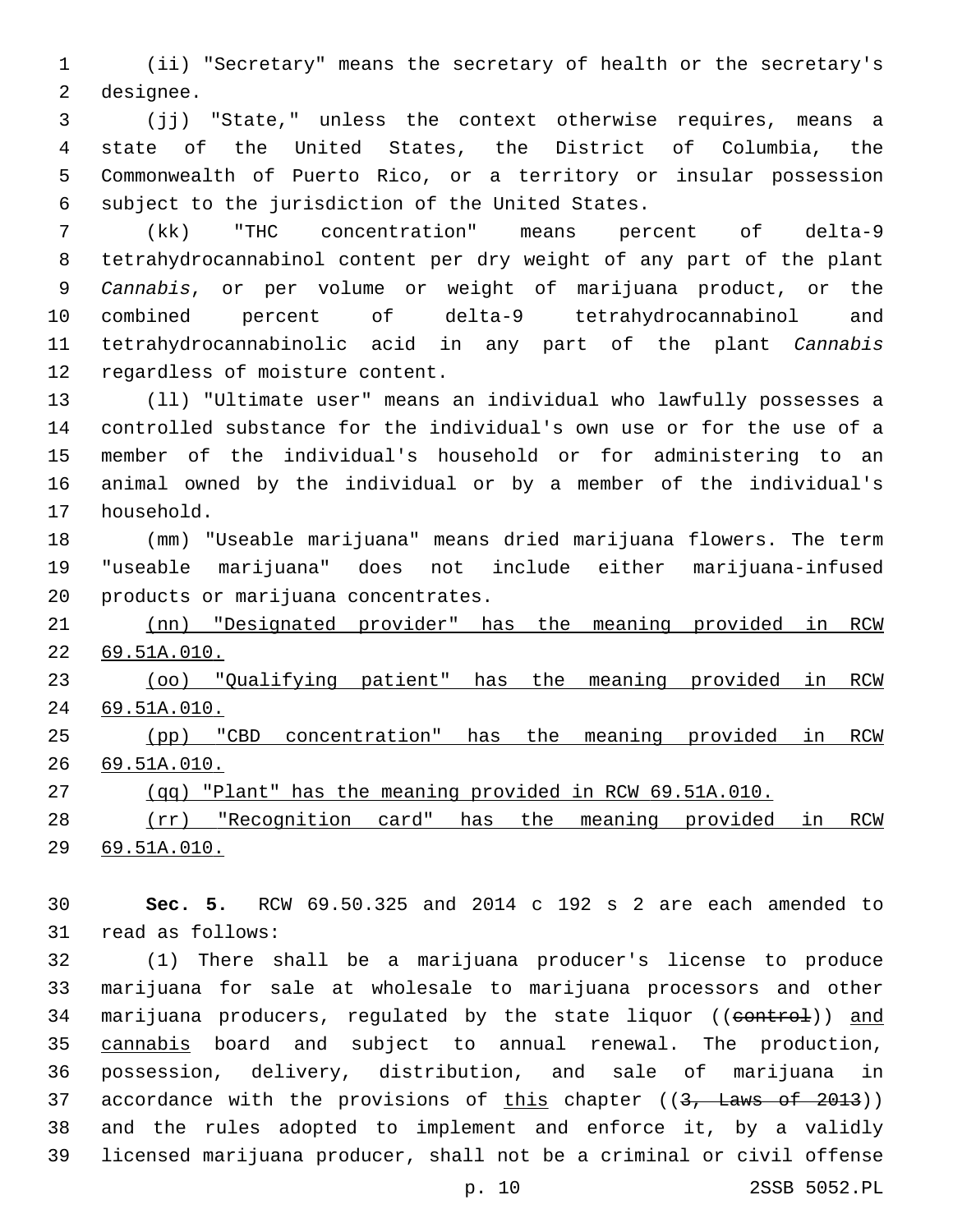under Washington state law. Every marijuana producer's license shall be issued in the name of the applicant, shall specify the location at which the marijuana producer intends to operate, which must be within the state of Washington, and the holder thereof shall not allow any other person to use the license. The application fee for a marijuana producer's license shall be two hundred fifty dollars. The annual fee for issuance and renewal of a marijuana producer's license shall be one thousand dollars. A separate license shall be required for each location at which a marijuana producer intends to produce marijuana.

 (2) There shall be a marijuana processor's license to process, package, and label marijuana concentrates, useable marijuana, and marijuana-infused products for sale at wholesale to marijuana processors and marijuana retailers, regulated by the state liquor 14 ((control)) and cannabis board and subject to annual renewal. The processing, packaging, possession, delivery, distribution, and sale of marijuana, useable marijuana, marijuana-infused products, and 17 marijuana concentrates in accordance with the provisions of this 18 chapter ((3, Laws of 2013)) and chapter 69.51A RCW and the rules 19 adopted to implement and enforce  $((\pm \epsilon))$  these chapters, by a validly licensed marijuana processor, shall not be a criminal or civil offense under Washington state law. Every marijuana processor's license shall be issued in the name of the applicant, shall specify the location at which the licensee intends to operate, which must be within the state of Washington, and the holder thereof shall not allow any other person to use the license. The application fee for a marijuana processor's license shall be two hundred fifty dollars. The annual fee for issuance and renewal of a marijuana processor's license shall be one thousand dollars. A separate license shall be required for each location at which a marijuana processor intends to 30 process marijuana.

 (3) There shall be a marijuana retailer's license to sell marijuana concentrates, useable marijuana, and marijuana-infused products at retail in retail outlets, regulated by the state liquor 34 ((control)) and cannabis board and subject to annual renewal. The possession, delivery, distribution, and sale of marijuana concentrates, useable marijuana, and marijuana-infused products in 37 accordance with the provisions of this chapter ((3, Laws of 2013)) and the rules adopted to implement and enforce it, by a validly licensed marijuana retailer, shall not be a criminal or civil offense under Washington state law. Every marijuana retailer's license shall

p. 11 2SSB 5052.PL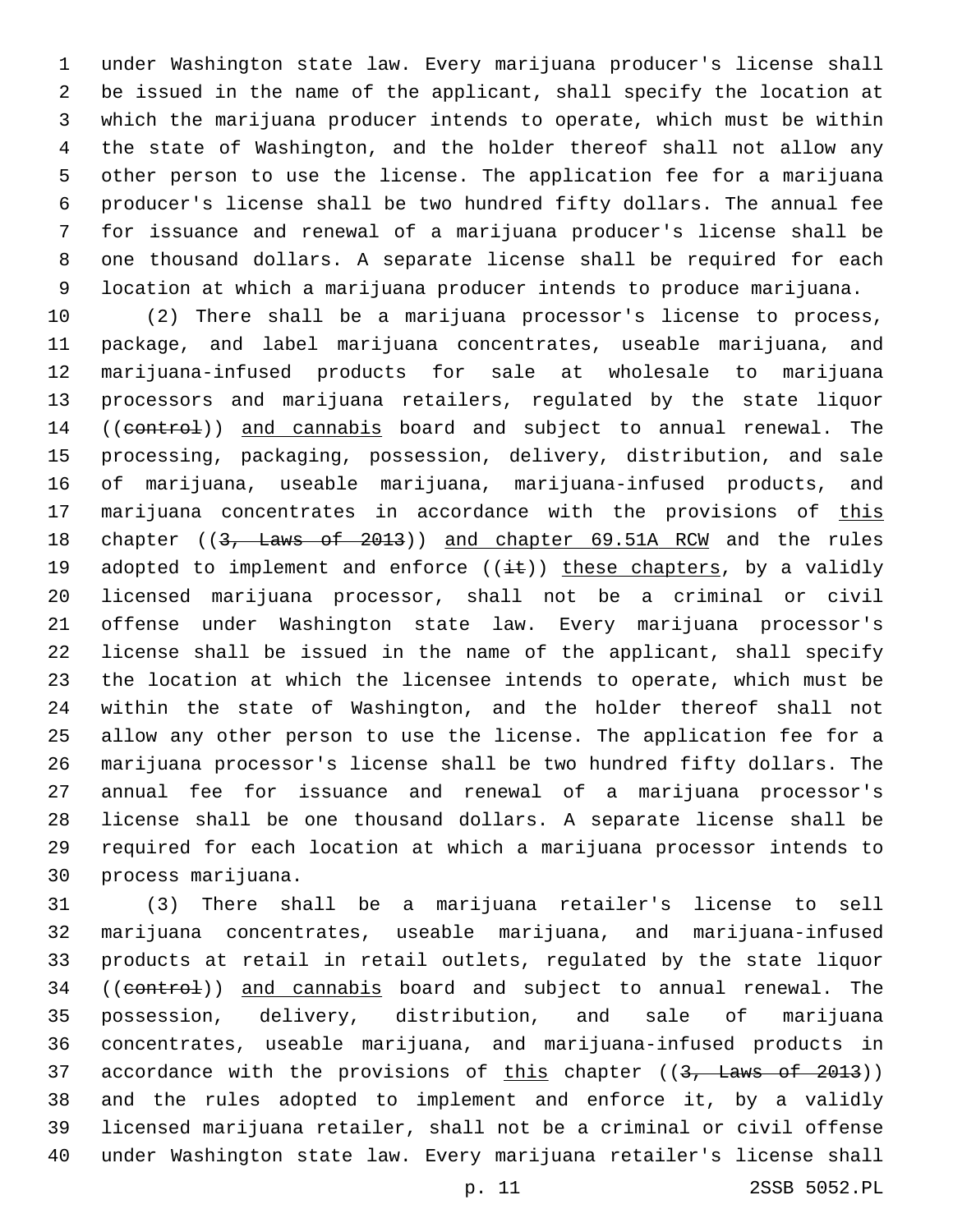be issued in the name of the applicant, shall specify the location of the retail outlet the licensee intends to operate, which must be within the state of Washington, and the holder thereof shall not allow any other person to use the license. The application fee for a marijuana retailer's license shall be two hundred fifty dollars. The annual fee for issuance and renewal of a marijuana retailer's license shall be one thousand dollars. A separate license shall be required for each location at which a marijuana retailer intends to sell marijuana concentrates, useable marijuana, and marijuana-infused 10 products.

 **Sec. 6.** RCW 69.50.331 and 2013 c 3 s 6 are each amended to read 12 as follows:

 (1) For the purpose of considering any application for a license to produce, process, or sell marijuana, or for the renewal of a license to produce, process, or sell marijuana, the state liquor 16 ((control)) and cannabis board must conduct a comprehensive, fair, and impartial evaluation of the applications timely received.

 (a) The state liquor and cannabis board must develop a competitive, merit-based application process that includes, at a minimum, the opportunity for an applicant to demonstrate experience and qualifications in the marijuana industry. The state liquor and cannabis board shall give preference between competing applications 23 in the licensing process to applicants that have the following experience and qualifications, in the following order of priority:

(i) First priority is given to applicants who:

 (A) Applied to the state liquor and cannabis board for a marijuana retailer license prior to July 1, 2014;

 (B) Operated or were employed by a collective garden before January 1, 2013;

 (C) Have maintained a state business license and a municipal business license, as applicable in the relevant jurisdiction; and

 (D) Have had a history of paying all applicable state taxes and fees;

(ii) Second priority shall be given to applicants who:

 (A) Operated or were employed by a collective garden before January 1, 2013;

 (B) Have maintained a state business license and a municipal business license, as applicable in the relevant jurisdiction; and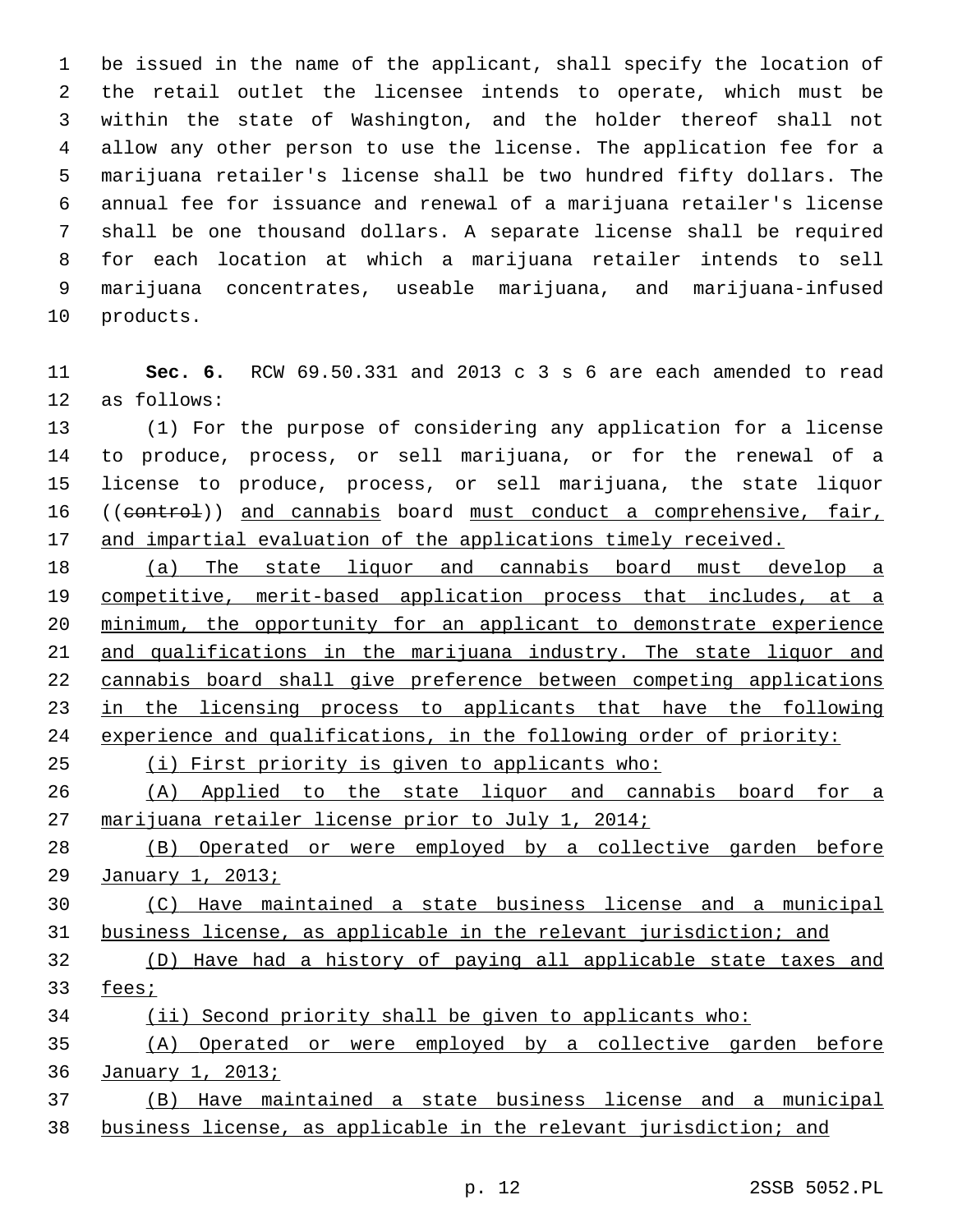(C) Have had a history of paying all applicable state taxes and fees; and

 (iii) Third priority shall be given to all other applicants who do not have the experience and qualifications identified in (a)(i) and (ii) of this subsection.

 (b) The state liquor and cannabis board may cause an inspection of the premises to be made, and may inquire into all matters in connection with the construction and operation of the premises. For the purpose of reviewing any application for a license and for considering the denial, suspension, revocation, or renewal or denial 11 thereof, of any license, the state liquor ((control)) and cannabis board may consider any prior criminal conduct of the applicant including an administrative violation history record with the state 14 liquor ((control)) and cannabis board and a criminal history record 15 information check. The state liquor ((control)) and cannabis board may submit the criminal history record information check to the Washington state patrol and to the identification division of the federal bureau of investigation in order that these agencies may search their records for prior arrests and convictions of the individual or individuals who filled out the forms. The state liquor 21 ((control)) and cannabis board shall require fingerprinting of any applicant whose criminal history record information check is submitted to the federal bureau of investigation. The provisions of RCW 9.95.240 and of chapter 9.96A RCW shall not apply to these cases. Subject to the provisions of this section, the state liquor 26 ((control)) and cannabis board may, in its discretion, grant or deny the renewal or license applied for. Denial may be based on, without limitation, the existence of chronic illegal activity documented in objections submitted pursuant to subsections (7)(c) and (9) of this section. Authority to approve an uncontested or unopposed license may 31 be granted by the state liquor ((control)) and cannabis board to any staff member the board designates in writing. Conditions for granting 33 this authority shall be adopted by rule.

34 (c) No license of any kind may be issued to:

35  $((+a))$   $(i)$  A person under the age of twenty-one years;

 (( $\left(\frac{b}{b}\right)$ ) (ii) A person doing business as a sole proprietor who has not lawfully resided in the state for at least three months prior to 38 applying to receive a license;

 (( $\left(\frac{1}{11}\right)$  ) (iii) A partnership, employee cooperative, association, nonprofit corporation, or corporation unless formed under the laws of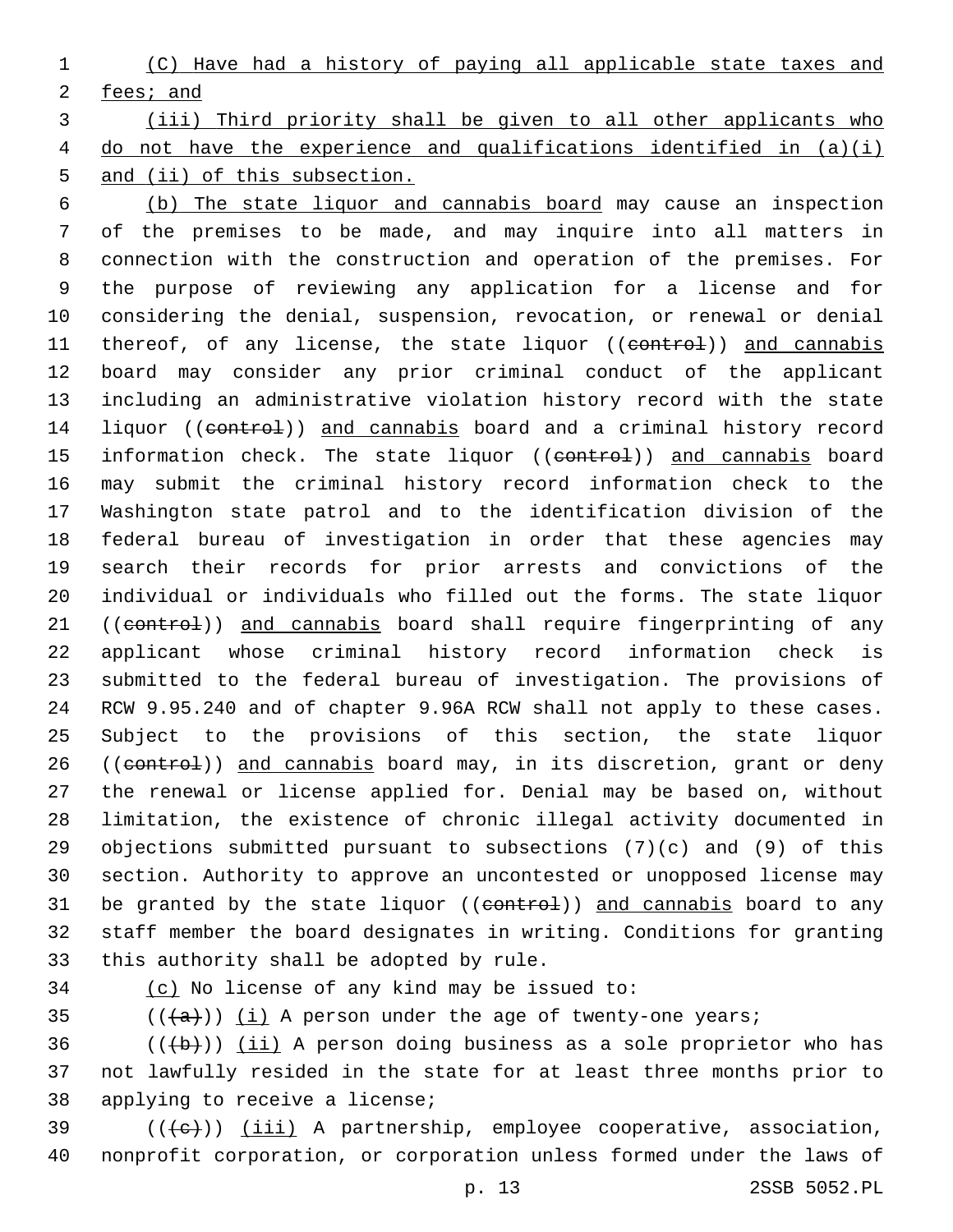this state, and unless all of the members thereof are qualified to 2 obtain a license as provided in this section; or

 $($   $((\dagger d))$   $(iv)$  A person whose place of business is conducted by a manager or agent, unless the manager or agent possesses the same 5 qualifications required of the licensee.

 (2)(a) The state liquor ((control)) and cannabis board may, in its discretion, subject to the provisions of RCW 69.50.334, suspend or cancel any license; and all protections of the licensee from criminal or civil sanctions under state law for producing, processing, or selling marijuana, useable marijuana, or marijuana- infused products thereunder shall be suspended or terminated, as the 12 case may be.

13 (b) The state liquor ((control)) and cannabis board shall immediately suspend the license of a person who has been certified pursuant to RCW 74.20A.320 by the department of social and health services as a person who is not in compliance with a support order. If the person has continued to meet all other requirements for reinstatement during the suspension, reissuance of the license shall 19 be automatic upon the state liquor ((control)) and cannabis board's receipt of a release issued by the department of social and health services stating that the licensee is in compliance with the order.

22 (c) The state liquor ((control)) and cannabis board may request the appointment of administrative law judges under chapter 34.12 RCW who shall have power to administer oaths, issue subpoenas for the attendance of witnesses and the production of papers, books, accounts, documents, and testimony, examine witnesses, and to receive testimony in any inquiry, investigation, hearing, or proceeding in any part of the state, under rules and regulations the state liquor 29 ((control)) and cannabis board may adopt.

 (d) Witnesses shall be allowed fees and mileage each way to and from any inquiry, investigation, hearing, or proceeding at the rate authorized by RCW 34.05.446. Fees need not be paid in advance of appearance of witnesses to testify or to produce books, records, or 34 other legal evidence.

 (e) In case of disobedience of any person to comply with the 36 order of the state liquor ((control)) and cannabis board or a 37 subpoena issued by the state liquor ((eontrol)) and cannabis board, or any of its members, or administrative law judges, or on the refusal of a witness to testify to any matter regarding which he or she may be lawfully interrogated, the judge of the superior court of

p. 14 2SSB 5052.PL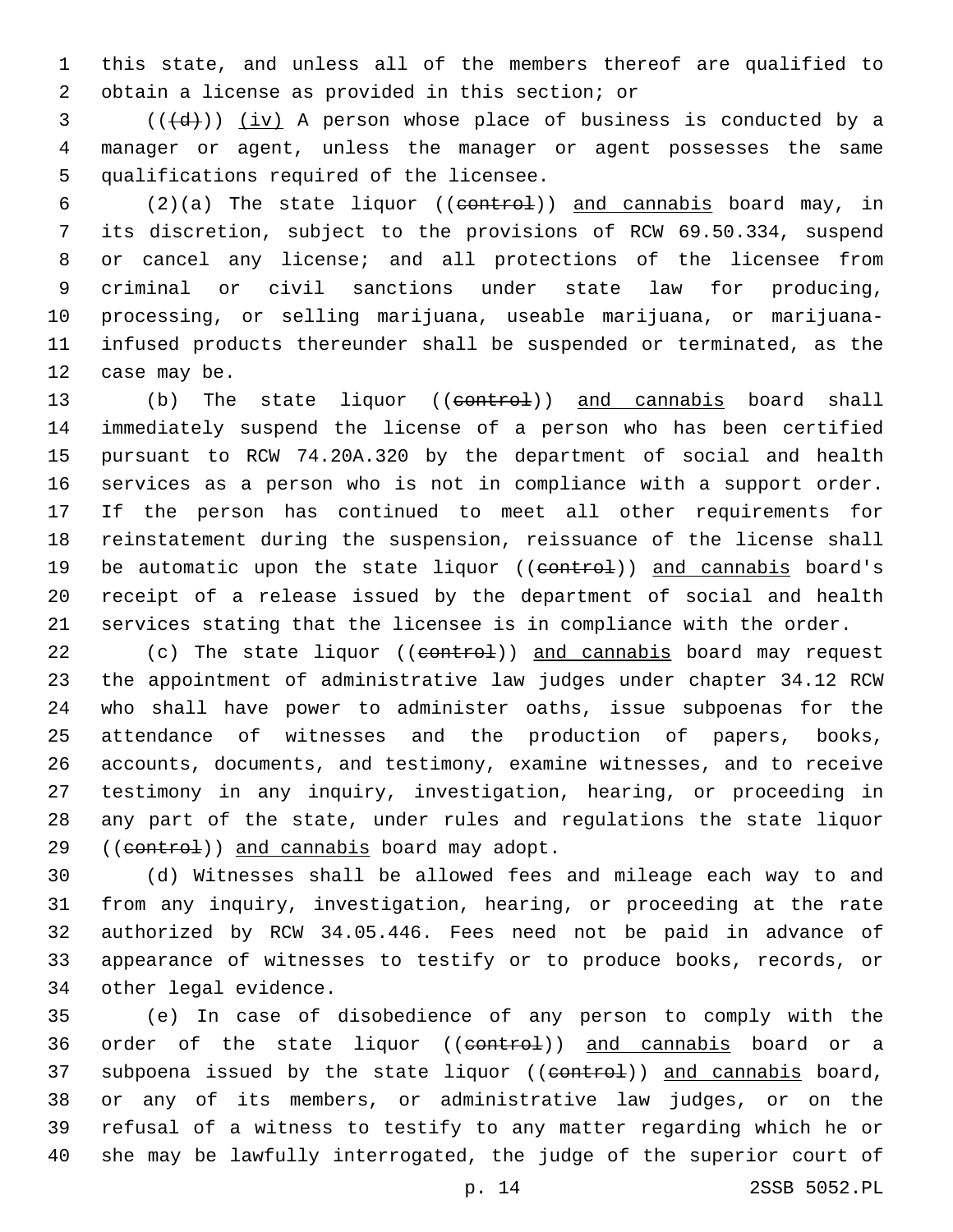the county in which the person resides, on application of any member of the board or administrative law judge, shall compel obedience by contempt proceedings, as in the case of disobedience of the requirements of a subpoena issued from said court or a refusal to 5 testify therein.

 (3) Upon receipt of notice of the suspension or cancellation of a license, the licensee shall forthwith deliver up the license to the 8 state liquor ((control)) and cannabis board. Where the license has 9 been suspended only, the state liquor ((eontrol)) and cannabis board shall return the license to the licensee at the expiration or 11 termination of the period of suspension. The state liquor ((control)) 12 and cannabis board shall notify all other licensees in the county where the subject licensee has its premises of the suspension or cancellation of the license; and no other licensee or employee of another licensee may allow or cause any marijuana, useable marijuana, or marijuana-infused products to be delivered to or for any person at 17 the premises of the subject licensee.

 (4) Every license issued under chapter 3, Laws of 2013 shall be subject to all conditions and restrictions imposed by chapter 3, Laws 20 of 2013 or by rules adopted by the state liquor ((control)) and cannabis board to implement and enforce chapter 3, Laws of 2013. All 22 conditions and restrictions imposed by the state liquor ((control)) and cannabis board in the issuance of an individual license shall be listed on the face of the individual license along with the trade 25 name, address, and expiration date.

 (5) Every licensee shall post and keep posted its license, or 27 licenses, in a conspicuous place on the premises.

 (6) No licensee shall employ any person under the age of twenty-29 one years.

30 (7)(a) Before the state liquor ((control)) and cannabis board issues a new or renewed license to an applicant it shall give notice of the application to the chief executive officer of the incorporated city or town, if the application is for a license within an incorporated city or town, or to the county legislative authority, if the application is for a license outside the boundaries of 36 incorporated cities or towns.

 (b) The incorporated city or town through the official or employee selected by it, or the county legislative authority or the official or employee selected by it, shall have the right to file 40 with the state liquor ((control)) and cannabis board within twenty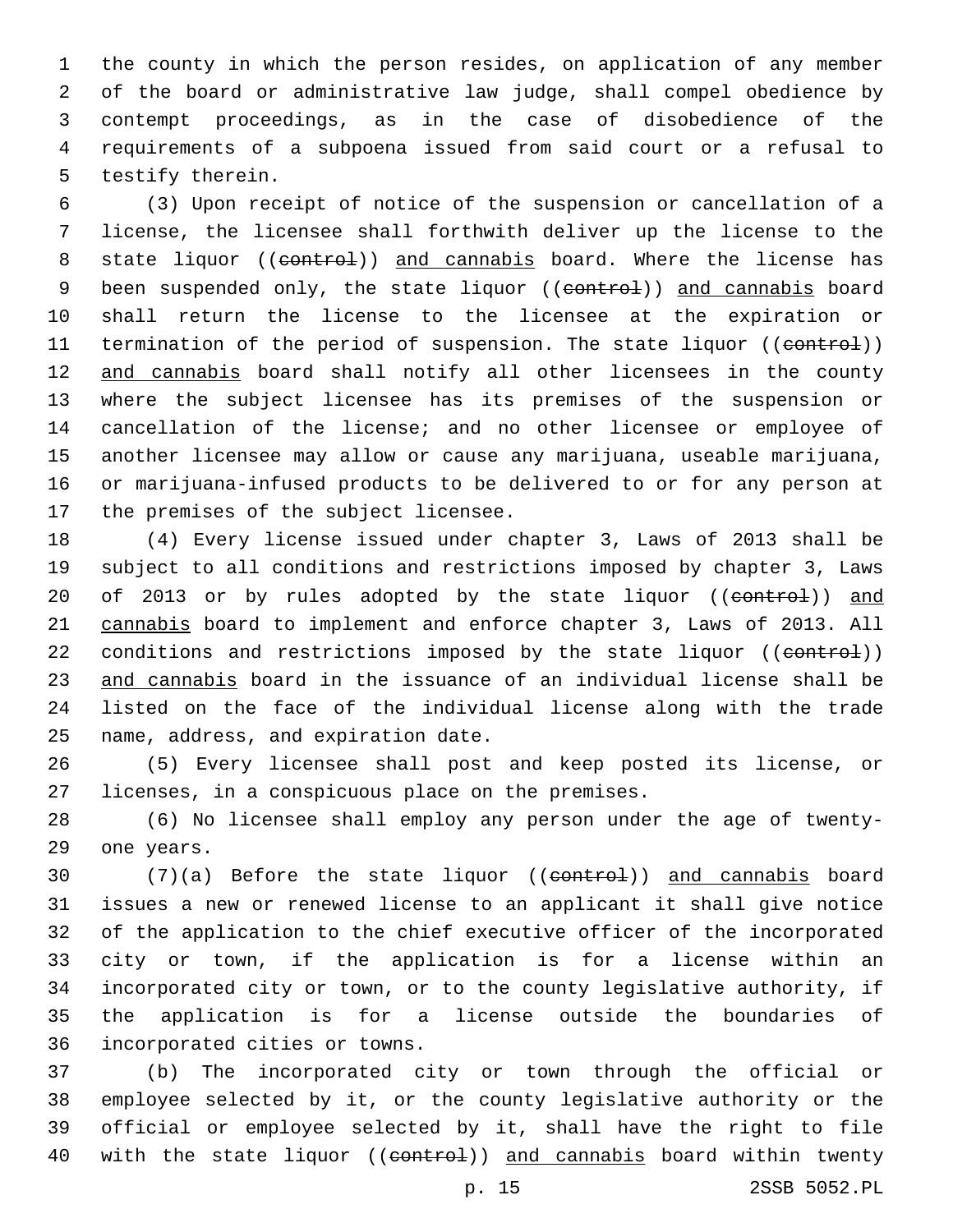days after the date of transmittal of the notice for applications, or at least thirty days prior to the expiration date for renewals, written objections against the applicant or against the premises for which the new or renewed license is asked. The state liquor 5 ((control)) and cannabis board may extend the time period for 6 submitting written objections.

 (c) The written objections shall include a statement of all facts upon which the objections are based, and in case written objections are filed, the city or town or county legislative authority may 10 request, and the state liquor ((control)) and cannabis board may in its discretion hold, a hearing subject to the applicable provisions 12 of Title 34 RCW. If the state liquor ((control)) and cannabis board makes an initial decision to deny a license or renewal based on the written objections of an incorporated city or town or county legislative authority, the applicant may request a hearing subject to the applicable provisions of Title 34 RCW. If a hearing is held at 17 the request of the applicant, state liquor ((control)) and cannabis board representatives shall present and defend the state liquor 19 ((control)) and cannabis board's initial decision to deny a license 20 or renewal.

 (d) Upon the granting of a license under this title the state 22 liquor ((control)) and cannabis board shall send written notification to the chief executive officer of the incorporated city or town in which the license is granted, or to the county legislative authority if the license is granted outside the boundaries of incorporated 26 cities or towns.

27 (8) The state liquor ((control)) and cannabis board shall not issue a license for any premises within one thousand feet of the perimeter of the grounds of any elementary or secondary school, playground, recreation center or facility, child care center, public park, public transit center, or library, or any game arcade admission to which is not restricted to persons aged twenty-one years or older.

 (9) In determining whether to grant or deny a license or renewal 34 of any license, the state liquor ((control)) and cannabis board shall give substantial weight to objections from an incorporated city or town or county legislative authority based upon chronic illegal activity associated with the applicant's operations of the premises proposed to be licensed or the applicant's operation of any other licensed premises, or the conduct of the applicant's patrons inside or outside the licensed premises. "Chronic illegal activity" means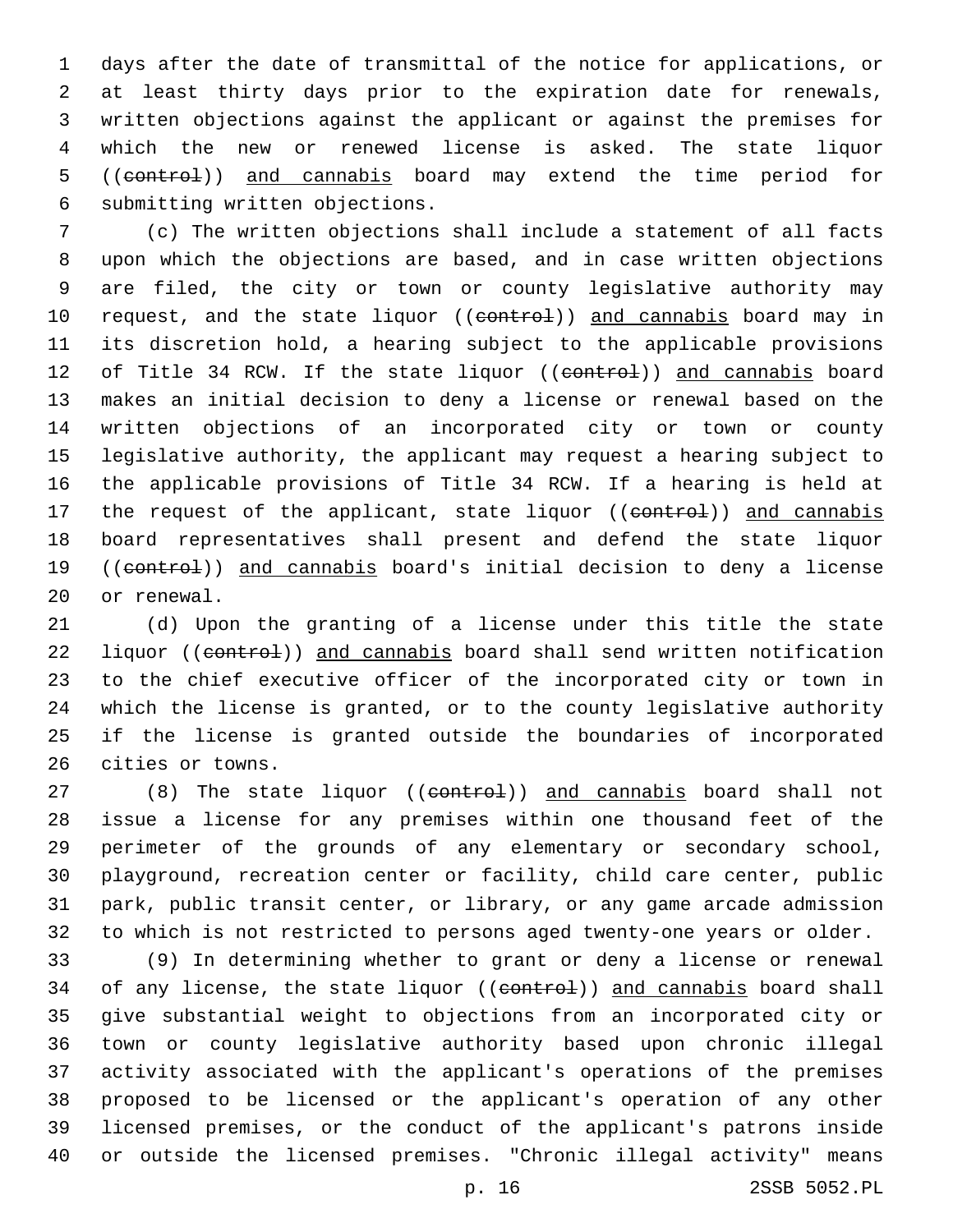(a) a pervasive pattern of activity that threatens the public health, safety, and welfare of the city, town, or county including, but not limited to, open container violations, assaults, disturbances, disorderly conduct, or other criminal law violations, or as documented in crime statistics, police reports, emergency medical response data, calls for service, field data, or similar records of a law enforcement agency for the city, town, county, or any other municipal corporation or any state agency; or (b) an unreasonably high number of citations for violations of RCW 46.61.502 associated with the applicant's or licensee's operation of any licensed premises as indicated by the reported statements given to law enforcement upon 12 arrest.

 **Sec. 7.** RCW 69.50.342 and 2013 c 3 s 9 are each amended to read 14 as follows:

 (1) For the purpose of carrying into effect the provisions of chapter 3, Laws of 2013 according to their true intent or of 17 supplying any deficiency therein, the state liquor ((control)) and cannabis board may adopt rules not inconsistent with the spirit of chapter 3, Laws of 2013 as are deemed necessary or advisable. Without limiting the generality of the preceding sentence, the state liquor 21 ((control)) and cannabis board is empowered to adopt rules regarding 22 the following:

 $((+1))$  (a) The equipment and management of retail outlets and premises where marijuana is produced or processed, and inspection of the retail outlets and premises where marijuana is produced or 26 processed;

27 ( $(\frac{2}{2})$ ) (b) The books and records to be created and maintained by licensees, the reports to be made thereon to the state liquor 29 ((control)) and cannabis board, and inspection of the books and 30 records;

  $((+3))$   $(c)$  Methods of producing, processing, and packaging marijuana, useable marijuana, marijuana concentrates, and marijuana- infused products; conditions of sanitation; safe handling 34 requirements; approved pesticides and pesticide testing requirements; and standards of ingredients, quality, and identity of marijuana, useable marijuana, marijuana concentrates, and marijuana-infused products produced, processed, packaged, or sold by licensees;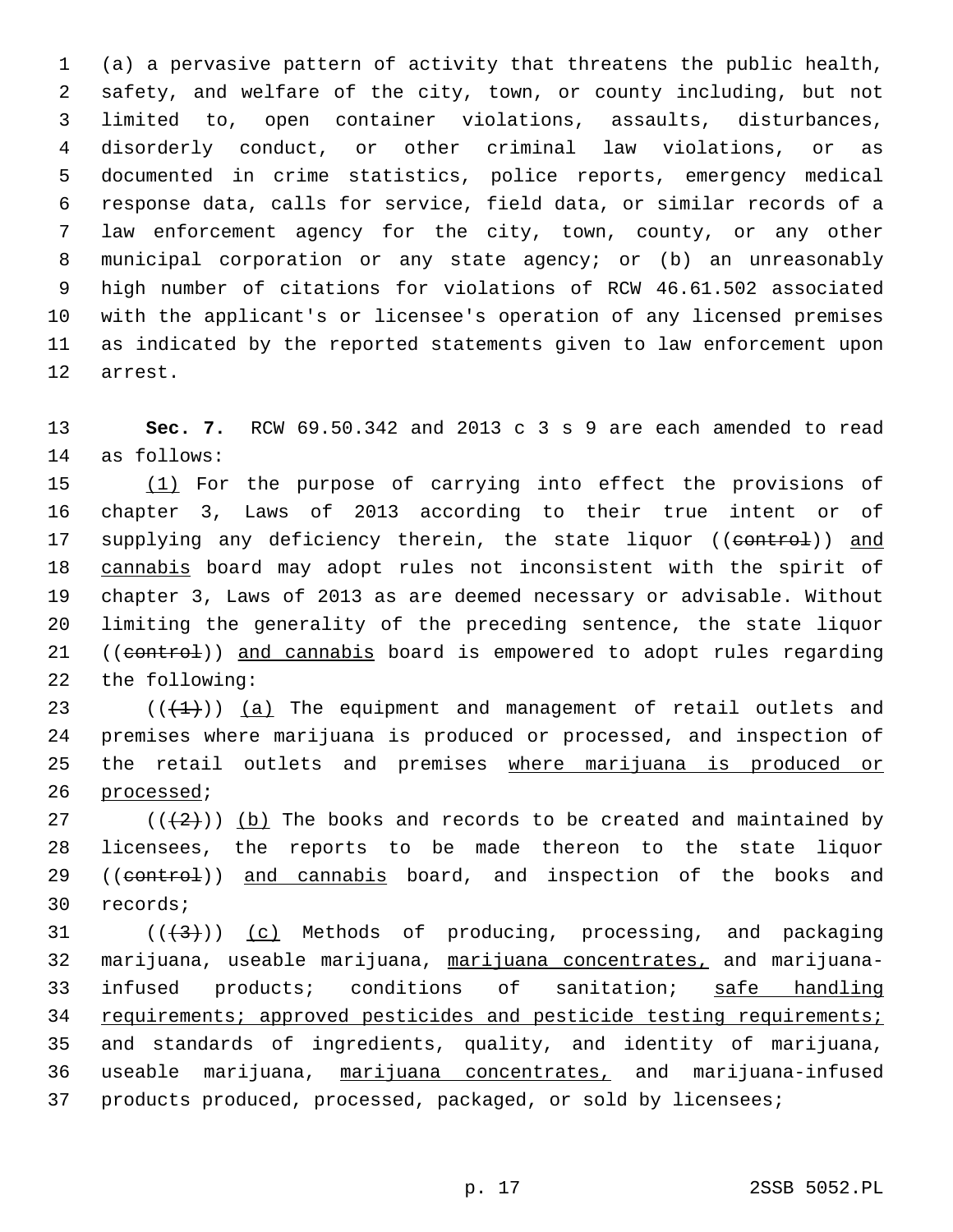$1$  (( $(4)$ )) (d) Security requirements for retail outlets and premises 2 where marijuana is produced or processed, and safety protocols for 3 licensees and their employees;

 $4$   $((+5))$   $(e)$  Screening, hiring, training, and supervising 5 employees of licensees;

6  $((+6))$  ( $\underline{f}$ ) Retail outlet locations and hours of operation;

 $7$   $((+7)$ ) (q) Labeling requirements and restrictions on 8 advertisement of marijuana, useable marijuana, marijuana 9 concentrates, and marijuana-infused products for sale in retail 10 outlets;

11 ( $(\frac{1}{8})$ ) (h) Forms to be used for purposes of this chapter ( $\frac{3}{7}$ ) 12 <del>Laws of 2013</del>)) and chapter 69.51A RCW or the rules adopted to 13 implement and enforce  $((i+1))$  these chapters, the terms and conditions 14 to be contained in licenses issued under this chapter ((3, Laws of 15 2013)) and chapter 69.51A RCW, and the qualifications for receiving a 16 license issued under this chapter ((3, Laws of 2013)) and chapter 17 69.51A RCW, including a criminal history record information check. 18 The state liquor ((control)) and cannabis board may submit any 19 criminal history record information check to the Washington state 20 patrol and to the identification division of the federal bureau of 21 investigation in order that these agencies may search their records 22 for prior arrests and convictions of the individual or individuals 23 who filled out the forms. The state liquor ((control)) and cannabis 24 board shall require fingerprinting of any applicant whose criminal 25 history record information check is submitted to the federal bureau 26 of investigation;

 $(1 + 9)$ )  $(i)$  Application, reinstatement, and renewal fees for 28 licenses issued under this chapter ((3, Laws of 2013)) and chapter 29 69.51A RCW, and fees for anything done or permitted to be done under 30 the rules adopted to implement and enforce this chapter ( $(3,$  Laws of  $31$   $2013)$ ) and chapter 69.51A RCW;

 $32$  (( $(10)$ )) (j) The manner of giving and serving notices required by 33 this chapter ((3, Laws of 2013)) and chapter 69.51A RCM or rules 34 adopted to implement or enforce  $((i+1)$ ) these chapters;

 $((+11))$   $(k)$  Times and periods when, and the manner, methods, and means by which, licensees shall transport and deliver marijuana, marijuana concentrates, useable marijuana, and marijuana-infused products within the state;

39  $((+12))$   $(1)$  Identification, seizure, confiscation, destruction, 40 or donation to law enforcement for training purposes of all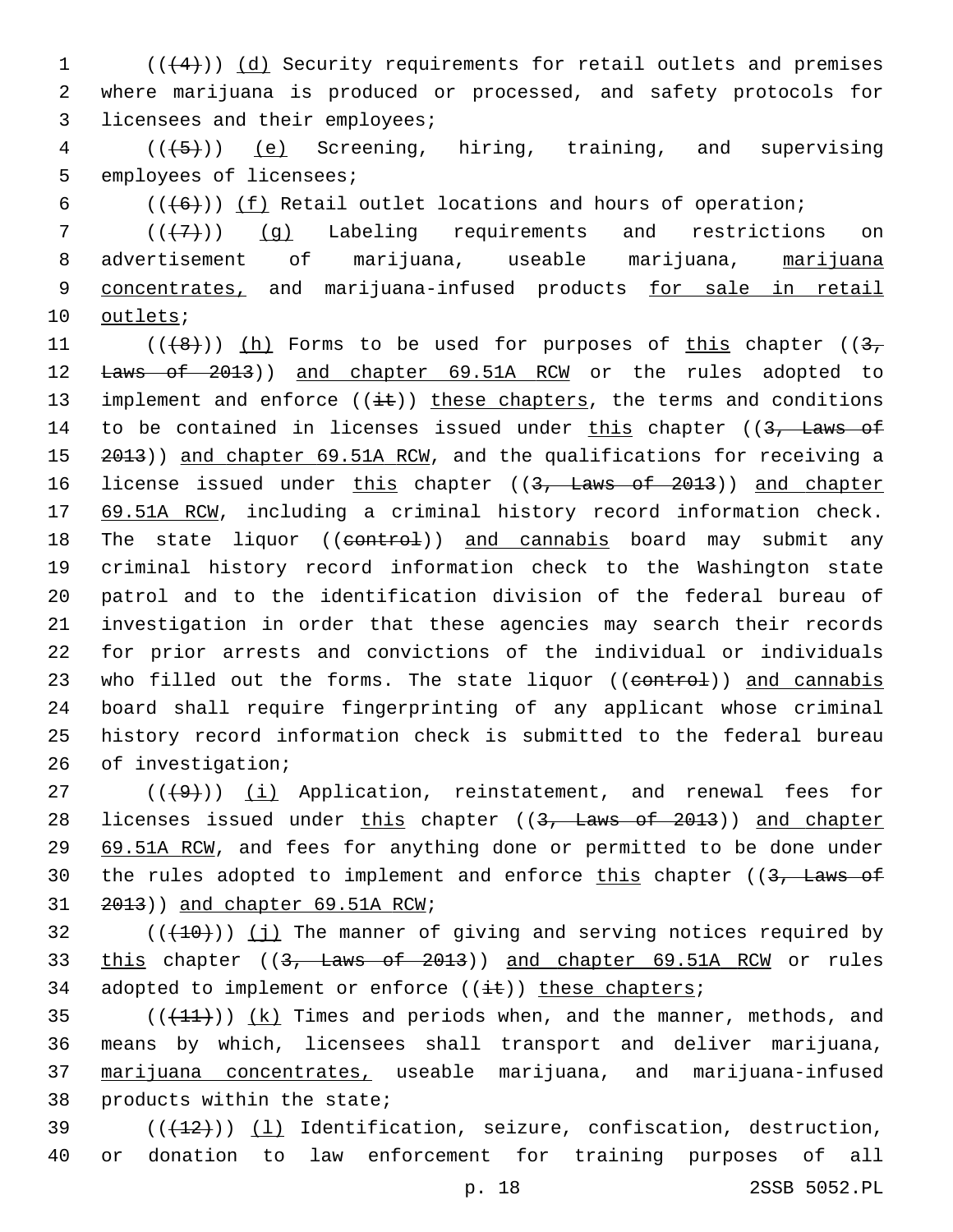marijuana, marijuana concentrates, useable marijuana, and marijuana- infused products produced, processed, sold, or offered for sale within this state which do not conform in all respects to the 4 standards prescribed by this chapter ((3, Laws of 2013)) or chapter 5 69.51A RCW or the rules adopted to implement and enforce ( $(i \pm \epsilon)$  PROVIDED, That nothing in chapter 3, Laws of 2013 shall be construed as authorizing the state liquor control board to seize, confiscate, 8 destroy, or donate to law enforcement marijuana, useable marijuana, 9 or marijuana-infused products produced, processed, sold, offered for sale, or possessed in compliance with the Washington state medical 11 use of cannabis act, chapter 69.51A RCW) these chapters.

 (2) Rules adopted on retail outlets holding medical marijuana endorsements must be adopted in coordination and consultation with 14 the department.

 **Sec. 8.** RCW 69.50.345 and 2013 c 3 s 10 are each amended to read 16 as follows:

17 The state liquor ((control)) and cannabis board, subject to the 18 provisions of this chapter  $((3, \text{ Laws of } 2013))$ , must adopt rules  $((by$ 19 December  $1, 2013,$ )) that establish the procedures and criteria 20 necessary to implement the following:

 (1) Licensing of marijuana producers, marijuana processors, and marijuana retailers, including prescribing forms and establishing 23 application, reinstatement, and renewal fees.

 (a) Application forms for marijuana producers must request the applicant to state whether the applicant intends to produce marijuana for sale by marijuana retailers holding medical marijuana 27 endorsements and the amount of or percentage of canopy the applicant intends to commit to growing plants determined by the department under section 10 of this act to be of a THC concentration, CBD concentration, or THC to CBD ratio appropriate for marijuana concentrates, useable marijuana, or marijuana-infused products sold to qualifying patients.

 (b) The state liquor and cannabis board must reconsider and increase limits on the amount of square feet permitted to be in production on the effective date of this section and increase the percentage of production space for those marijuana producers who intend to grow plants for marijuana retailers holding medical marijuana endorsements if the marijuana producer designates the increased production space to plants determined by the department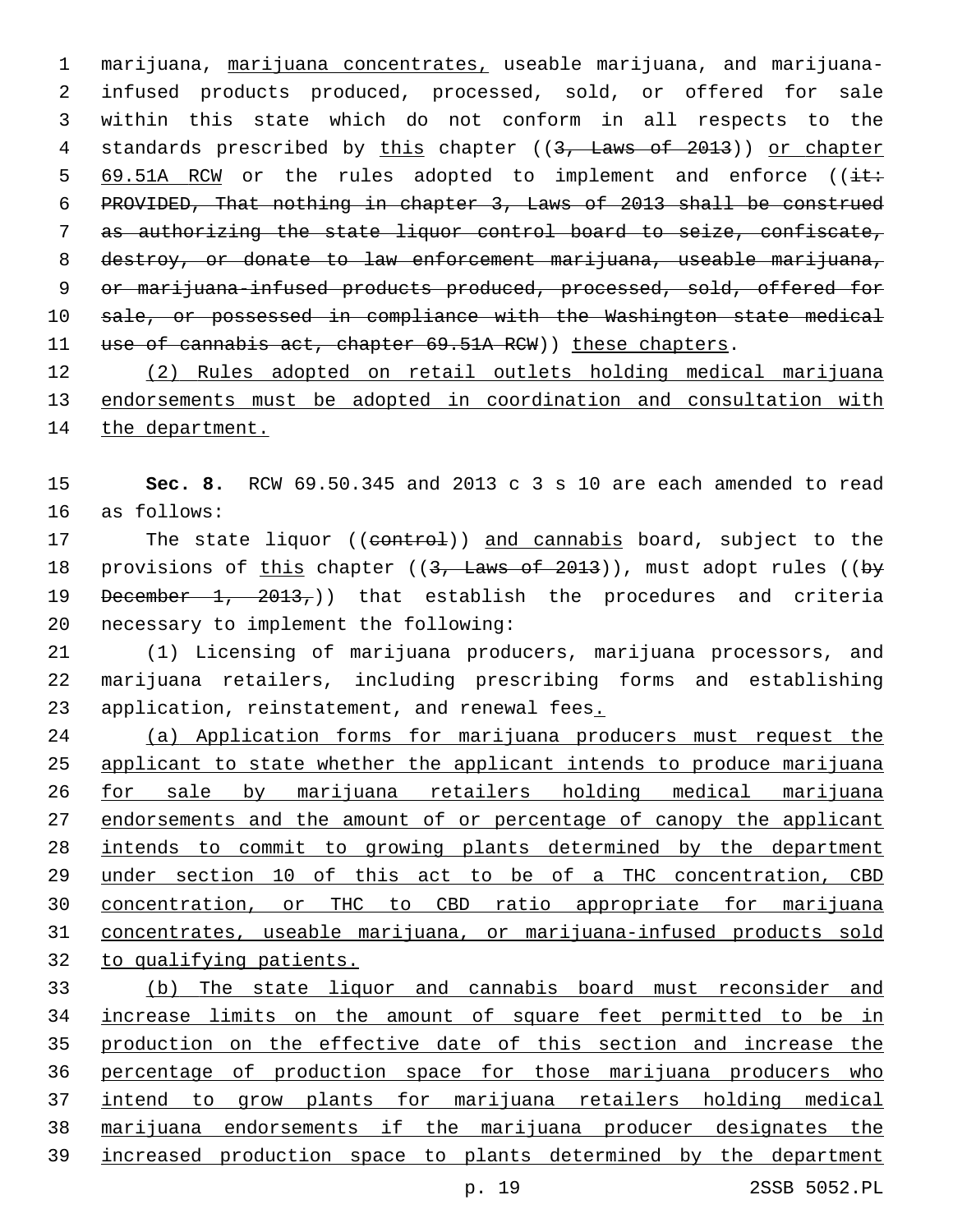under section 10 of this act to be of a THC concentration, CBD 2 concentration, or THC to CBD ratio appropriate for marijuana concentrates, useable marijuana, or marijuana-infused products to be sold to qualifying patients. If current marijuana producers do not use all the increased production space, the state liquor and cannabis board may reopen the license period for new marijuana producer license applicants but only to those marijuana producers who agree to 8 grow plants for marijuana retailers holding medical marijuana endorsements. Priority in licensing must be given to marijuana producer license applicants who have an application pending on the effective date of this section but who are not yet licensed and then to new marijuana producer license applicants. After January 1, 2017, 13 any reconsideration of the limits on the amount of square feet permitted to be in production to meet the medical needs of qualifying patients must consider information contained in the medical marijuana 16 authorization database established in section 21 of this act;

 (2) Determining, in consultation with the office of financial management, the maximum number of retail outlets that may be licensed 19 in each county, taking into consideration:

(a) Population distribution;20

21 (b) Security and safety issues; ((and))

 (c) The provision of adequate access to licensed sources of marijuana concentrates, useable marijuana, and marijuana-infused 24 products to discourage purchases from the illegal market; and

 (d) The number of retail outlets holding medical marijuana endorsements necessary to meet the medical needs of qualifying patients. The state liquor and cannabis board must reconsider and increase the maximum number of retail outlets it established before the effective date of this section and allow for a new license application period and a greater number of retail outlets to be permitted in order to accommodate the medical needs of qualifying patients and designated providers. After January 1, 2017, any reconsideration of the maximum number of retail outlets needed to meet the medical needs of qualifying patients must consider information contained in the medical marijuana authorization database established in section 21 of this act;

 (3) Determining the maximum quantity of marijuana a marijuana producer may have on the premises of a licensed location at any time 39 without violating Washington state law;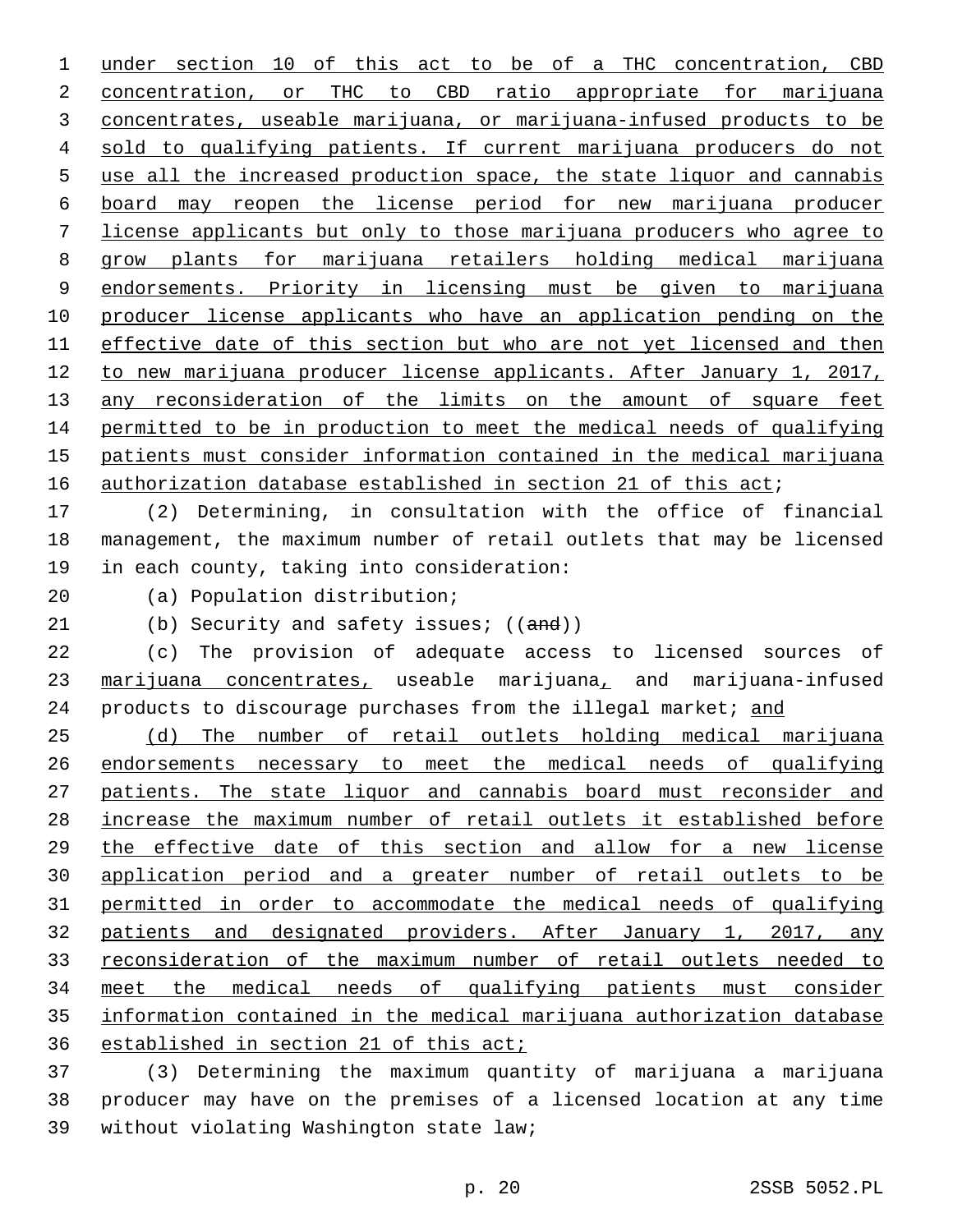(4) Determining the maximum quantities of marijuana, marijuana concentrates, useable marijuana, and marijuana-infused products a marijuana processor may have on the premises of a licensed location at any time without violating Washington state law;

 (5) Determining the maximum quantities of marijuana concentrates, useable marijuana, and marijuana-infused products a marijuana retailer may have on the premises of a retail outlet at any time 8 without violating Washington state law;

9 (6) In making the determinations required by ((subsections (3) 10 through (5) of)) this section, the state liquor ((control)) and 11 cannabis board shall take into consideration:

12 (a) Security and safety issues;

13 (b) The provision of adequate access to licensed sources of 14 marijuana, marijuana concentrates, useable marijuana, and marijuana-15 infused products to discourage purchases from the illegal market; and

16 (c) Economies of scale, and their impact on licensees' ability to 17 both comply with regulatory requirements and undercut illegal market 18 prices;

 (7) Determining the nature, form, and capacity of all containers to be used by licensees to contain marijuana, marijuana concentrates, useable marijuana, and marijuana-infused products, and their labeling 22 requirements, to include but not be limited to:

23 (a) The business or trade name and Washington state unified 24 business identifier number of the licensees that  $((\text{green}_r))$ 25 processed( $(\tau)$ ) and sold the marijuana, marijuana concentrates, useable marijuana, or marijuana-infused product;26

27 (b) Lot numbers of the marijuana, marijuana concentrates, useable 28 marijuana, or marijuana-infused product;

29 (c) THC concentration and CBD concentration of the marijuana, 30 marijuana concentrates, useable marijuana, or marijuana-infused 31 product;

32 (d) Medically and scientifically accurate information about the 33 health and safety risks posed by marijuana use; and

34 (e) Language required by RCW 69.04.480;

 (8) In consultation with the department of agriculture and the department, establishing classes of marijuana, marijuana concentrates, useable marijuana, and marijuana-infused products according to grade, condition, cannabinoid profile, THC 39 concentration, CBD concentration, or other qualitative measurements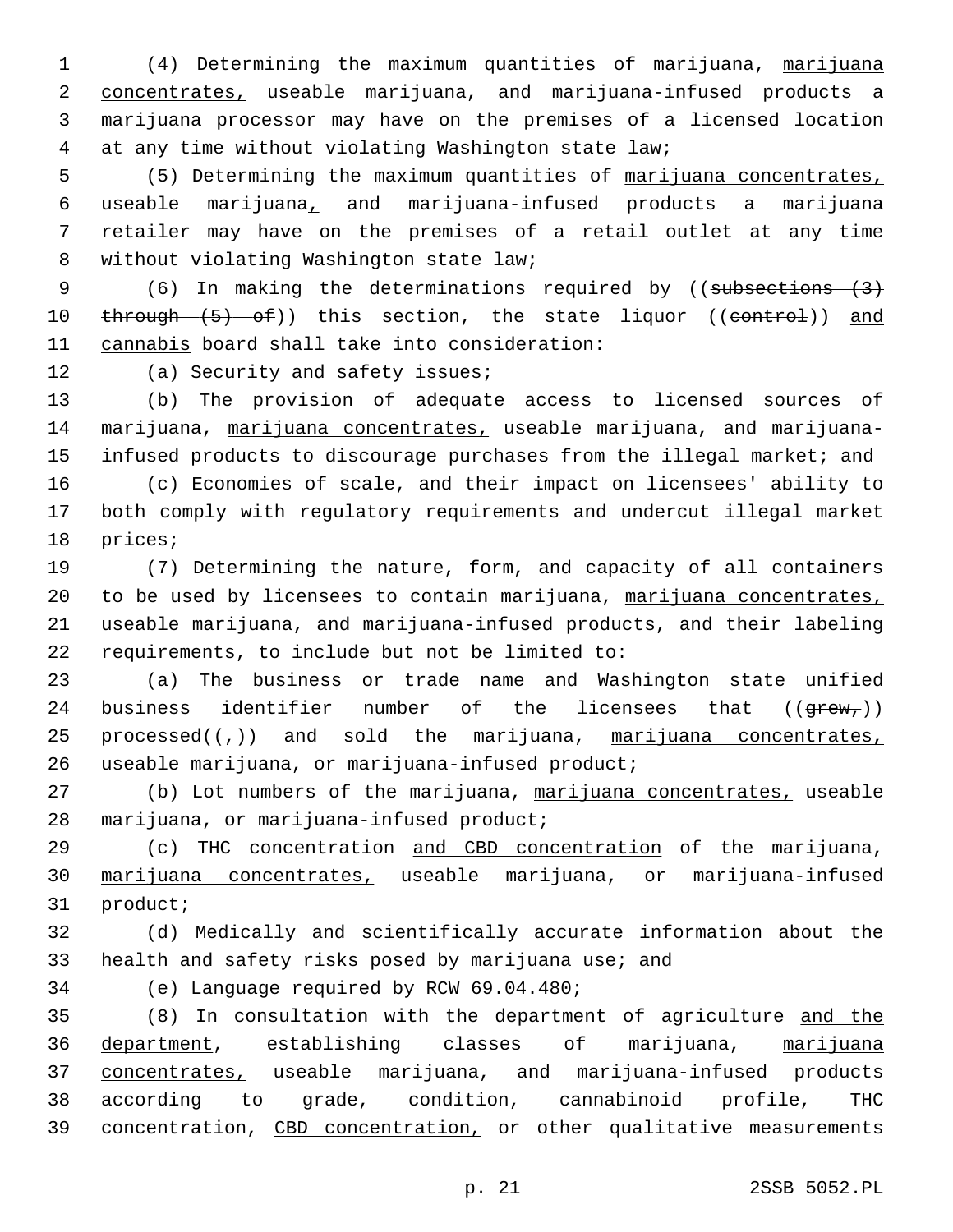1 deemed appropriate by the state liquor ((eontrol)) and cannabis 2 board;

3 (9) Establishing reasonable time, place, and manner restrictions 4 and requirements regarding advertising of marijuana, marijuana 5 concentrates, useable marijuana, and marijuana-infused products that 6 are not inconsistent with the provisions of this chapter ( $(3,$  Laws of 7 2013)), taking into consideration:

8 (a) Federal laws relating to marijuana that are applicable within 9 Washington state;

10 (b) Minimizing exposure of people under twenty-one years of age 11 to the advertising;  $((and))$ 

12 (c) The inclusion of medically and scientifically accurate 13 information about the health and safety risks posed by marijuana use 14 in the advertising; and

15 (d) Ensuring that retail outlets with medical marijuana 16 endorsements may advertise themselves as medical retail outlets;

17 (10) Specifying and regulating the time and periods when, and the 18 manner, methods, and means by which, licensees shall transport and 19 deliver marijuana, marijuana concentrates, useable marijuana, and 20 marijuana-infused products within the state;

 (11) In consultation with the department and the department of agriculture, establishing accreditation requirements for testing laboratories used by licensees to demonstrate compliance with 24 standards adopted by the state liquor ((eontrol)) and cannabis board, and prescribing methods of producing, processing, and packaging marijuana, marijuana concentrates, useable marijuana, and marijuana- infused products; conditions of sanitation; and standards of 28 ingredients, quality, and identity of marijuana, marijuana concentrates, useable marijuana, and marijuana-infused products produced, processed, packaged, or sold by licensees;

31 (12) Specifying procedures for identifying, seizing, 32 confiscating, destroying, and donating to law enforcement for 33 training purposes all marijuana, marijuana concentrates, useable 34 marijuana, and marijuana-infused products produced, processed, 35 packaged, labeled, or offered for sale in this state that do not 36 conform in all respects to the standards prescribed by this chapter 37 ((3, Laws of 2013)) or the rules of the state liquor ((control)) and 38 cannabis board.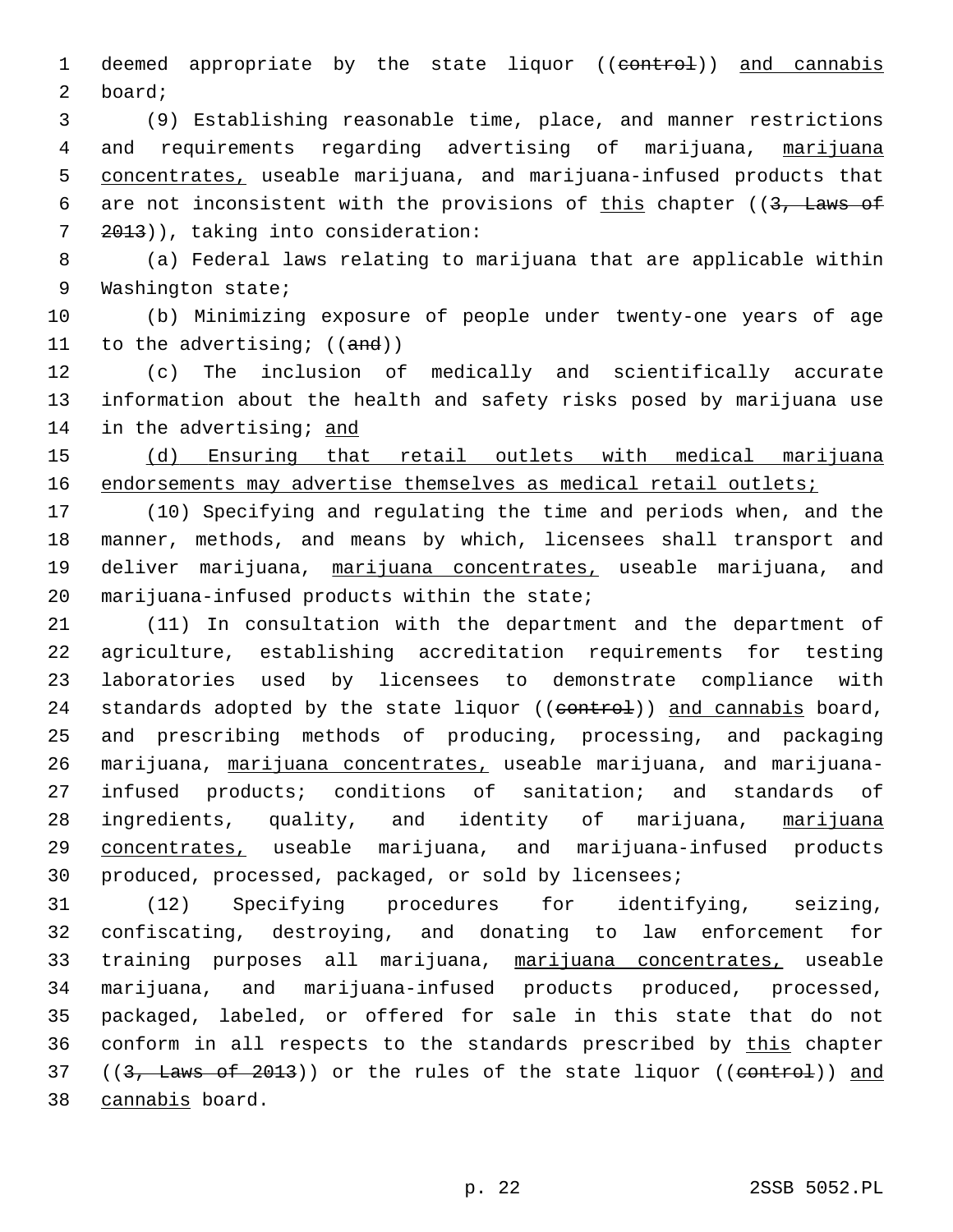**Sec. 9.** RCW 69.50.354 and 2014 c 192 s 3 are each amended to 2 read as follows:

 There may be licensed, in no greater number in each of the 4 counties of the state than as the state liquor ((control)) and cannabis board shall deem advisable, retail outlets established for the purpose of making marijuana concentrates, useable marijuana, and marijuana-infused products available for sale to adults aged twenty- one and over. Retail sale of marijuana concentrates, useable marijuana, and marijuana-infused products in accordance with the 10 provisions of this chapter ((3, Laws of 2013)) and the rules adopted to implement and enforce it, by a validly licensed marijuana retailer or retail outlet employee, shall not be a criminal or civil offense 13 under Washington state law.

 NEW SECTION. **Sec. 10.** A new section is added to chapter 69.50 15 RCW to read as follows:

 (1) A medical marijuana endorsement to a marijuana retail license is hereby established to permit a marijuana retailer to sell marijuana for medical use to qualifying patients and designated providers. This endorsement also permits such retailers to provide marijuana at no charge, at their discretion, to qualifying patients 21 and designated providers.

 (2) An applicant may apply for a medical marijuana endorsement concurrently with an application for a marijuana retail license.

(3) To be issued an endorsement, a marijuana retailer must:

 (a) Not authorize the medical use of marijuana for qualifying patients at the retail outlet or permit health care professionals to authorize the medical use of marijuana for qualifying patients at the 28 retail outlet;

 (b) Carry marijuana concentrates and marijuana-infused products identified by the department under subsection (4) of this section;

 (c) Not use labels or market marijuana concentrates, useable marijuana, or marijuana-infused products in a way that make them 33 intentionally attractive to minors;

 (d) Demonstrate the ability to enter qualifying patients and designated providers in the medical marijuana authorization database established in section 21 of this act and issue recognition cards and agree to enter qualifying patients and designated providers into the database and issue recognition cards in compliance with department 39 standards;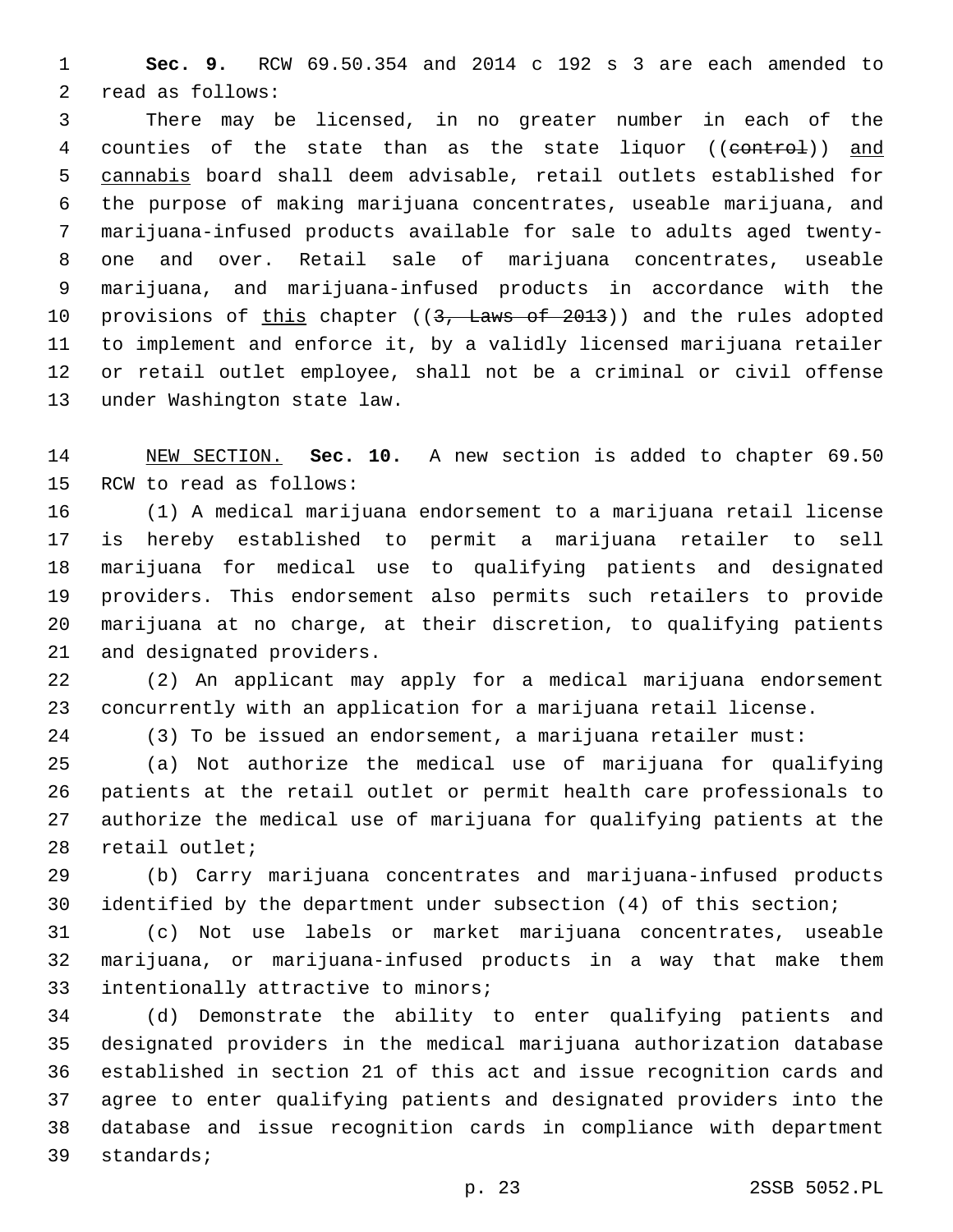(e) Keep copies of the qualifying patient's or designated provider's recognition card, or keep equivalent records as required by rule of the state liquor and cannabis board or the department of revenue to document the validity of tax exempt sales; and

 (f) Meet other requirements as adopted by rule of the department 6 or the state liquor and cannabis board.

 (4) The department, in conjunction with the state liquor and cannabis board, must adopt rules on requirements for marijuana concentrates, useable marijuana, and marijuana-infused products that may be sold, or provided at no charge, to qualifying patients or designated providers at a retail outlet holding a medical marijuana 12 endorsement. These rules must include:

 (a) THC concentration, CBD concentration, or low THC, high CBD ratios appropriate for marijuana concentrates, useable marijuana, or marijuana-infused products sold to qualifying patients or designated 16 providers;

 (b) Labeling requirements including that the labels attached to marijuana concentrates, useable marijuana, or marijuana-infused products contain THC concentration, CBD concentration, and THC to CBD 20 ratios;

 (c) Other product requirements, including any additional mold, fungus, or pesticide testing requirements, or limitations to the types of solvents that may be used in marijuana processing that the department deems necessary to address the medical needs of qualifying 25 patients;

 (d) Safe handling requirements for marijuana concentrates, useable marijuana, or marijuana-infused products; and

28 (e) Training requirements for employees.

 (5) A marijuana retailer holding an endorsement to sell marijuana to qualifying patients or designated providers must train its 31 employees on:

 (a) Procedures regarding the recognition of valid authorizations and the use of equipment to enter qualifying patients and designated providers into the medical marijuana authorization database;

(b) Recognition of valid recognition cards; and

 (c) Recognition of strains, varieties, THC concentration, CBD concentration, and THC to CBD ratios of marijuana concentrates, useable marijuana, and marijuana-infused products, available for sale when assisting qualifying patients and designated providers at the 40 retail outlet.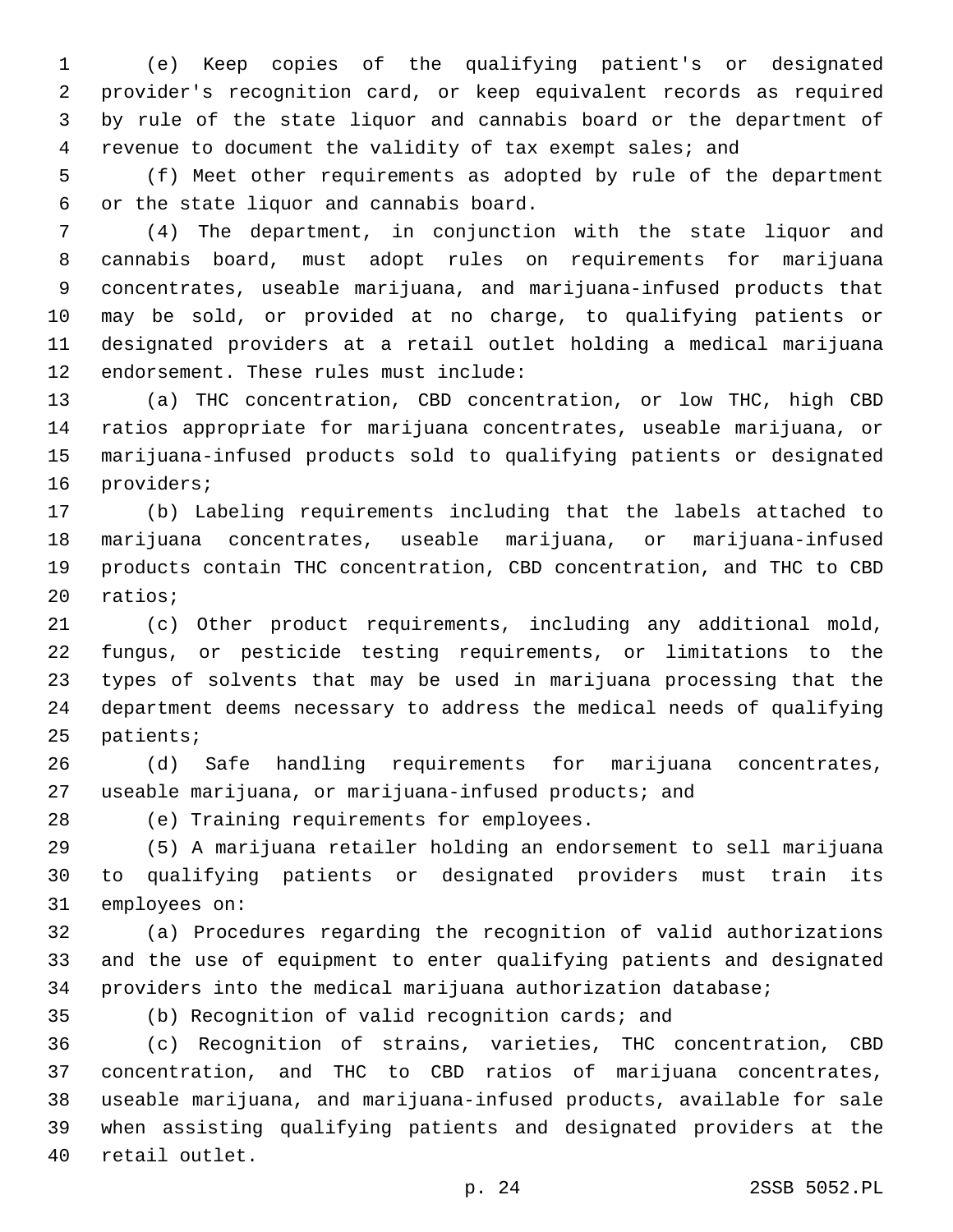NEW SECTION. **Sec. 11.** A new section is added to chapter 69.50 2 RCW to read as follows:

 A marijuana retailer or a marijuana retailer holding a medical marijuana endorsement may sell products with a THC concentration of 0.3 percent or less. Marijuana retailers holding a medical marijuana endorsement may also provide these products at no charge to 7 qualifying patients or designated providers.

 **Sec. 12.** RCW 69.50.357 and 2014 c 192 s 4 are each amended to 9 read as follows:

 (1) Retail outlets shall sell no products or services other than marijuana concentrates, useable marijuana, marijuana-infused products, or paraphernalia intended for the storage or use of marijuana concentrates, useable marijuana, or marijuana-infused 14 products.

 (2) Licensed marijuana retailers shall not employ persons under twenty-one years of age or allow persons under twenty-one years of age to enter or remain on the premises of a retail outlet. However, qualifying patients between eighteen and twenty-one years of age with 19 a recognition card may enter and remain on the premises of a retail outlet holding a medical marijuana endorsement and may purchase products for their personal medical use. Qualifying patients who are under the age of eighteen with a recognition card and who accompany their designated providers may enter and remain on the premises of a retail outlet holding a medical marijuana endorsement, but may not purchase products for their personal medical use.

 (3)(a) Licensed marijuana retailers must ensure that all 27 employees are trained on the rules adopted to implement this chapter, identification of persons under the age of twenty-one, and other requirements adopted by the state liquor and cannabis board to ensure that persons under the age of twenty-one are not permitted to enter or remain on the premises of a retail outlet.

 (b) Licensed marijuana retailers with a medical marijuana endorsement must ensure that all employees are trained on the subjects required by (a) of this subsection as well as identification of authorizations and recognition cards. Employees must also be trained to permit qualifying patients who hold recognition cards and 37 are between the ages of eighteen and twenty-one to enter the premises and purchase marijuana for their personal medical use and to permit qualifying patients who are under the age of eighteen with a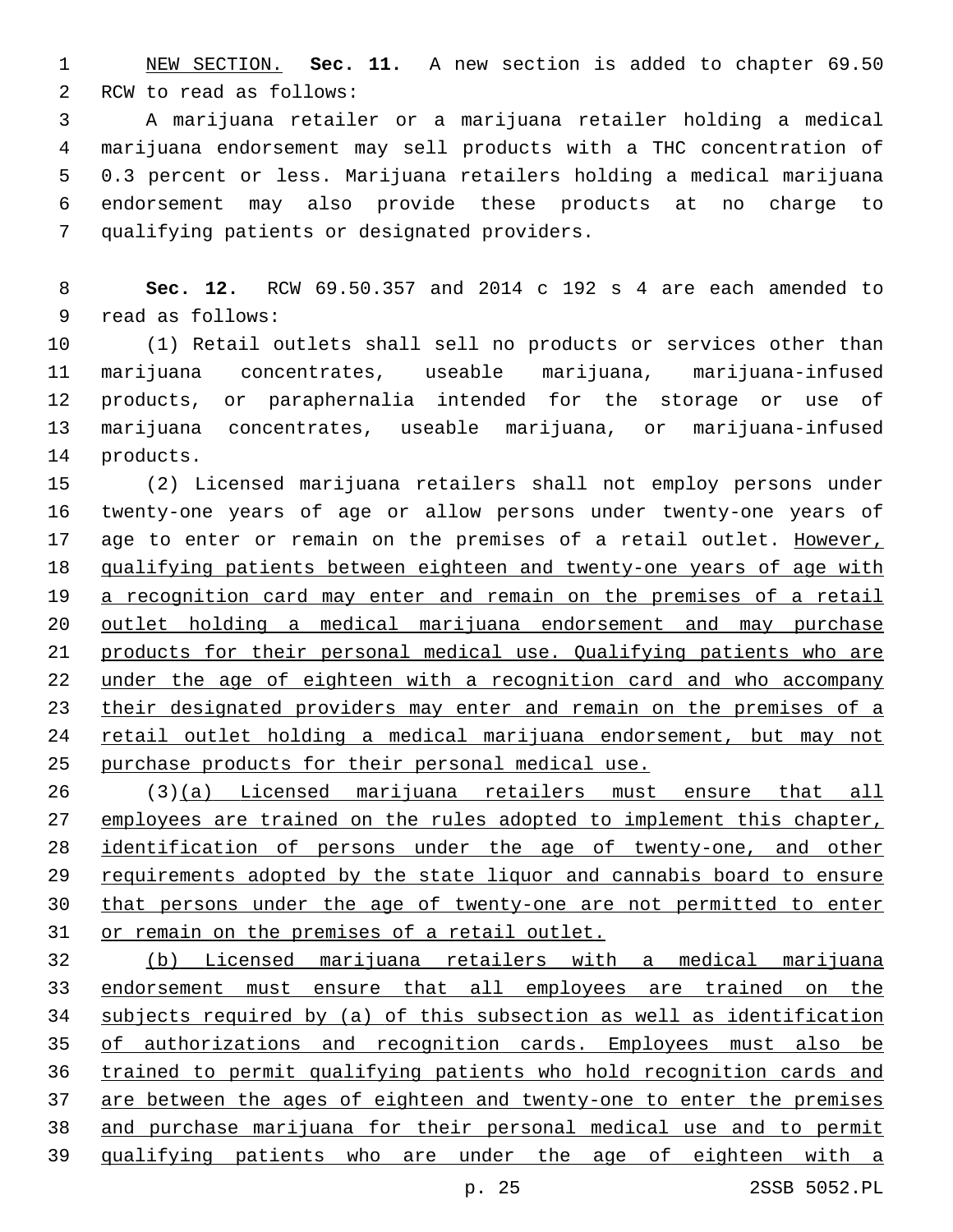recognition card to enter the premises if accompanied by their

2 designated providers.

 (4) Licensed marijuana retailers shall not display any signage in a window, on a door, or on the outside of the premises of a retail outlet that is visible to the general public from a public right-of- way, other than a single sign no larger than one thousand six hundred square inches identifying the retail outlet by the licensee's business or trade name. Retail outlets that hold medical marijuana endorsements may include this information on signage.

10 ((+4))) (5) Licensed marijuana retailers shall not display marijuana concentrates, useable marijuana, or marijuana-infused products in a manner that is visible to the general public from a 13 public right-of-way.

14 (((+5))) (6) No licensed marijuana retailer or employee of a retail outlet shall open or consume, or allow to be opened or consumed, any marijuana concentrates, useable marijuana, or 17 marijuana-infused product on the outlet premises.

 $((+6))$  (7) The state liquor (( $\text{center}$ )) and cannabis board shall fine a licensee one thousand dollars for each violation of any subsection of this section. Fines collected under this section must be deposited into the dedicated marijuana fund created under RCW 22 69.50.530.

 **Sec. 13.** RCW 69.50.360 and 2014 c 192 s 5 are each amended to read as follows:24

 The following acts, when performed by a validly licensed marijuana retailer or employee of a validly licensed retail outlet in 27 compliance with rules adopted by the state liquor ((control)) and cannabis board to implement and enforce chapter 3, Laws of 2013, shall not constitute criminal or civil offenses under Washington 30 state law:

 (1) Purchase and receipt of marijuana concentrates, useable marijuana, or marijuana-infused products that have been properly packaged and labeled from a marijuana processor validly licensed 34 under this chapter  $((3, \text{ Laws of } 2013))$ ;

 (2) Possession of quantities of marijuana concentrates, useable marijuana, or marijuana-infused products that do not exceed the 37 maximum amounts established by the state liquor ((eontrol)) and 38 cannabis board under RCW 69.50.345(5); and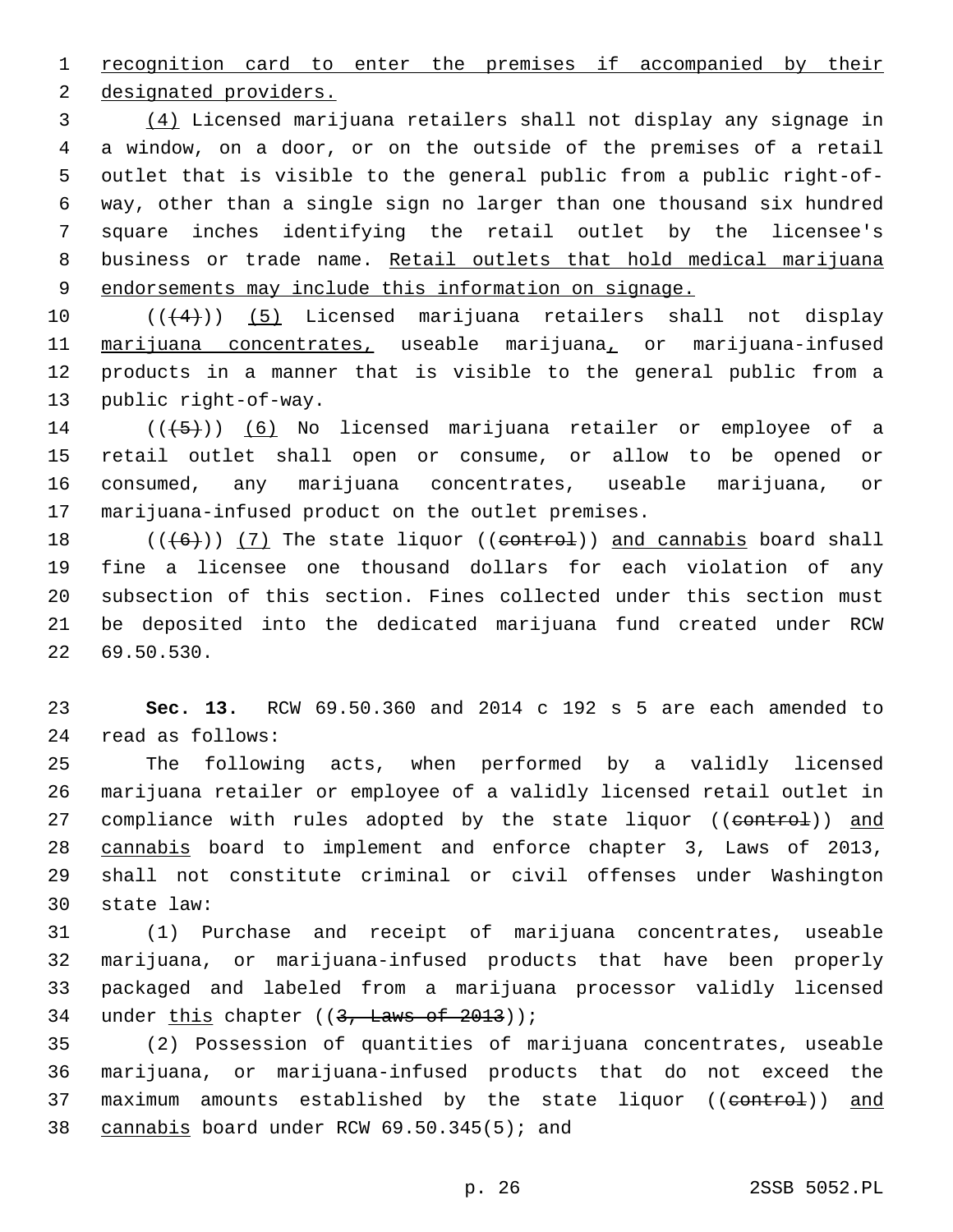(3) Delivery, distribution, and sale, on the premises of the retail outlet, of any combination of the following amounts of marijuana concentrates, useable marijuana, or marijuana-infused product to any person twenty-one years of age or older:

5 (a) One ounce of useable marijuana;

(b) Sixteen ounces of marijuana-infused product in solid form;

 (c) Seventy-two ounces of marijuana-infused product in liquid 8 form; or

9 (d) Seven grams of marijuana concentrate.

 **Sec. 14.** RCW 69.50.4013 and 2013 c 3 s 20 are each amended to 11 read as follows:

 (1) It is unlawful for any person to possess a controlled substance unless the substance was obtained directly from, or pursuant to, a valid prescription or order of a practitioner while acting in the course of his or her professional practice, or except 16 as otherwise authorized by this chapter.

 (2) Except as provided in RCW 69.50.4014, any person who violates this section is guilty of a class C felony punishable under chapter 19 9A.20 RCW.

 (3) The possession, by a person twenty-one years of age or older, of useable marijuana or marijuana-infused products in amounts that do not exceed those set forth in RCW 69.50.360(3) is not a violation of this section, this chapter, or any other provision of Washington 24 state law.

 (4) No person under twenty-one years of age may possess, manufacture, sell, or distribute marijuana, marijuana-infused products, or marijuana concentrates, regardless of THC concentration. This does not include qualifying patients with a valid authorization. (5) The possession by a qualifying patient or designated provider of marijuana concentrates, useable marijuana, marijuana-infused products, or plants in accordance with chapter 69.51A RCW is not a violation of this section, this chapter, or any other provision of Washington state law.

 NEW SECTION. **Sec. 15.** A new section is added to chapter 69.50 35 RCW to read as follows:

 (1) Nothing in this chapter permits anyone other than a validly licensed marijuana processor to use butane or other explosive gases to extract or separate resin from marijuana or to produce or process

p. 27 2SSB 5052.PL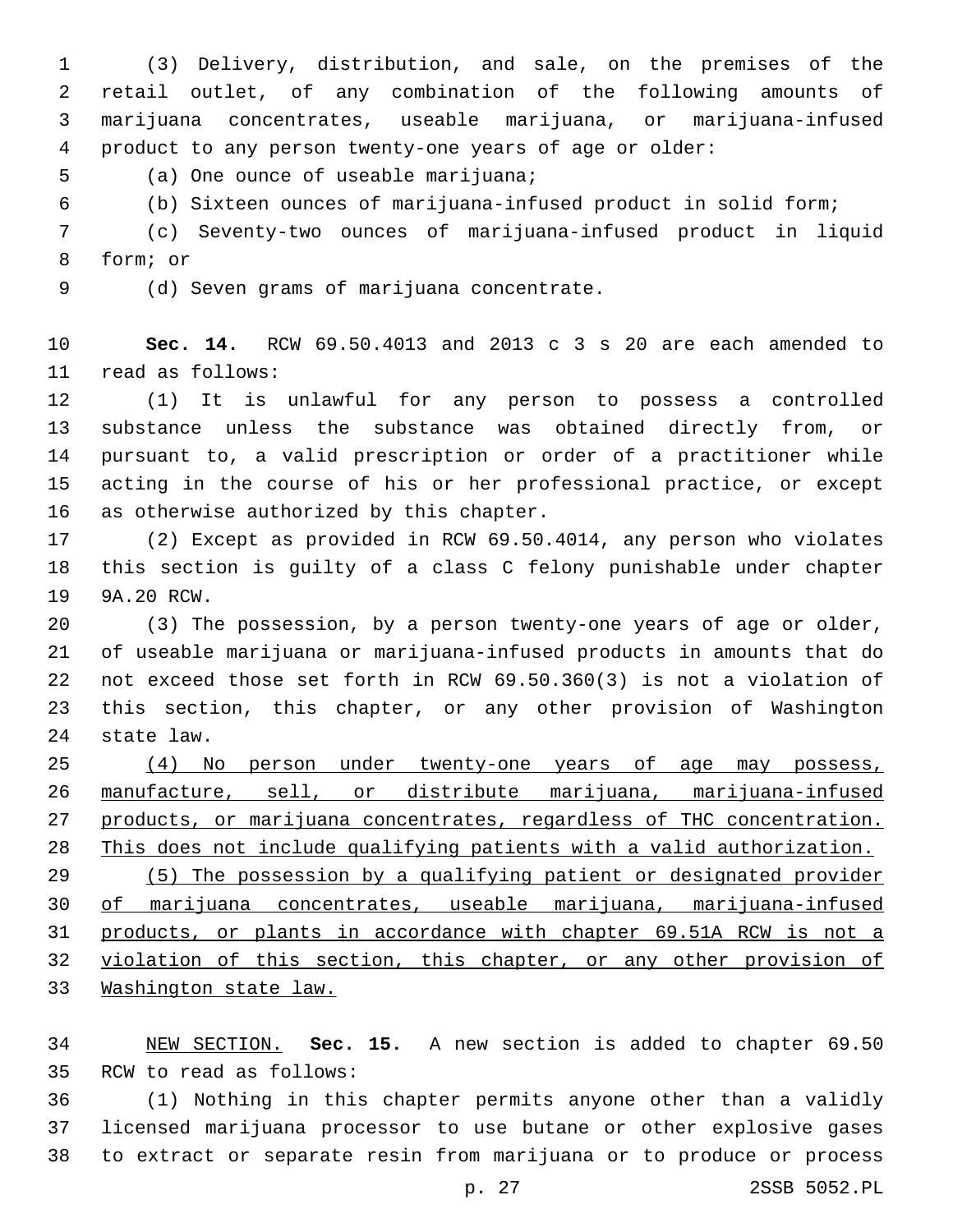any form of marijuana concentrates or marijuana-infused products that include marijuana concentrates not purchased from a validly licensed marijuana retailer as an ingredient. The extraction or separation of resin from marijuana, the processing of marijuana concentrates, and the processing of marijuana-infused products that include marijuana concentrates not purchased from a validly licensed marijuana retailer as an ingredient by any person other than a validly licensed marijuana processor each constitute manufacture of marijuana in violation of RCW 69.50.401. Cooking oil, butter, and other nonexplosive home cooking substances may be used to make marijuana 11 extracts for noncommercial personal use.

 (2) Except for the use of butane, the state liquor and cannabis board may not enforce this section until it has adopted the rules 14 required by section 28 of this act.

 **Sec. 16.** RCW 69.51A.005 and 2011 c 181 s 102 are each amended to 16 read as follows:

17 (1) The legislature finds that:

 (a) There is medical evidence that some patients with terminal or debilitating medical conditions may, under their health care 20 professional's care, benefit from the medical use of ((cannabis)) 21 marijuana. Some of the conditions for which ((eannabis)) marijuana appears to be beneficial include, but are not limited to:

 (i) Nausea, vomiting, and cachexia associated with cancer, HIV-positive status, AIDS, hepatitis C, anorexia, and their treatments;

 (ii) Severe muscle spasms associated with multiple sclerosis, epilepsy, and other seizure and spasticity disorders;

27 (iii) Acute or chronic glaucoma;

28 (iv) Crohn's disease; and

(v) Some forms of intractable pain.29

 (b) Humanitarian compassion necessitates that the decision to use ((cannabis)) marijuana by patients with terminal or debilitating medical conditions is a personal, individual decision, based upon their health care professional's professional medical judgment and discretion.34

35 (2) Therefore, the legislature intends that, so long as such activities are in strict compliance with this chapter:

 (a) Qualifying patients with terminal or debilitating medical conditions who, in the judgment of their health care professionals, 39 may benefit from the medical use of ((eannabis)) marijuana, shall not

p. 28 2SSB 5052.PL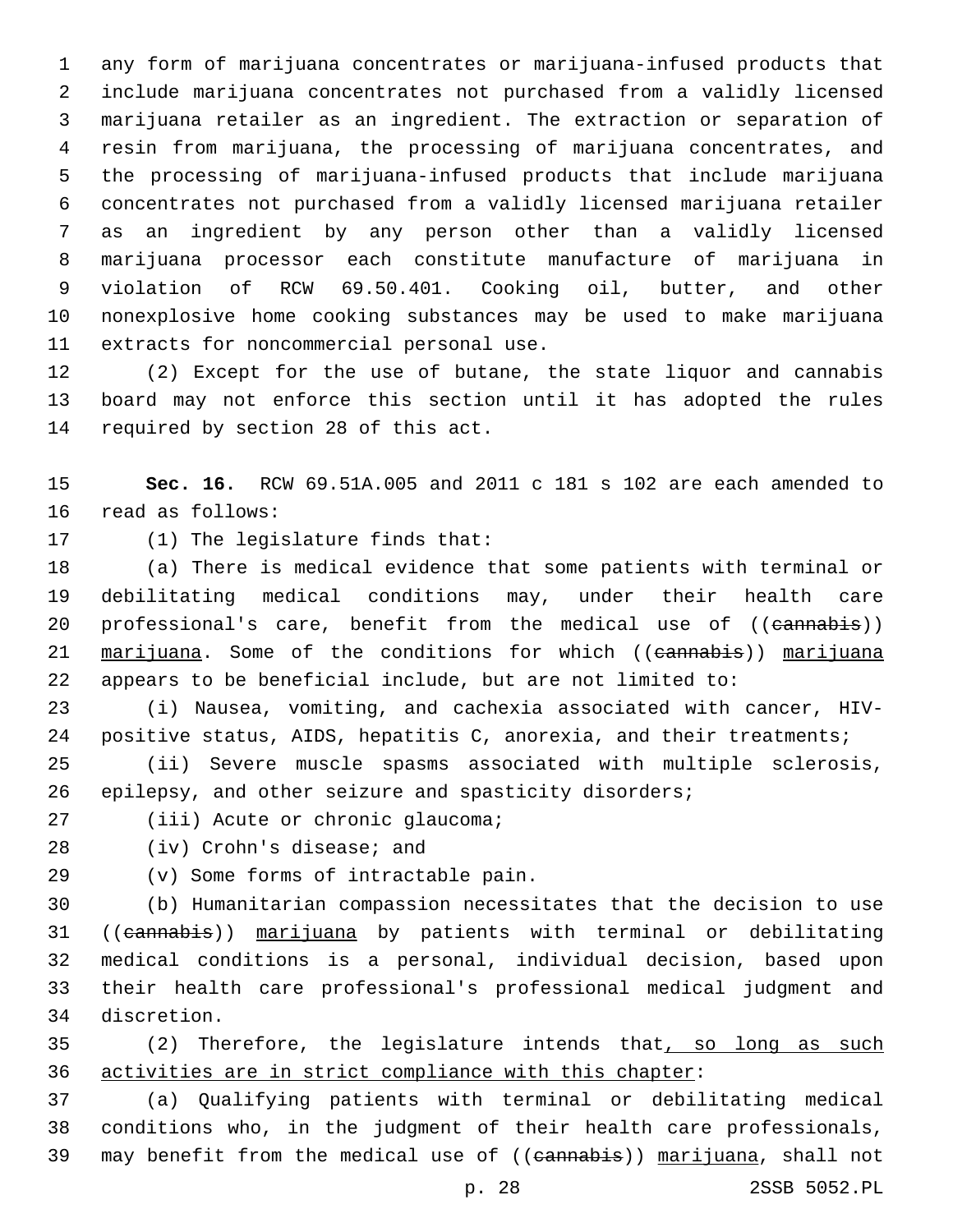be arrested, prosecuted, or subject to other criminal sanctions or civil consequences under state law based solely on their medical use of ((cannabis)) marijuana, notwithstanding any other provision of law;4

 (b) Persons who act as designated providers to such patients shall also not be arrested, prosecuted, or subject to other criminal sanctions or civil consequences under state law, notwithstanding any other provision of law, based solely on their assisting with the 9 medical use of ((cannabis)) marijuana; and

 (c) Health care professionals shall also not be arrested, prosecuted, or subject to other criminal sanctions or civil consequences under state law for the proper authorization of medical 13 use of ((cannabis)) marijuana by qualifying patients for whom, in the health care professional's professional judgment, the medical use of 15 ((cannabis)) marijuana may prove beneficial.

 (3) Nothing in this chapter establishes the medical necessity or 17 medical appropriateness of ((cannabis)) marijuana for treating terminal or debilitating medical conditions as defined in RCW 19 69.51A.010.

 (4) Nothing in this chapter diminishes the authority of correctional agencies and departments, including local governments or jails, to establish a procedure for determining when the use of 23 ((cannabis)) marijuana would impact community safety or the effective supervision of those on active supervision for a criminal conviction, nor does it create the right to any accommodation of any medical use 26 of ((cannabis)) marijuana in any correctional facility or jail.

 **Sec. 17.** RCW 69.51A.010 and 2010 c 284 s 2 are each amended to read as follows:28

 The definitions in this section apply throughout this chapter 30 unless the context clearly requires otherwise.

31 (1) "Designated provider" means a person who  $($  :

32  $(a)$  )) is ((eighteen)) twenty-one years of age or older((;

 $(b)$ ) and:

 (a)(i) Is the parent or guardian of a qualifying patient who is under the age of eighteen and beginning July 1, 2016, holds a recognition card; or

 (ii) Has been designated in writing by a qualifying patient to 38 serve as ((a)) the designated provider ((under this chapter)) for that patient;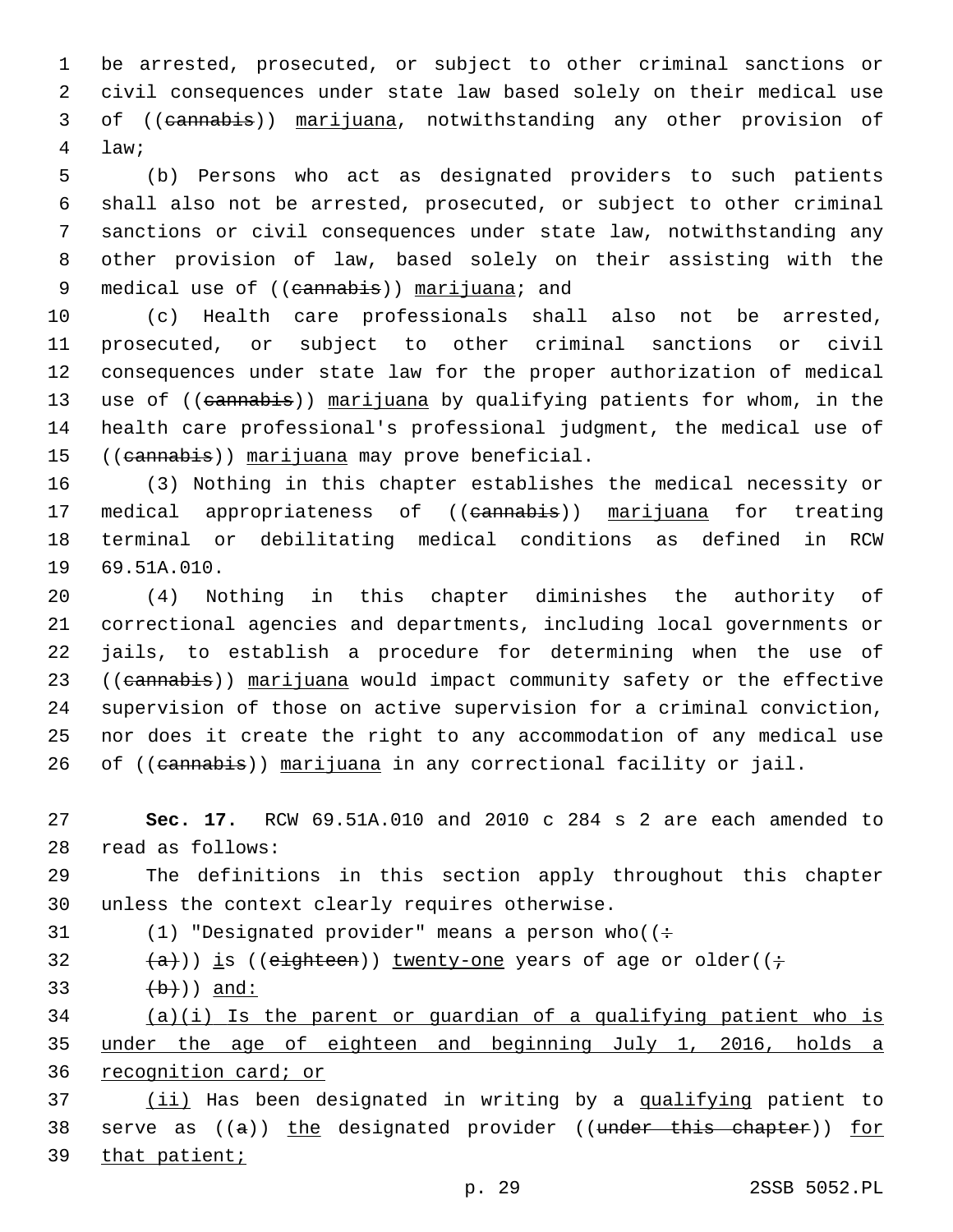1 (b)(i) Has an authorization from the qualifying patient's health 2 care professional; or 3 (ii) Beginning July 1, 2016: 4 (A) Has been entered into the medical marijuana authorization 5 database as being the designated provider to a qualifying patient; 6 and (B) Has been provided a recognition card;7 8 (c) Is prohibited from consuming marijuana obtained for the 9 personal, medical use of the qualifying patient for whom the 10 individual is acting as designated provider; ((and)) 11 (d) Provides marijuana to only the qualifying patient that has 12 designated him or her; 13 (e) Is in compliance with the terms and conditions of this 14 chapter; and 15 (f) Is the designated provider to only one patient at any one 16 time. 17 (2) "Health care professional," for purposes of this chapter 18 only, means a physician licensed under chapter 18.71 RCW, a physician 19 assistant licensed under chapter 18.71A RCW, an osteopathic physician 20 licensed under chapter 18.57 RCW, an osteopathic physicians' 21 assistant licensed under chapter 18.57A RCW, a naturopath licensed 22 under chapter 18.36A RCW, or an advanced registered nurse 23 practitioner licensed under chapter 18.79 RCW. 24 (3) "Medical use of marijuana" means the manufacture, production, 25 possession, transportation, delivery, ingestion, application, or 26 administration of marijuana( $\left( \frac{1}{\sqrt{2}} \right)$  as defined in RCW 69.50.101 $\left( q \right)$ ,)) for 27 the exclusive benefit of a qualifying patient in the treatment of his 28 or her terminal or debilitating ((illness)) medical condition. (4) "Qualifying patient" means a person who:29 30 (a) $(i)$  Is a patient of a health care professional; 31  $((+b))$  (ii) Has been diagnosed by that health care professional 32 as having a terminal or debilitating medical condition; 33 ( $(\overline{\{e\}})$ ) (iii) Is a resident of the state of Washington at the 34 time of such diagnosis;  $35$  (( $\left(\frac{d}{d} \right)$ ) (iv) Has been advised by that health care professional 36 about the risks and benefits of the medical use of marijuana; ((and 37  $(e)$ )) (v) Has been advised by that health care professional that 38 they may benefit from the medical use of marijuana; 39 (vi)(A) Has an authorization from his or her health care 40 professional; or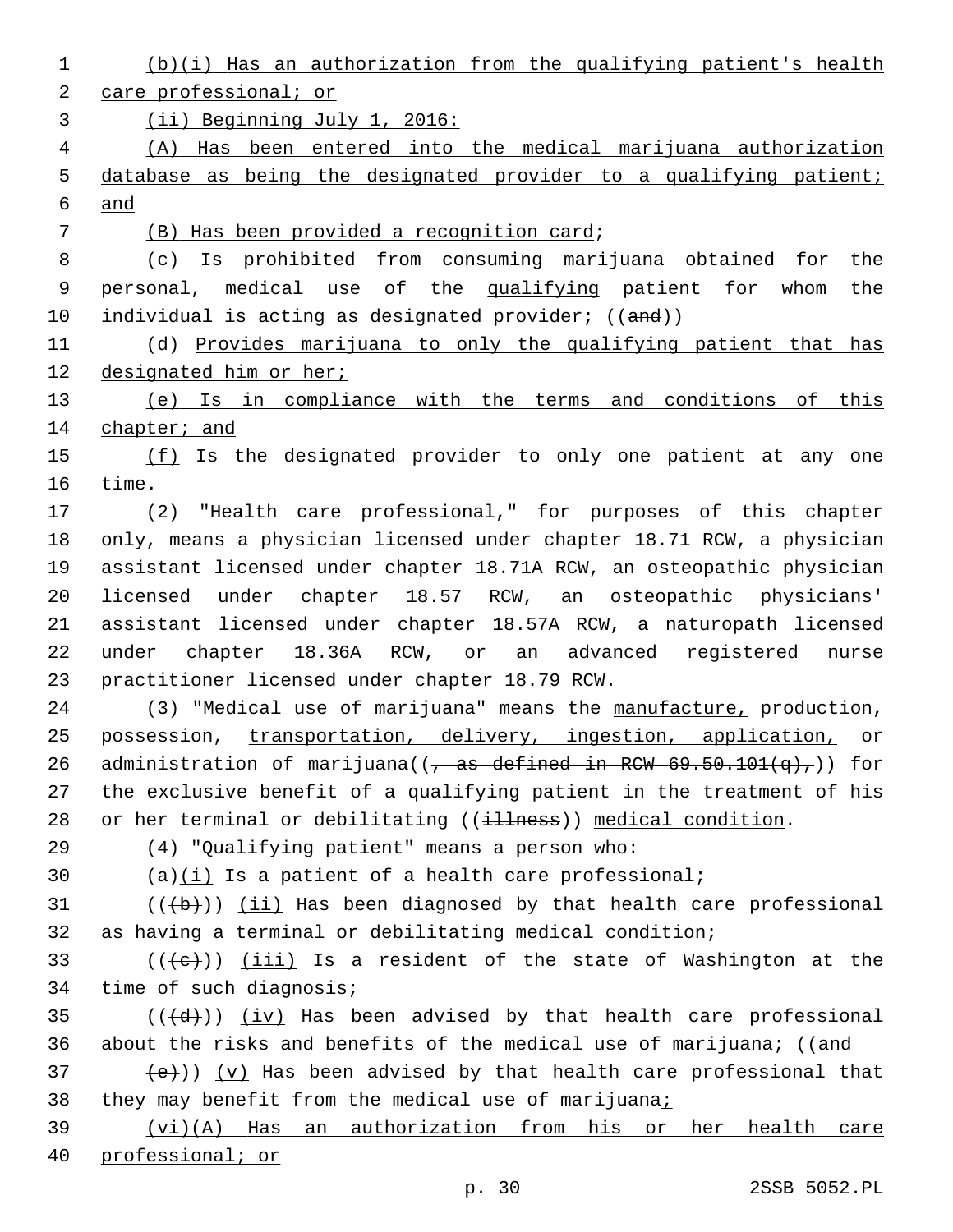(B) Beginning July 1, 2016, has been entered into the medical marijuana authorization database and has been provided a recognition card; and

 (vii) Is otherwise in compliance with the terms and conditions established in this chapter.

 (b) "Qualifying patient" does not include a person who is actively being supervised for a criminal conviction by a corrections agency or department that has determined that the terms of this chapter are inconsistent with and contrary to his or her supervision 10 and all related processes and procedures related to that supervision.

 (5) "Tamper-resistant paper" means paper that meets one or more 12 of the following industry-recognized features:

 (a) One or more features designed to prevent copying of the 14 paper;

 (b) One or more features designed to prevent the erasure or 16 modification of information on the paper; or

 (c) One or more features designed to prevent the use of 18 counterfeit ((valid documentation)) authorization.

 (6) "Terminal or debilitating medical condition" means a condition severe enough to significantly interfere with the patient's activities of daily living and ability to function, which can be objectively assessed and evaluated and limited to the following:

 (a) Cancer, human immunodeficiency virus (HIV), multiple sclerosis, epilepsy or other seizure disorder, or spasticity 25 disorders;  $((\theta \cdot \hat{r}))$ 

 (b) Intractable pain, limited for the purpose of this chapter to mean pain unrelieved by standard medical treatments and medications;  $((e \texttt{f})$ 

 (c) Glaucoma, either acute or chronic, limited for the purpose of this chapter to mean increased intraocular pressure unrelieved by 31 standard treatments and medications;  $((\theta \cdot \mathbf{r}))$ 

 (d) Crohn's disease with debilitating symptoms unrelieved by 33 standard treatments or medications;  $((\theta \cdot \hat{r}))$ 

 (e) Hepatitis C with debilitating nausea or intractable pain 35 unrelieved by standard treatments or medications;  $((\theta \cdot \hat{r}))$ 

 (f) Diseases, including anorexia, which result in nausea, vomiting, wasting, appetite loss, cramping, seizures, muscle spasms, or spasticity, when these symptoms are unrelieved by standard 39 treatments or medications;  $((\theta \cdot \mathbf{r}))$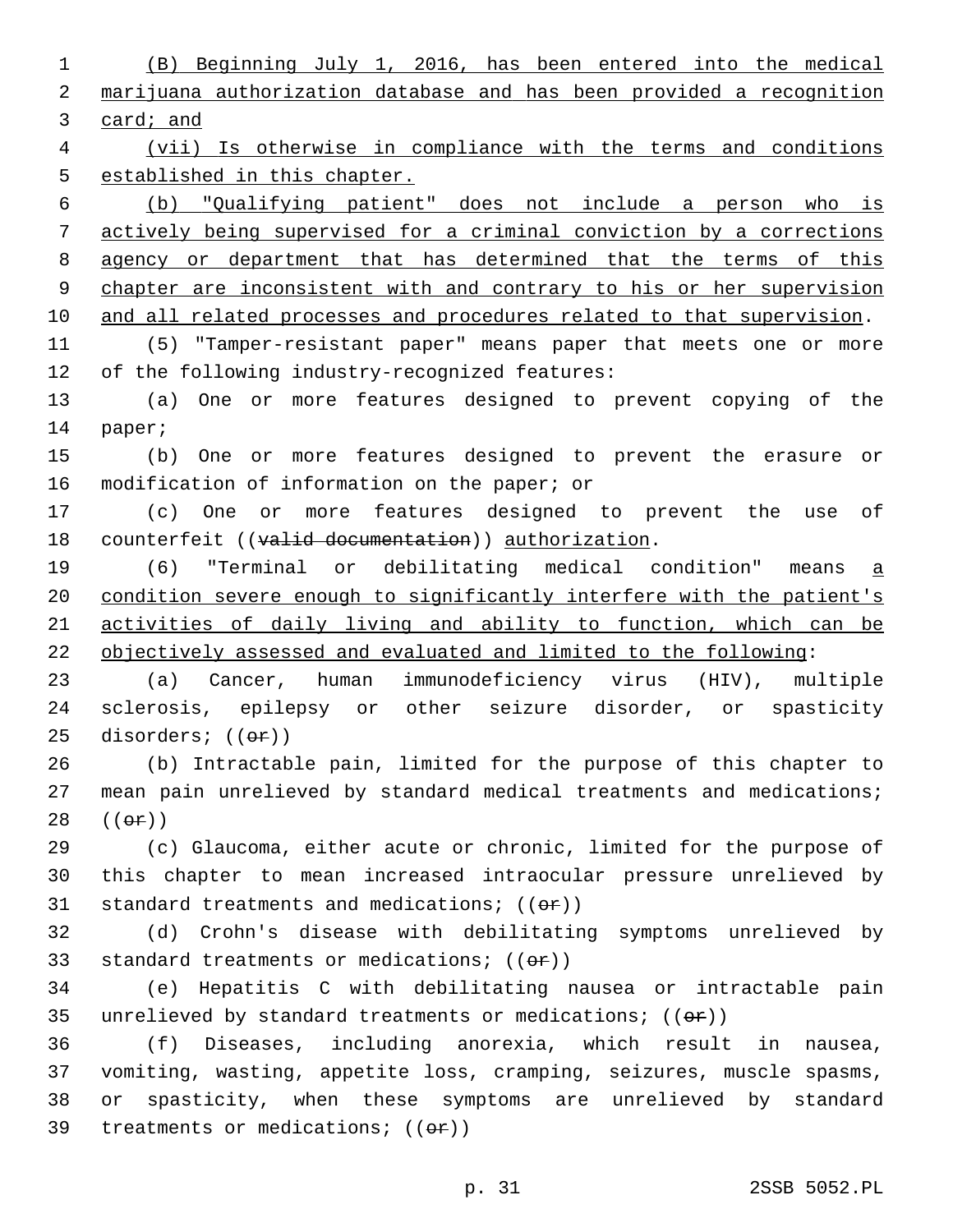(g) ((Any other medical condition duly approved by the Washington state medical quality assurance commission in consultation with the board of osteopathic medicine and surgery as directed in this chapter)) Posttraumatic stress disorder; or 5 (h) Traumatic brain injury. (7) (("Valid documentation")) (a) Until July 1, 2016, 7 "authorization" means:  $((+a))$  (i) A statement signed and dated by a qualifying patient's health care professional written on tamper-resistant paper, which states that, in the health care professional's professional 11 opinion, the patient may benefit from the medical use of marijuana; and 13 (((+b)) (ii) Proof of identity such as a Washington state driver's license or identicard, as defined in RCW 46.20.035. (b) Beginning July 1, 2016, "authorization" means a form developed by the department that is completed and signed by a qualifying patient's health care professional and printed on tamper- resistant paper. (c) An authorization is not a prescription as defined in RCW 69.50.101. (8) "Recognition card" means a card issued to qualifying patients and designated providers by a marijuana retailer with a medical marijuana endorsement that has entered them into the medical marijuana authorization database. (9) "CBD concentration" means the percent of cannabidiol content per dry weight of any part of the plant *Cannabis*, or per volume or weight of marijuana product. (10) "Department" means the department of health. (11) "Marijuana" has the meaning provided in RCW 69.50.101. (12) "Marijuana concentrates" has the meaning provided in RCW 69.50.101. (13) "Marijuana processor" has the meaning provided in RCW 69.50.101. (14) "Marijuana producer" has the meaning provided in RCW 69.50.101. (15) "Marijuana retailer" has the meaning provided in RCW 69.50.101. (16) "Marijuana retailer with a medical marijuana endorsement" means a marijuana retailer that has been issued a medical marijuana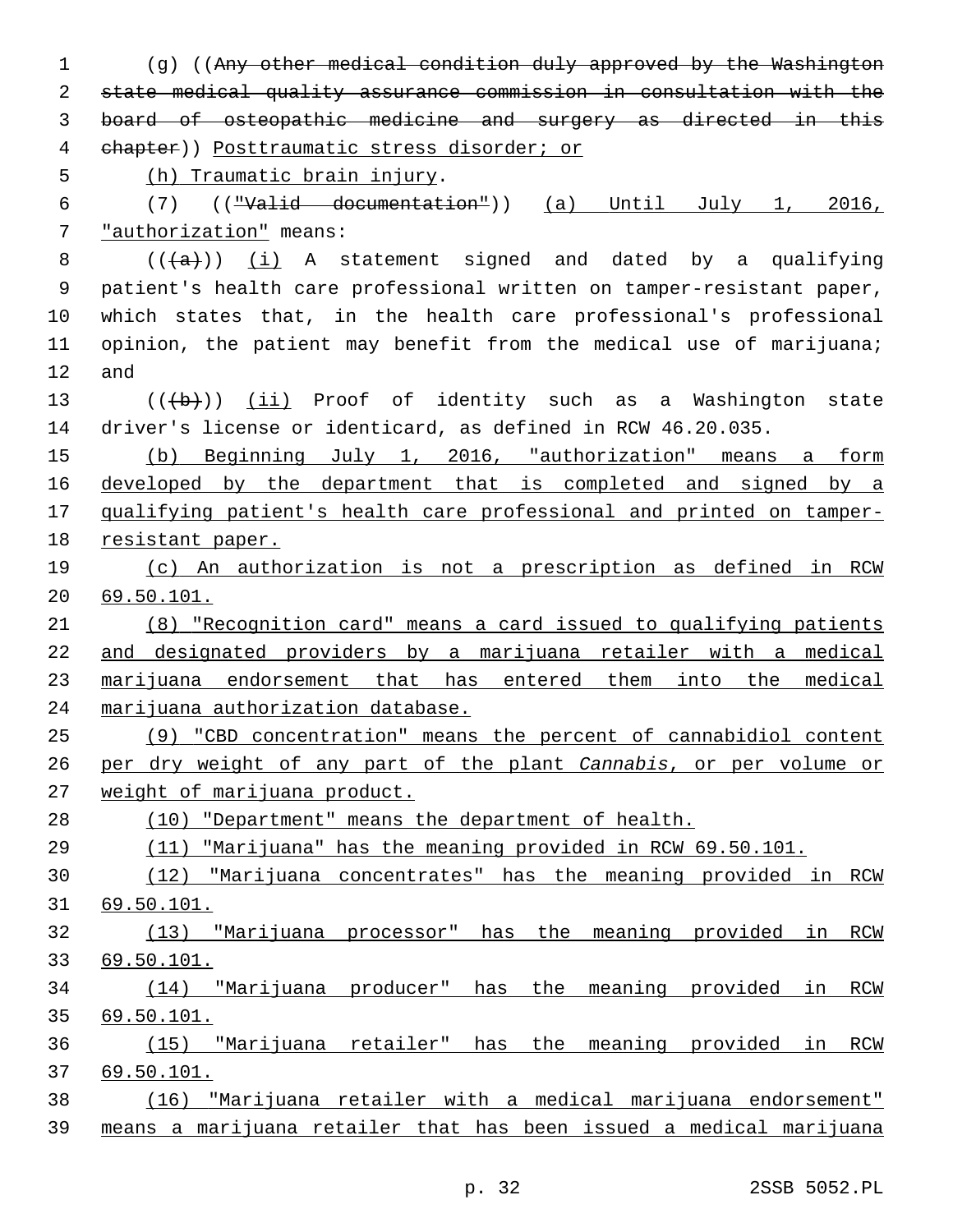| 1  | endorsement by the state liquor and cannabis board pursuant to              |
|----|-----------------------------------------------------------------------------|
| 2  | section 10 of this act.                                                     |
| 3  | (17) "Marijuana-infused products" has the meaning provided in RCW           |
| 4  | 69.50.101.                                                                  |
| 5  | (18) "Medical marijuana authorization database" means the secure            |
| 6  | and confidential database established in section 21 of this act.            |
| 7  | "Plant" means a marijuana plant having at least three<br>(19)               |
| 8  | distinguishable and distinct leaves, each leaf being at least three         |
| 9  | centimeters in diameter, and a readily observable root formation            |
| 10 | consisting of at least two separate and distinct roots, each being at       |
| 11 | least two centimeters in length. Multiple stalks emanating from the         |
| 12 | same root ball or root system is considered part of the same single         |
| 13 | plant.                                                                      |
| 14 | (20)<br>"Retail outlet" has the meaning provided in RCW 69.50.101.          |
| 15 | "Secretary" means the secretary of the department of health.<br>(21)        |
| 16 | (22)<br>"THC concentration" has the meaning provided in RCW                 |
| 17 | 69.50.101.                                                                  |
| 18 | the<br>(23) "Useable marijuana" has<br>meaning provided<br>in<br>RCW        |
| 19 | 69.50.101.                                                                  |
| 20 | THC, high<br>$CBD$ "<br>means products determined by<br>(24)<br>"Low<br>the |
| 21 | department to have a low THC, high CBD ratio under section 10 of this       |
| 22 | act. Low THC, high CBD products must be inhalable, ingestible, or           |
| 23 | absorbable.                                                                 |
| 24 | "Public place" has the meaning provided in RCW 70.160.020.<br>(25)          |
| 25 | (26) "Housing unit" means a house, an apartment, a mobile home, a           |
| 26 | group of rooms, or a single room that is occupied as separate living        |
| 27 | quarters, in which the occupants live and eat separately from any           |
| 28 | other persons in the building, and which have direct access from the        |
| 29 | outside of the building or through a common hall.                           |
|    |                                                                             |

 **Sec. 18.** RCW 69.51A.030 and 2011 c 181 s 301 are each amended to 31 read as follows:

 (1) The following acts do not constitute crimes under state law or unprofessional conduct under chapter 18.130 RCW, and a health care professional may not be arrested, searched, prosecuted, disciplined, or subject to other criminal sanctions or civil consequences or liability under state law, or have real or personal property searched, seized, or forfeited pursuant to state law, notwithstanding any other provision of law as long as the health care professional 39 complies with subsection (2) of this section: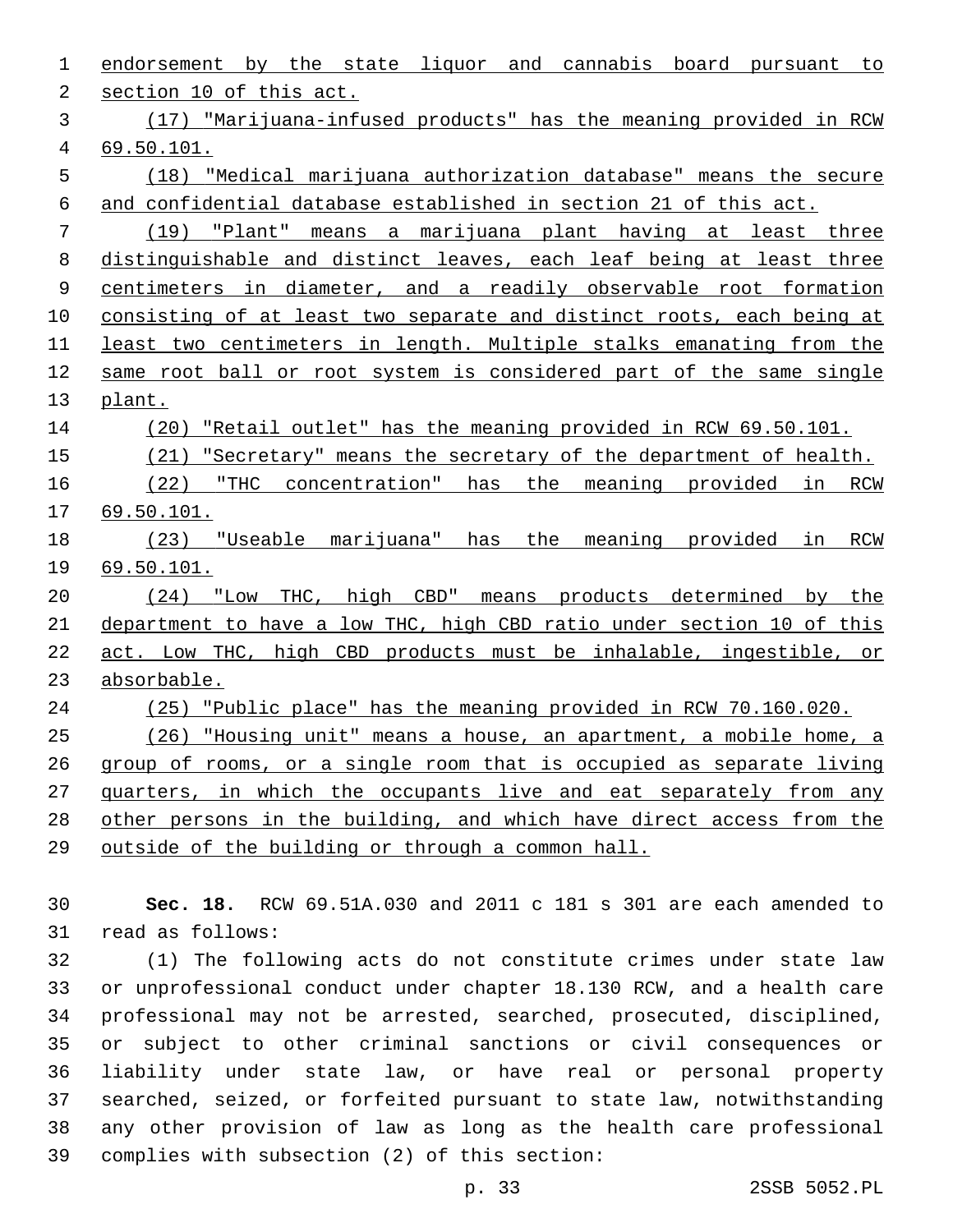1 (a) Advising a patient about the risks and benefits of medical 2 use of ((cannabis)) marijuana or that the patient may benefit from 3 the medical use of ((eannabis)) marijuana; or

4 (b) Providing a patient or designated provider meeting the 5 criteria established under RCW  $69.51A.010((+26))$  with ((valid 6 documentation)) an authorization, based upon the health care 7 professional's assessment of the patient's medical history and 8 current medical condition, ((where such use is)) if the health care 9 professional has complied with this chapter and he or she determines 10 within a professional standard of care or in the individual health 11 care professional's medical judgment the qualifying patient may 12 benefit from the medical use of marijuana.

13 (2)(a) A health care professional may ((only)) provide a 14 qualifying patient or that patient's designated provider with ((valid 15 documentation authorizing)) an authorization for the medical use of 16 ((cannabis or register the patient with the registry established in 17 section 901 of this act if he or she has a newly initiated or 18 existing documented relationship with the patient, as a primary care 19 provider or a specialist, relating to the diagnosis and ongoing 20 treatment or monitoring of the patient's terminal or debilitating 21 medical condition, and only after:

 $22$   $\leftrightarrow$  Completing a)) marijuana in accordance with this section.

23 (b) In order to authorize for the medical use of marijuana under 24 (a) of this subsection, the health care professional must:

 (i) Have a documented relationship with the patient, as a 26 principal care provider or a specialist, relating to the diagnosis and ongoing treatment or monitoring of the patient's terminal or debilitating medical condition;

29 (ii) Complete an in-person physical examination of the patient 30 ((as appropriate, based on the patient's condition and age));

31 (((ii) Documenting)) (iii) Document the terminal or debilitating 32 medical condition of the patient in the patient's medical record and 33 that the patient may benefit from treatment of this condition or its 34 symptoms with medical use of ((cannabis)) marijuana;

35 (((iii) Informing)) (iv) Inform the patient of other options for 36 treating the terminal or debilitating medical condition and 37 documenting in the patient's medical record that the patient has 38 received this information; ((and

 $39$   $(iv)$  Documenting)) (v) Document in the patient's medical record 40 other measures attempted to treat the terminal or debilitating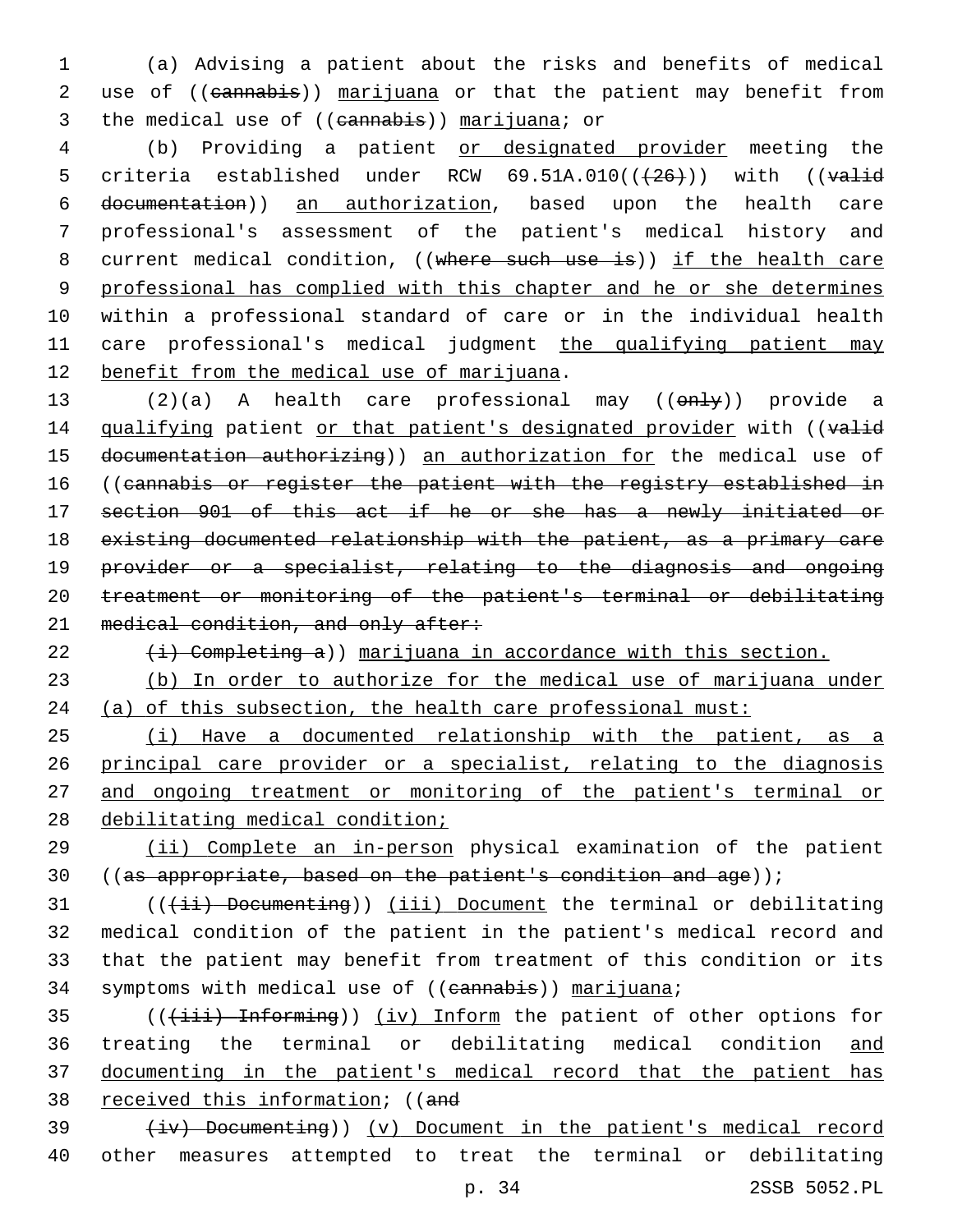1 medical condition that do not involve the medical use of ((eannabis))

2 marijuana; and

3 (vi) Complete an authorization on forms developed by the 4 department, in accordance with subsection (3) of this section.

 (( $(b)$ )) (c) For a qualifying patient eighteen years of age or older, an authorization expires one year after its issuance. For a qualifying patient less than eighteen years of age, an authorization expires six months after its issuance. An authorization may be renewed upon completion of an in-person physical examination and compliance with the other requirements of (b) of this subsection.

11 (d) A health care professional shall not:

12 (i) Accept, solicit, or offer any form of pecuniary remuneration 13 from or to a ((<del>licensed dispenser, licensed producer, or licensed</del> 14 processor of cannabis products)) marijuana retailer, marijuana 15 processor, or marijuana producer;

16 (ii) Offer a discount or any other thing of value to a qualifying 17 patient who is a customer of, or agrees to be a customer of, a 18 particular ((<del>licensed dispenser, licensed producer, or licensed</del> 19 processor of cannabis products)) marijuana retailer;

20 (iii) Examine or offer to examine a patient for purposes of 21 diagnosing a terminal or debilitating medical condition at a location 22 where ((cannabis)) marijuana is produced, processed, or ((dispensed))  $23$  sold;

24 (iv) Have a business or practice which consists ((solely)) 25 primarily of authorizing the medical use of ((eannabis)) marijuana or 26 authorize the medical use of marijuana at any location other than his 27 or her practice's permanent physical location;

28 (v) ((Include any statement or reference, visual or otherwise, on the medical use of cannabis in any advertisement for his or her business or practice)) Except as provided in section 35 of this act, sell, or provide at no charge, marijuana concentrates, marijuana- infused products, or useable marijuana to a qualifying patient or 33 designated provider; or

34 (vi) Hold an economic interest in an enterprise that produces, 35 processes, or ((dispenses cannabis)) sells marijuana if the health 36 care professional authorizes the medical use of ((cannabis)) 37 marijuana.

38 (3) ((A violation of any provision of subsection (2) of this 39 section constitutes unprofessional conduct under chapter 18.130 40 RCW.)) The department shall develop the form for the health care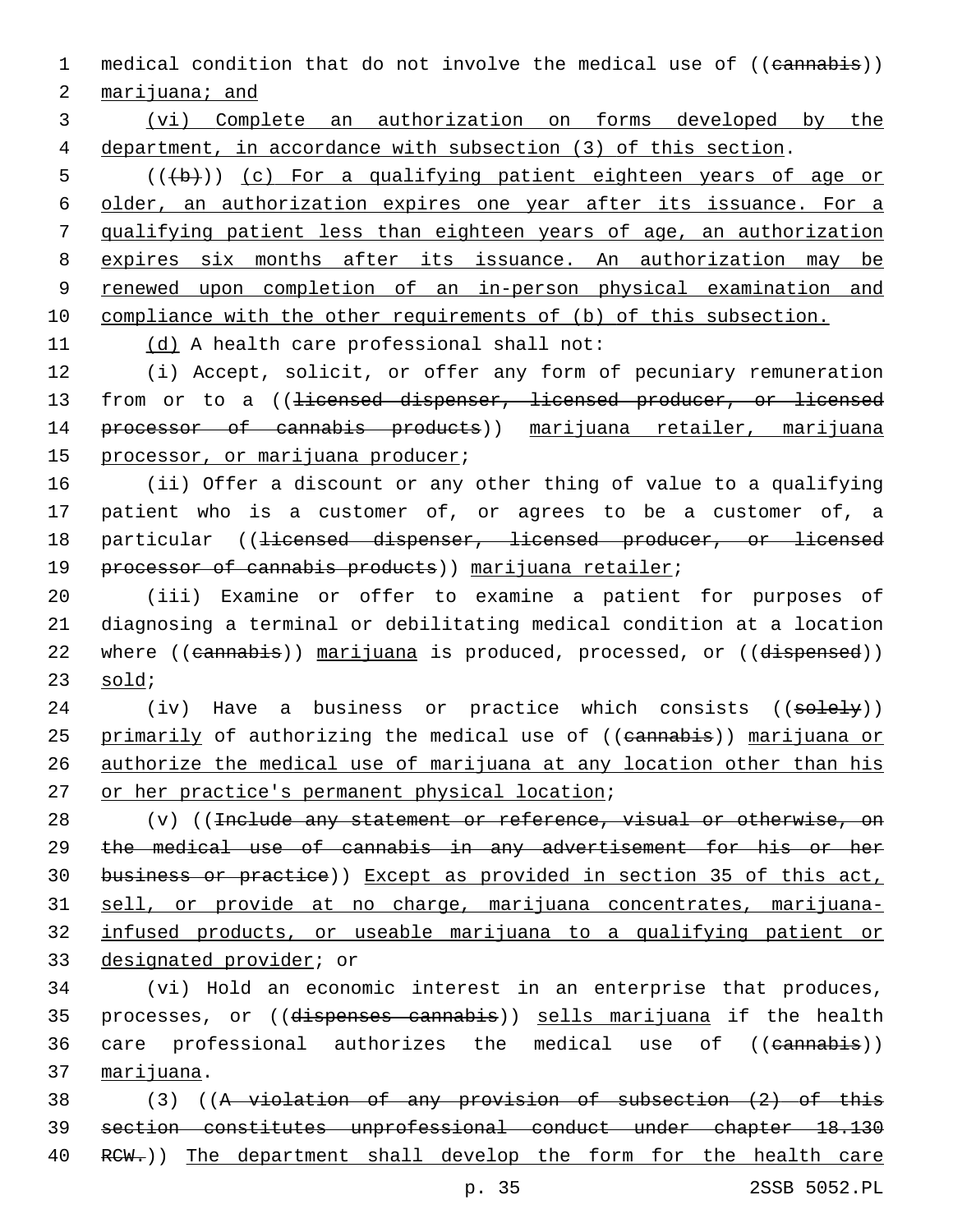professional to use as an authorization for qualifying patients and designated providers. The form shall include the qualifying patient's 3 or designated provider's name, address, and date of birth; the health care professional's name, address, and license number; the amount of marijuana recommended for the qualifying patient; a telephone number 6 where the authorization can be verified during normal business hours; the dates of issuance and expiration; and a statement that an authorization does not provide protection from arrest unless the qualifying patient or designated provider is also entered in the medical marijuana authorization database and holds a recognition 11 card.

 (4) Until July 1, 2016, a health care professional who, within a 13 single calendar month, authorizes the medical use of marijuana to 14 more than thirty patients must report the number of authorizations issued.

 (5) The appropriate health professions disciplining authority may inspect or request patient records to confirm compliance with this section. The health care professional must provide access to or produce documents, records, or other items that are within his or her possession or control within twenty-one calendar days of service of a request by the health professions disciplining authority. If the twenty-one calendar day limit results in a hardship upon the health 23 care professional, he or she may request, for good cause, an extension not to exceed thirty additional calendar days. Failure to produce the documents, records, or other items shall result in citations and fines issued consistent with RCW 18.130.230. Failure to otherwise comply with the requirements of this section shall be considered unprofessional conduct and subject to sanctions under chapter 18.130 RCW.

 (6) After a health care professional authorizes a qualifying patient for the medical use of marijuana, he or she may discuss with the qualifying patient how to use marijuana and the types of products the qualifying patient should seek from a retail outlet.

 NEW SECTION. **Sec. 19.** A new section is added to chapter 69.51A 35 RCW to read as follows:

 As part of authorizing a qualifying patient or designated provider, the health care professional may include recommendations on the amount of marijuana that is likely needed by the qualifying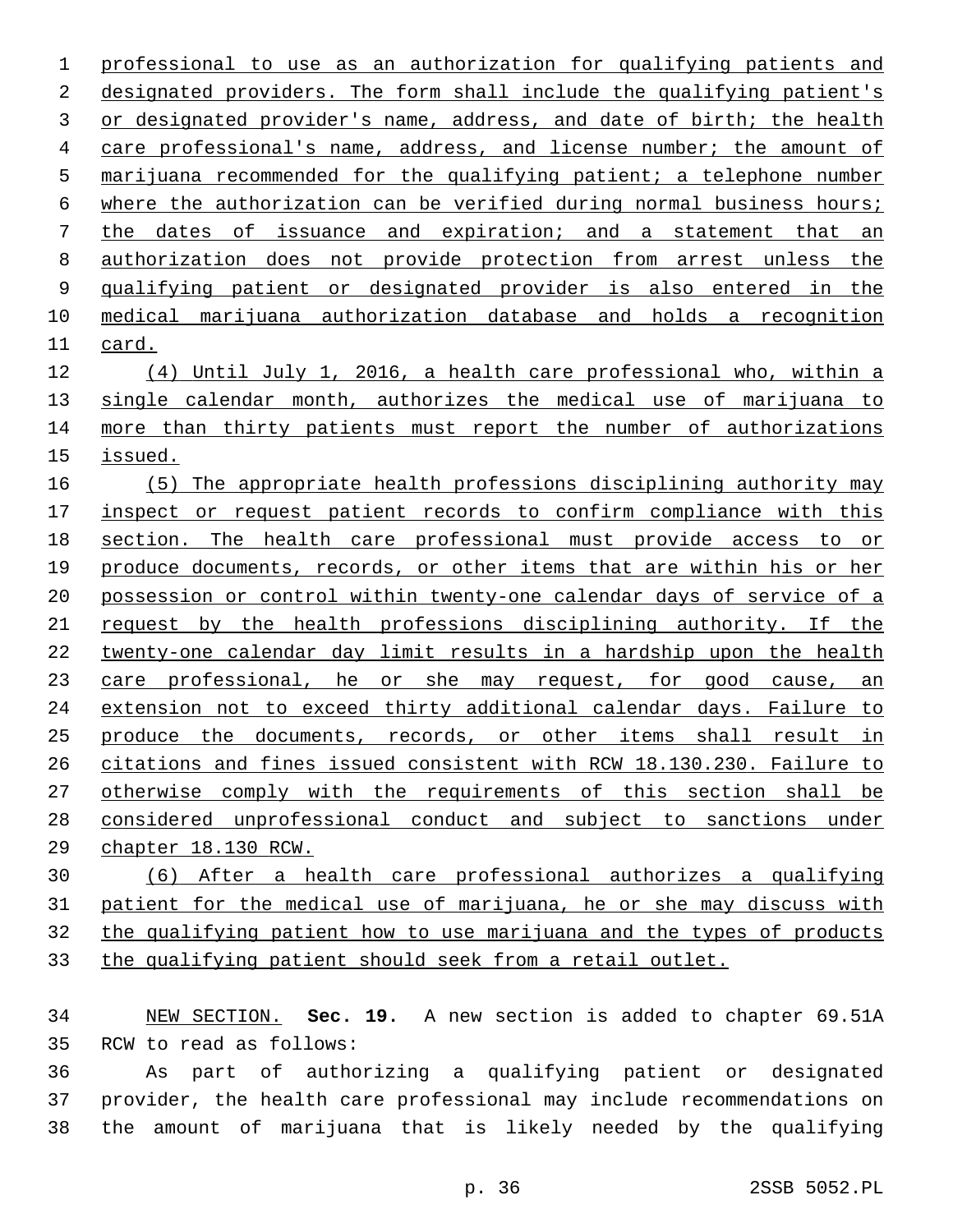patient for his or her medical needs and in accordance with this 2 section.

 (1) If the health care professional does not include recommendations on the qualifying patient's or designated provider's authorization, the marijuana retailer with a medical marijuana endorsement, when adding the qualifying patient or designated provider to the medical marijuana authorization database, shall enter into the database that the qualifying patient or designated provider may purchase or obtain at a retail outlet holding a medical marijuana endorsement a combination of the following: Forty-eight ounces of marijuana-infused product in solid form; three ounces of useable marijuana; two hundred sixteen ounces of marijuana-infused product in liquid form; or twenty-one grams of marijuana concentrates. The qualifying patient or designated provider may also grow, in his or her domicile, up to six plants for the personal medical use of the qualifying patient and possess up to eight ounces of useable marijuana produced from his or her plants. These amounts shall be specified on the recognition card that is issued to the qualifying 19 patient or designated provider.

 (2) If the health care professional determines that the medical needs of a qualifying patient exceed the amounts provided for in subsection (1) of this section, the health care professional must specify on the authorization that it is recommended that the patient be allowed to grow, in his or her domicile, up to fifteen plants for the personal medical use of the patient. A patient so authorized may possess up to sixteen ounces of useable marijuana in his or her domicile. The number of plants must be entered into the medical marijuana authorization database by the marijuana retailer with a medical marijuana endorsement and specified on the recognition card that is issued to the qualifying patient or designated provider.

 (3) If a qualifying patient or designated provider with an authorization from a health care professional has not been entered into the medical marijuana authorization database, he or she may not receive a recognition card and may only purchase at a retail outlet, whether it holds a medical marijuana endorsement or not, the amounts established in RCW 69.50.360. In addition the qualifying patient or the designated provider may grow, in his or her domicile, up to four plants for the personal medical use of the qualifying patient and possess up to six ounces of useable marijuana in his or her domicile.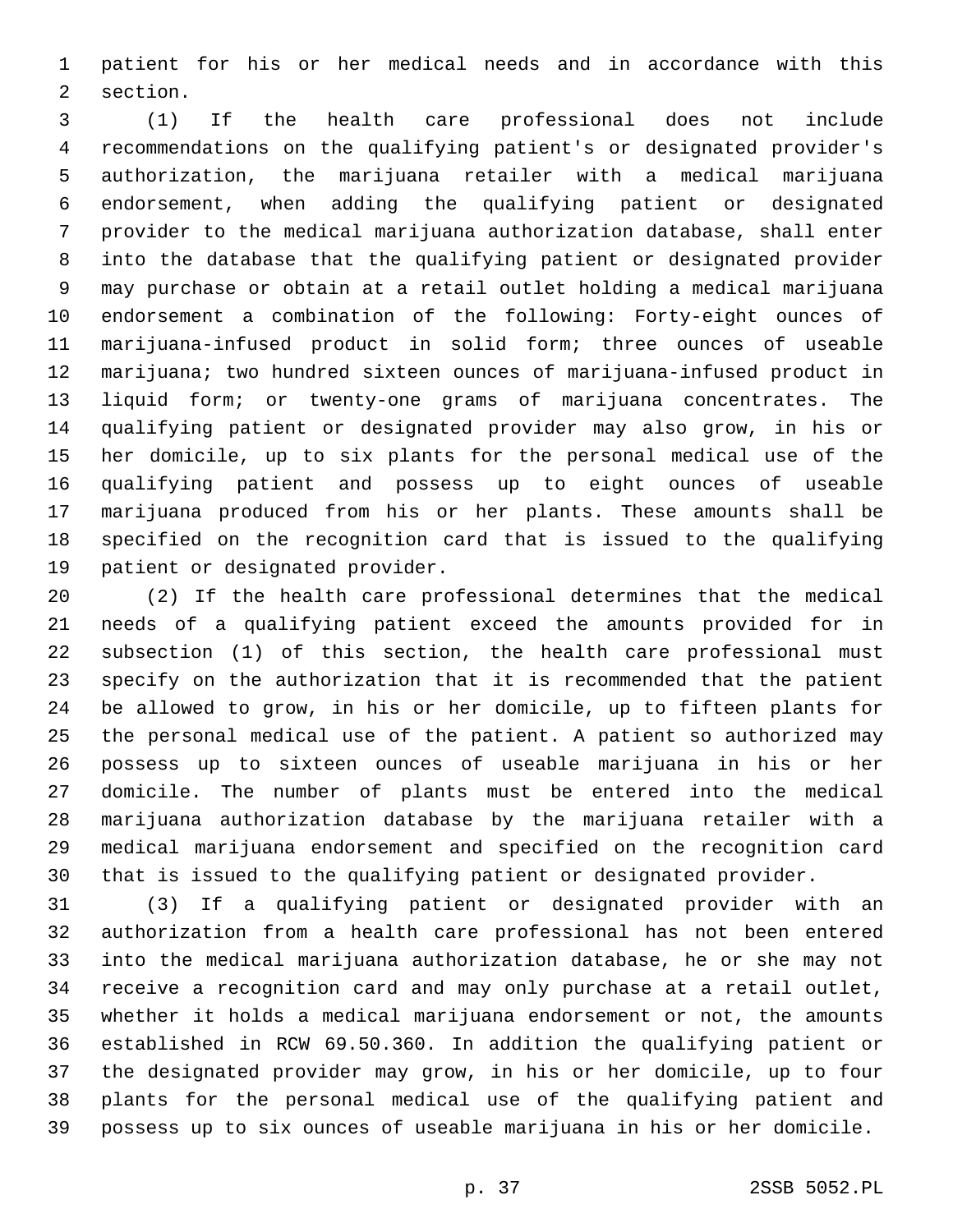NEW SECTION. **Sec. 20.** A new section is added to chapter 69.51A 2 RCW to read as follows:

 (1) Health care professionals may authorize the medical use of marijuana for qualifying patients who are under the age of eighteen if:

 (a) The minor's parent or guardian participates in the minor's treatment and agrees to the medical use of marijuana by the minor; 8 and

 (b) The parent or guardian acts as the designated provider for the minor and has sole control over the minor's marijuana.

 (2) The minor may not grow plants or purchase marijuana-infused products, useable marijuana, or marijuana concentrates from a marijuana retailer with a medical marijuana endorsement.

 (3) Both the minor and the minor's parent or guardian who is acting as the designated provider must be entered in the medical marijuana authorization database and hold a recognition card.

 (4) A health care professional who authorizes the medical use of marijuana by a minor must do so as part of the course of treatment of the minor's terminal or debilitating medical condition. If authorizing a minor for the medical use of marijuana, the health care 21 professional must:

 (a) Consult with other health care providers involved in the minor's treatment, as medically indicated, before authorization or 24 reauthorization of the medical use of marijuana; and

 (b) Reexamine the minor at least once every six months or more frequently as medically indicated. The reexamination must:

 (i) Determine that the minor continues to have a terminal or debilitating medical condition and that the condition benefits from 29 the medical use of marijuana; and

 (ii) Include a follow-up discussion with the minor's parent or guardian to ensure the parent or guardian continues to participate in 32 the treatment of the minor.

 NEW SECTION. **Sec. 21.** A new section is added to chapter 69.51A 34 RCW to read as follows:

 (1) The department must contract with an entity to create, administer, and maintain a secure and confidential medical marijuana authorization database that, beginning July 1, 2016, allows:

 (a) A marijuana retailer with a medical marijuana endorsement to add a qualifying patient or designated provider and include the

p. 38 2SSB 5052.PL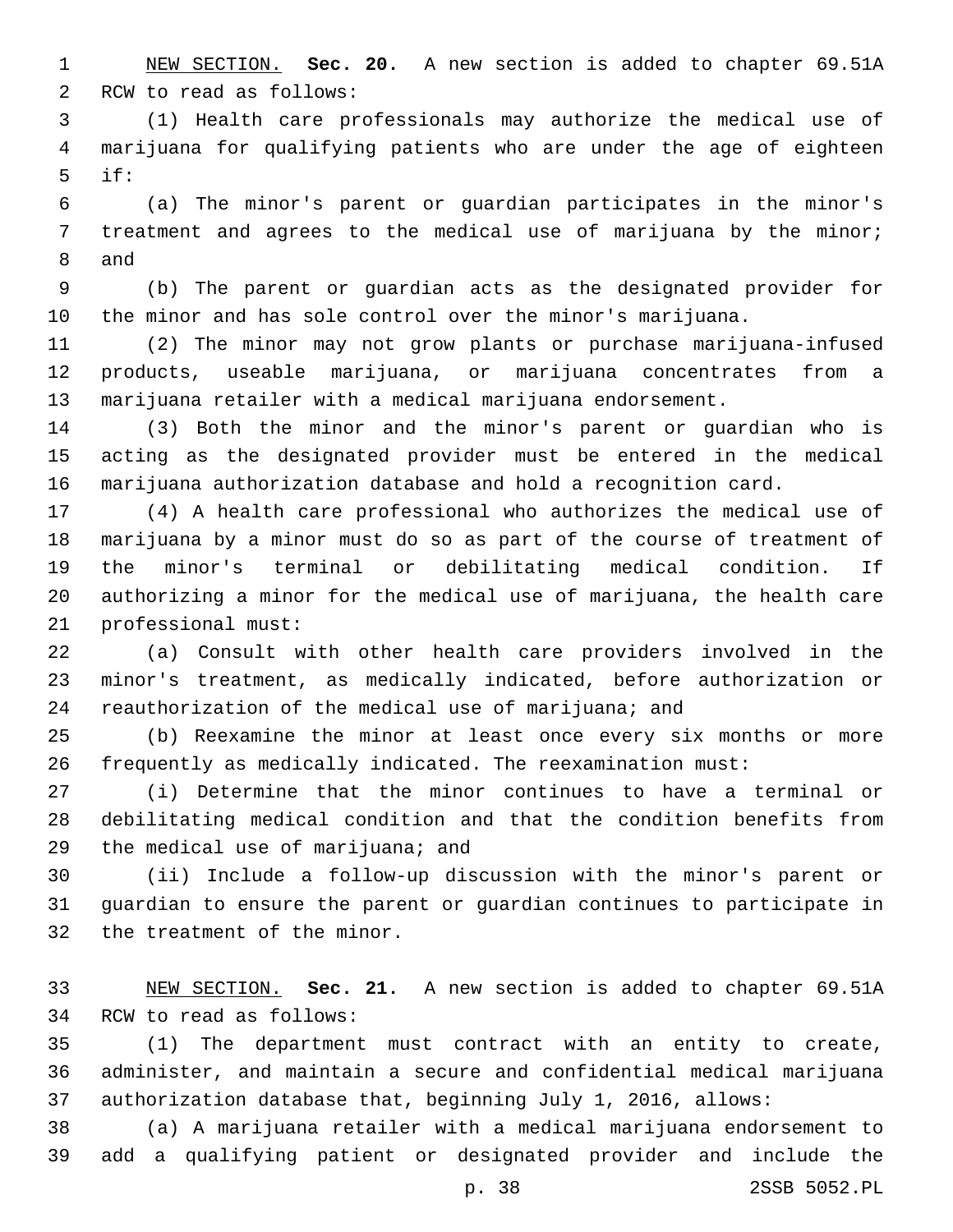amount of marijuana concentrates, useable marijuana, marijuana- infused products, or plants for which the qualifying patient is 3 authorized under section 19 of this act;

 (b) Persons authorized to prescribe or dispense controlled substances to access health care information on their patients for the purpose of providing medical or pharmaceutical care for their 7 patients;

 (c) A qualifying patient or designated provider to request and receive his or her own health care information or information on any person or entity that has queried their name or information;

 (d) Appropriate local, state, tribal, and federal law enforcement or prosecutorial officials who are engaged in a bona fide specific investigation of suspected marijuana-related activity that may be illegal under Washington state law to confirm the validity of the recognition card of a qualifying patient or designated provider;

 (e) A marijuana retailer holding a medical marijuana endorsement to confirm the validity of the recognition card of a qualifying 18 patient or designated provider;

 (f) The department of revenue to verify tax exemptions under 20 chapters 82.08 and 82.12 RCW;

 (g) The department and the health care professional's disciplining authorities to monitor authorizations and ensure compliance with this chapter and chapter 18.130 RCW by their 24 licensees; and

 (h) Authorizations to expire six months or one year after entry into the medical marijuana authorization database, depending on whether the authorization is for a minor or an adult.

 (2) A qualifying patient and his or her designated provider, if any, may be placed in the medical marijuana authorization database at a marijuana retailer with a medical marijuana endorsement. After a qualifying patient or designated provider is placed in the medical marijuana authorization database, he or she must be provided with a recognition card that contains identifiers required in subsection (3) 34 of this section.

 (3) The recognition card requirements must be developed by the 36 department in rule and include:

(a) A randomly generated and unique identifying number;

 (b) For designated providers, the unique identifying number of the qualifying patient whom the provider is assisting;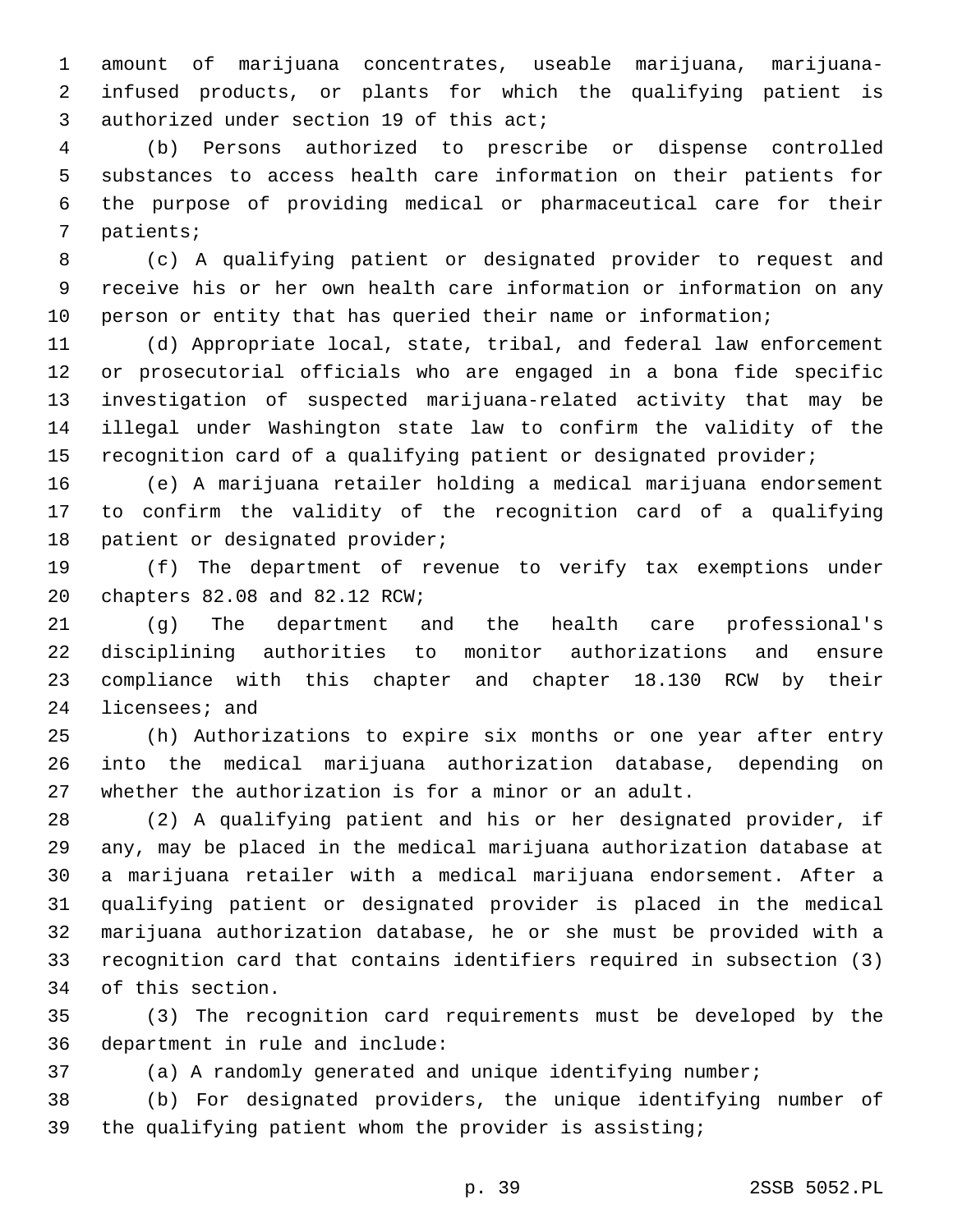(c) A photograph of the qualifying patient's or designated provider's face taken by an employee of the marijuana retailer with a medical marijuana endorsement at the same time that the qualifying patient or designated provider is being placed in the medical marijuana authorization database in accordance with rules adopted by 6 the department;

 (d) The amount of marijuana concentrates, useable marijuana, marijuana-infused products, or plants for which the qualifying patient is authorized under section 19 of this act;

 (e) The effective date and expiration date of the recognition 11 card;

 (f) The name of the health care professional who authorized the 13 qualifying patient or designated provider; and

 (g) For the recognition card, additional security features as 15 necessary to ensure its validity.

 (4) For qualifying patients who are eighteen years of age or older and their designated providers, recognition cards are valid for one year from the date the health care professional issued the authorization. For qualifying patients who are under the age of eighteen and their designated providers, recognition cards are valid for six months from the date the health care professional issued the authorization. Qualifying patients may not be reentered into the medical marijuana authorization database until they have been reexamined by a health care professional and determined to meet the definition of qualifying patient. After reexamination, a marijuana retailer with a medical marijuana endorsement must reenter the qualifying patient or designated provider into the medical marijuana authorization database and a new recognition card will then be issued 29 in accordance with department rules.

 (5) If a recognition card is lost or stolen, a marijuana retailer with a medical marijuana endorsement, in conjunction with the database administrator, may issue a new card that will be valid for six months to one year if the patient is reexamined by a health care professional and determined to meet the definition of qualifying patient and depending on whether the patient is under the age of eighteen or eighteen years of age or older as provided in subsection (4) of this section. If a reexamination is not performed, the expiration date of the replacement recognition card must be the same 39 as the lost or stolen recognition card.

p. 40 2SSB 5052.PL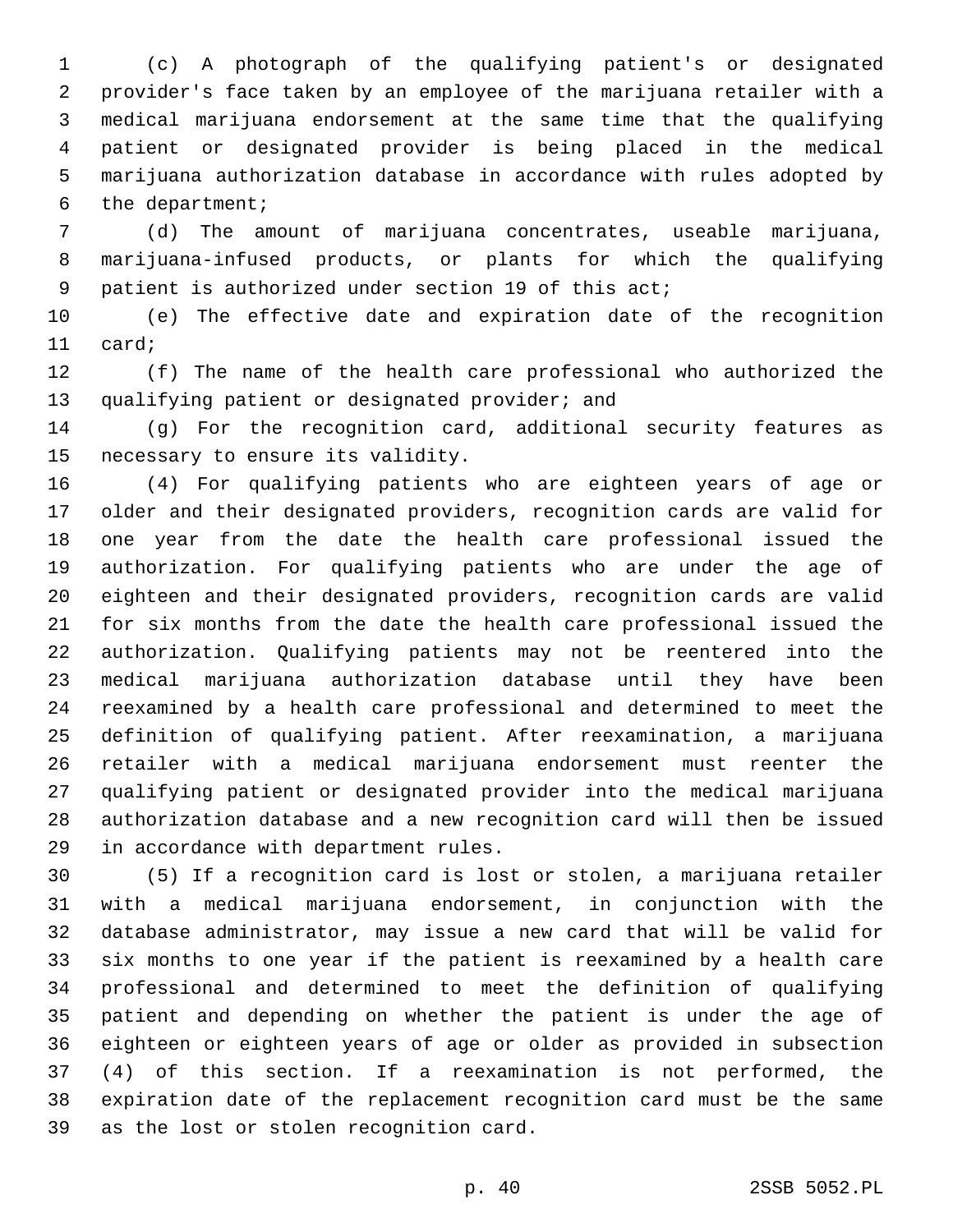(6) The database administrator must remove qualifying patients and designated providers from the medical marijuana authorization database upon expiration of the recognition card. Qualifying patients and designated providers may request to remove themselves from the medical marijuana authorization database before expiration of a recognition card and health care professionals may request to remove qualifying patients and designated providers from the medical marijuana authorization database if the patient or provider no longer qualifies for the medical use of marijuana. The database administrator must retain database records for at least five calendar years to permit the state liquor and cannabis board and the department of revenue to verify eligibility for tax exemptions.

 (7) During development of the medical marijuana authorization database, the database administrator must consult with the department, stakeholders, and persons with relevant expertise to include, but not be limited to, qualifying patients, designated providers, health care professionals, state and local law enforcement agencies, and the University of Washington computer science and engineering security and privacy research lab or a certified cyber 20 security firm, vendor, or service.

 (8) The medical marijuana authorization database must meet the 22 following requirements:

 (a) Any personally identifiable information included in the database must be nonreversible, pursuant to definitions and standards 25 set forth by the national institute of standards and technology;

 (b) Any personally identifiable information included in the database must not be susceptible to linkage by use of data external 28 to the database;

 (c) The database must incorporate current best differential privacy practices, allowing for maximum accuracy of database queries while minimizing the chances of identifying the personally 32 identifiable information included therein; and

 (d) The database must be upgradable and updated in a timely fashion to keep current with state of the art privacy and security 35 standards and practices.

 (9)(a) Personally identifiable information of qualifying patients and designated providers included in the medical marijuana authorization database is confidential and exempt from public disclosure, inspection, or copying under chapter 42.56 RCW.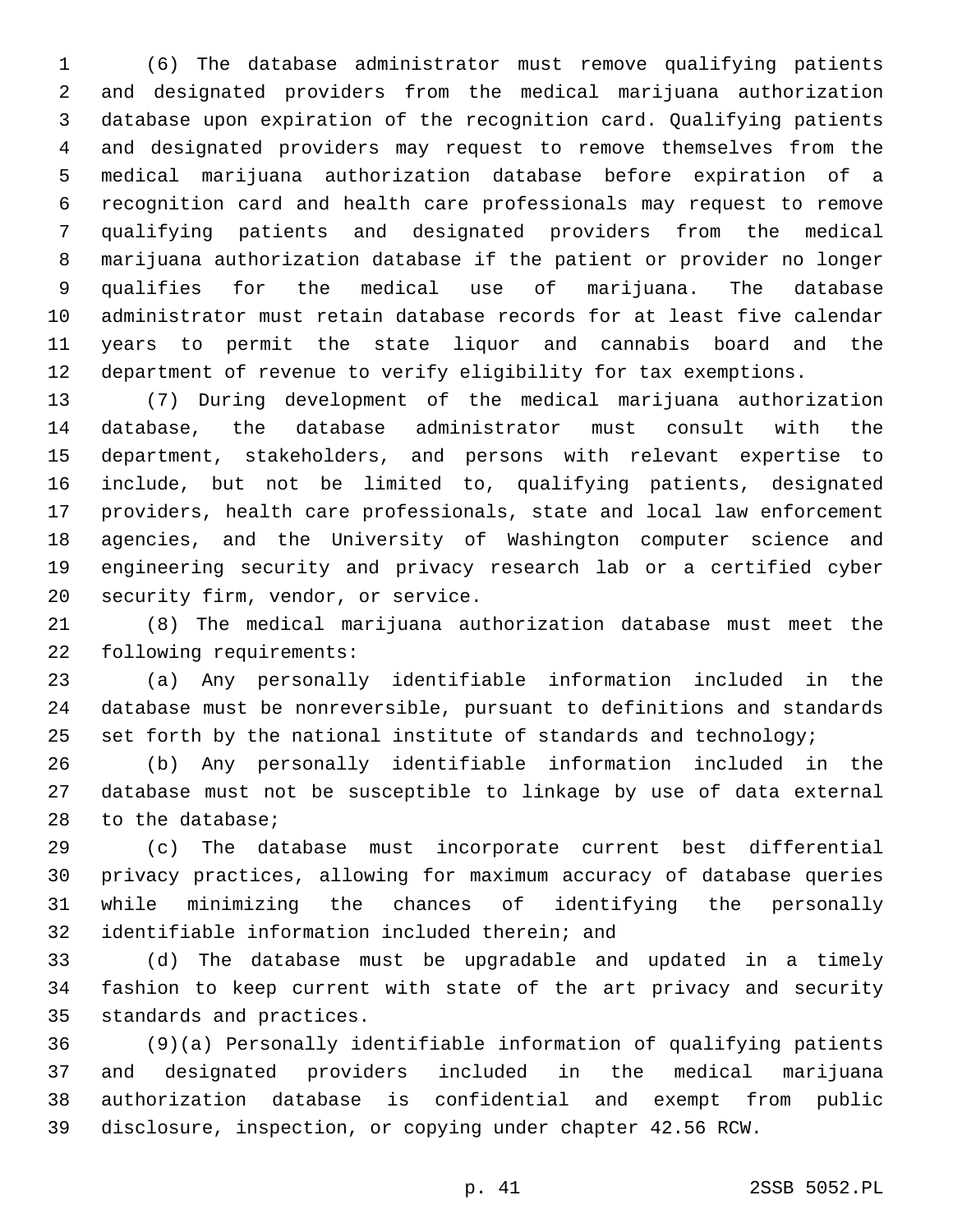(b) Information contained in the medical marijuana authorization database may be released in aggregate form, with all personally identifying information redacted, for the purpose of statistical analysis and oversight of agency performance and actions.

 (c) Information contained in the medical marijuana authorization database shall not be shared with the federal government or its agents unless the particular patient or designated provider is convicted in state court for violating this chapter or chapter 69.50 9 RCW.

 (10)(a) The department must charge a one dollar fee for each initial and renewal recognition card issued by a marijuana retailer with a medical marijuana endorsement. The marijuana retailer with a medical marijuana endorsement shall collect the fee from the qualifying patient or designated provider at the time that he or she is entered into the database and issued a recognition card. The department shall establish a schedule for marijuana retailers with a medical marijuana endorsement to remit the fees collected. Fees collected under this subsection shall be deposited into the health 19 professions account created under RCW 43.70.320.

 (b) By November 1, 2016, the department shall report to the governor and the fiscal committees of both the house of representatives and the senate regarding the cost of implementation and administration of the medical marijuana authorization database. The report must specify amounts from the health professions account used to finance the establishment and administration of the medical marijuana authorization database as well as estimates of the continuing costs associated with operating the medical marijuana database. The report must also provide initial enrollment figures in the medical marijuana authorization database and estimates of 30 expected future enrollment.

 (11) If the database administrator fails to comply with this section, the department may cancel any contracts with the database administrator and contract with another database administrator to continue administration of the database. A database administrator who fails to comply with this section is subject to a fine of up to five thousand dollars in addition to any penalties established in the contract. Fines collected under this section must be deposited into the health professions account created under RCW 43.70.320.

(12) The department may adopt rules to implement this section.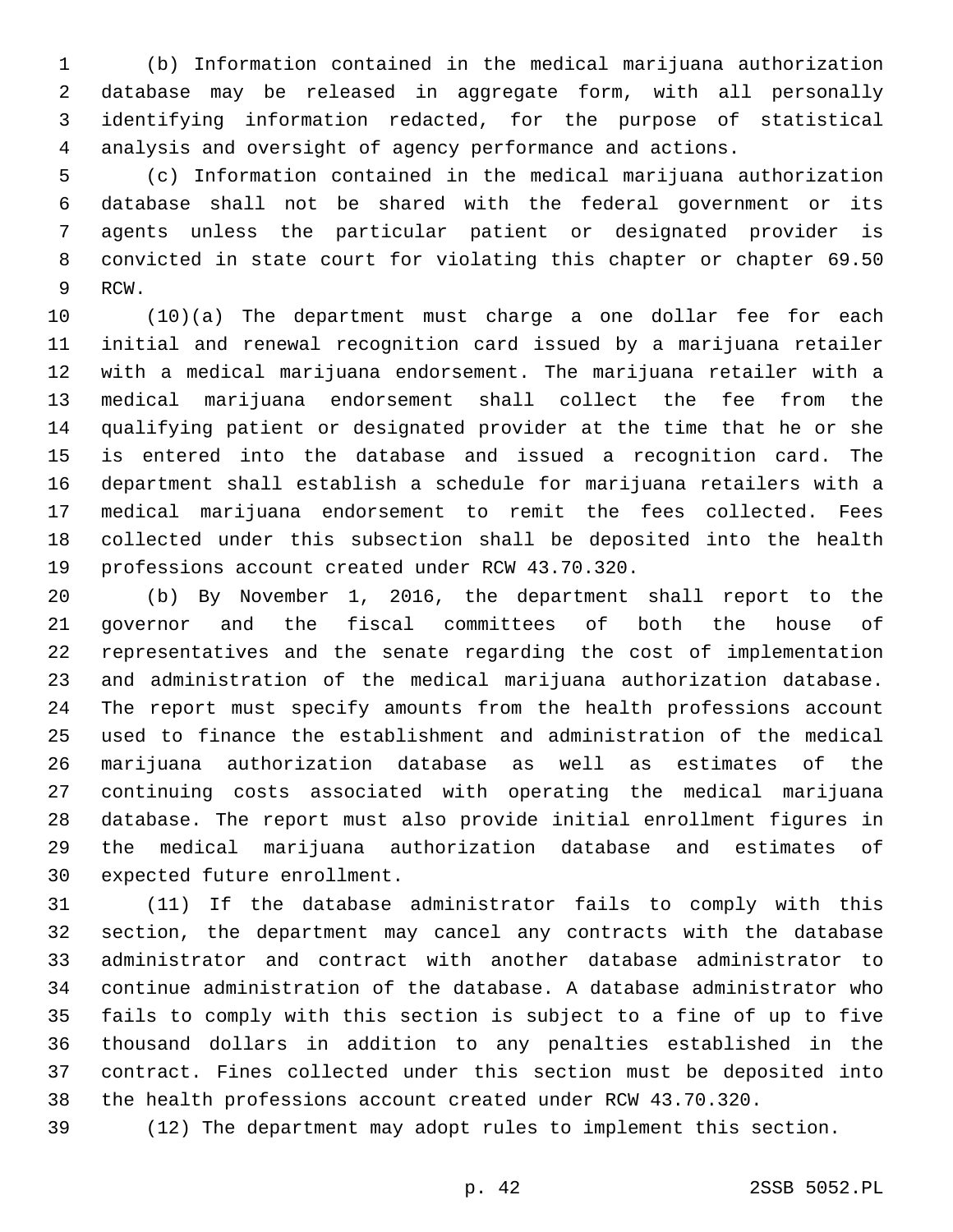NEW SECTION. **Sec. 22.** A new section is added to chapter 42.56 2 RCW to read as follows:

 Records in the medical marijuana authorization database established in section 21 of this act containing names and other personally identifiable information of qualifying patients and designated providers are exempt from disclosure under this chapter.

 NEW SECTION. **Sec. 23.** A new section is added to chapter 69.51A 8 RCW to read as follows:

(1) It is unlawful for a person to knowingly or intentionally:

 (a) Access the medical marijuana authorization database for any reason not authorized under section 21 of this act;

 (b) Disclose any information received from the medical marijuana authorization database in violation of section 21 of this act including, but not limited to, qualifying patient or designated provider names, addresses, or amount of marijuana for which they are 16 authorized;

 (c) Produce a recognition card or to tamper with a recognition card for the purpose of having it accepted by a marijuana retailer holding a medical marijuana endorsement in order to purchase marijuana as a qualifying patient or designated provider or to grow 21 marijuana plants in accordance with this chapter;

 (d) If a person is a designated provider to a qualifying patient, sell, donate, or supply marijuana produced or obtained for the qualifying patient to another person, or use the marijuana produced or obtained for the qualifying patient for the designated provider's 26 own personal use or benefit; or

 (e) If the person is a qualifying patient, sell, donate, or otherwise supply marijuana produced or obtained by the qualifying 29 patient to another person.

 (2) A person who violates this section is guilty of a class C 31 felony.

 **Sec. 24.** RCW 69.51A.040 and 2011 c 181 s 401 are each amended to 33 read as follows:

34 The medical use of ((cannabis)) marijuana in accordance with the terms and conditions of this chapter does not constitute a crime and a qualifying patient or designated provider in compliance with the terms and conditions of this chapter may not be arrested, prosecuted, 38 or subject to other criminal sanctions or civil consequences( $(\tau)$ ) for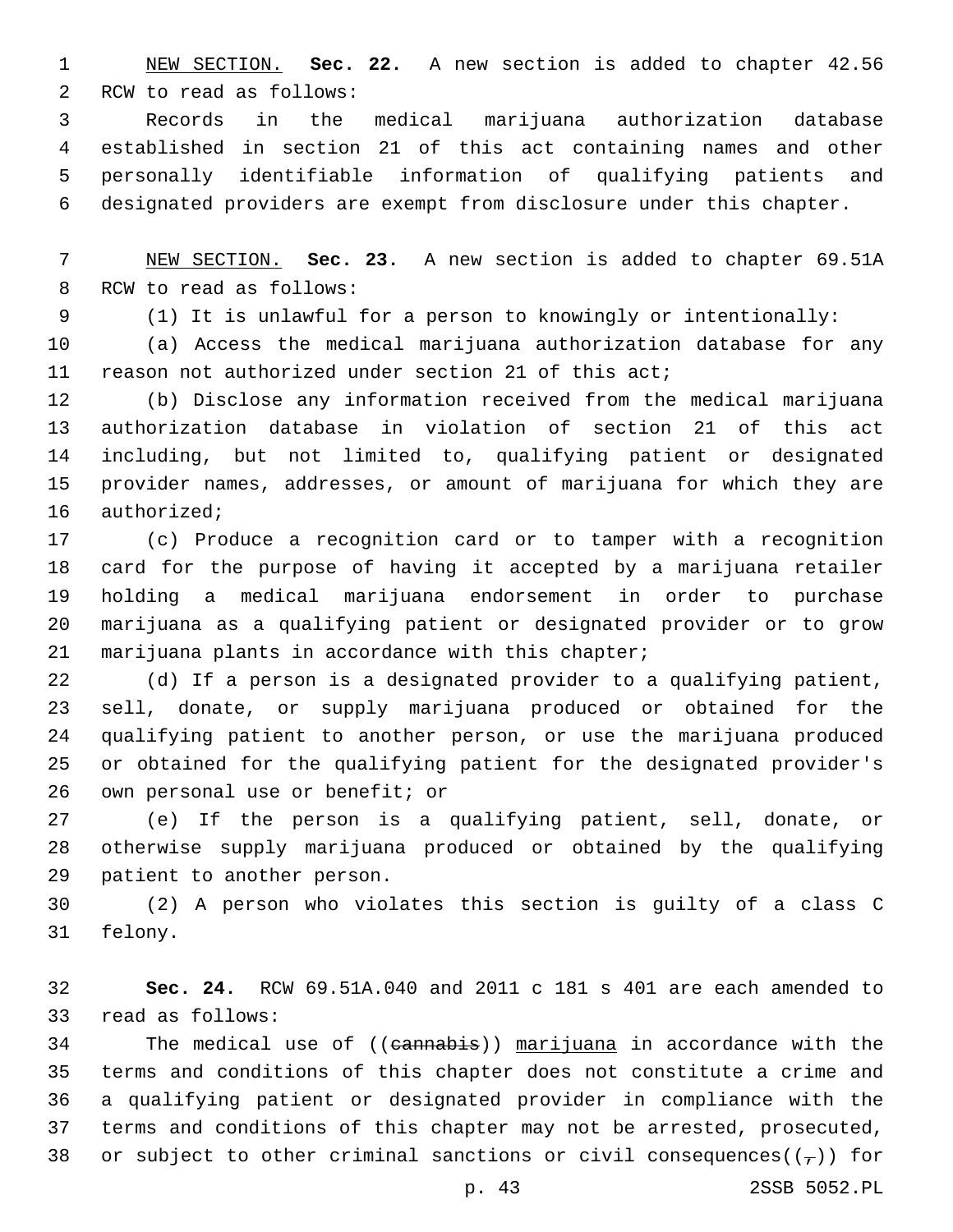1 possession, manufacture, or delivery of, or for possession with 2 intent to manufacture or deliver, ((cannabis)) marijuana under state 3 law, or have real or personal property seized or forfeited for 4 possession, manufacture, or delivery of, or for possession with 5 intent to manufacture or deliver, ((cannabis)) marijuana under state 6 law, and investigating ((peace)) law enforcement officers and (( $\frac{1}{2}$ 7 enforcement)) agencies may not be held civilly liable for failure to 8 seize ((cannabis)) marijuana in this circumstance, if:

9 (1)(a) The qualifying patient or designated provider has been 10 entered into the medical marijuana authorization database and holds a 11 valid recognition card and possesses no more than ((fifteen cannabis 12 plants and:

13 (i) No more than twenty-four ounces of useable cannabis;

14 (ii) No more cannabis product than what could reasonably be produced with no more than twenty-four ounces of useable cannabis; or (iii) A combination of useable cannabis and cannabis product that does not exceed a combined total representing possession and 18 processing of no more than twenty-four ounces of useable cannabis)) the amount of marijuana concentrates, useable marijuana, plants, or marijuana-infused products authorized under section 19 of this act.

21  $((+b))$  If a person is both a qualifying patient and a designated 22 provider for another qualifying patient, the person may possess no 23 more than twice the amounts described in  $((+a)$  of this subsection)) 24 section 19 of this act for the qualifying patient and designated 25 provider, whether the plants, ((useable cannabis, and cannabis 26 product)) marijuana concentrates, useable marijuana, or marijuana-27 infused products are possessed individually or in combination between 28 the qualifying patient and his or her designated provider;

29  $((+2+))$  (b) The qualifying patient or designated provider 30 presents his or her ((proof of registration with the department of 31 health,)) recognition card to any ((peace)) law enforcement officer 32 who questions the patient or provider regarding his or her medical 33 use of ((cannabis)) marijuana;

 $(1+3)$ ) (c) The qualifying patient or designated provider keeps a 35 copy of his or her ((proof of registration with the registry 36 established in section 901 of this act)) recognition card and the 37 qualifying patient or designated provider's contact information 38 posted prominently next to any ((cannabis)) plants, ((cannabis)) 39 marijuana concentrates, marijuana-infused products, or useable 40 ((cannabis)) marijuana located at his or her residence;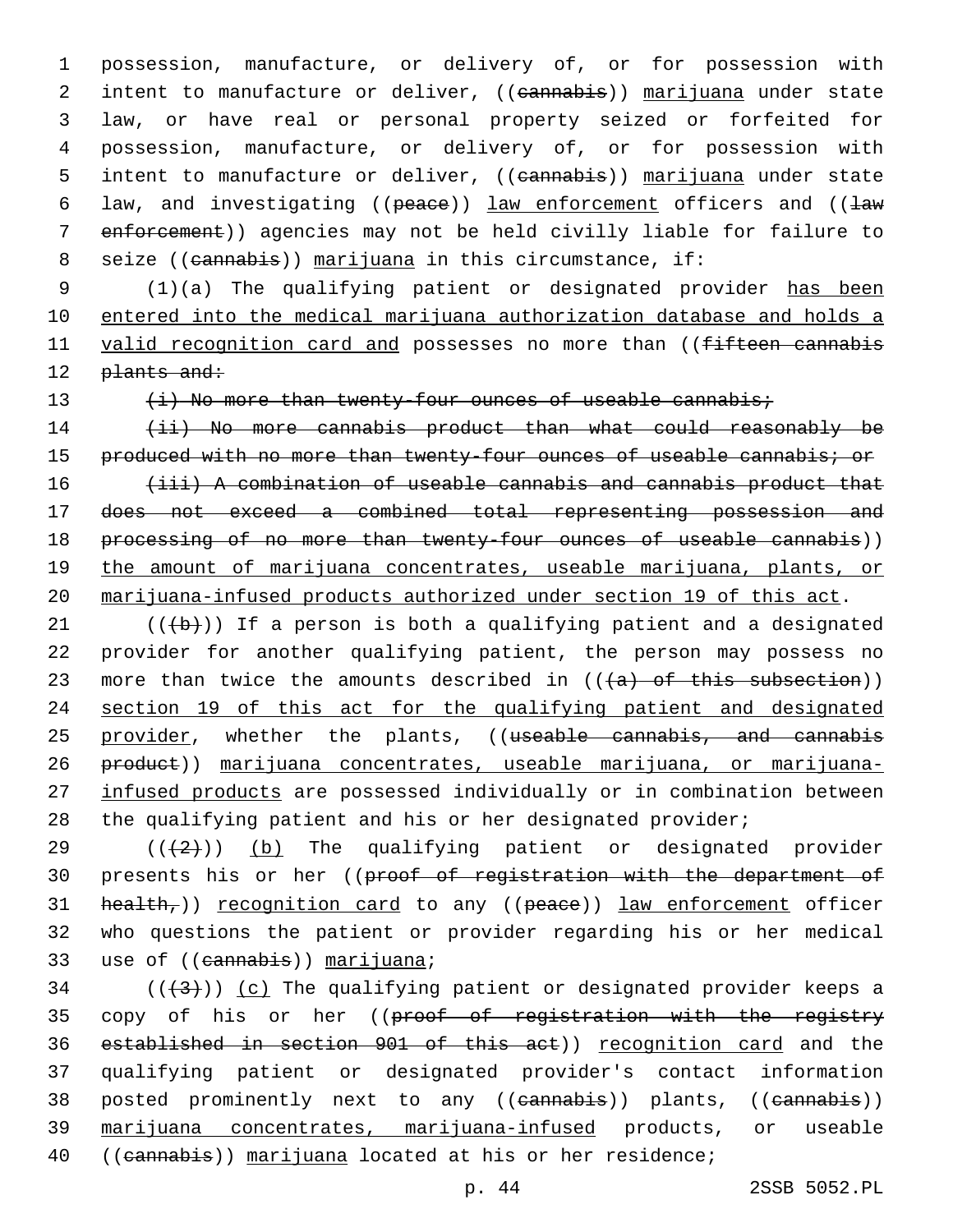1 (( $(4)$ )) (d) The investigating ((peace)) law enforcement officer 2 does not possess evidence that:

 $3$  (( $(a)$ )) (i) The designated provider has converted ((cannabis)) 4 marijuana produced or obtained for the qualifying patient for his or 5 her own personal use or benefit; or

 $((+b))$   $(ii)$  The qualifying patient ((has converted cannabis produced or obtained for his or her own medical use to the qualifying patient's personal, nonmedical use or benefit)) sold, donated, or 9 supplied marijuana to another person; and

10 (((+5))) (e) The ((investigating peace officer does not possess 11 evidence that the)) designated provider has not served as a 12 designated provider to more than one qualifying patient within a 13 fifteen-day period; ((and

14  $(6)$ )) or

15 (2) The ((investigating peace officer has not observed evidence 16 of any of the circumstances identified in section 901(4))) qualifying 17 patient or designated provider participates in a cooperative as 18 provided in section 26 of this act.

19 **Sec. 25.** RCW 69.51A.043 and 2011 c 181 s 402 are each amended to 20 read as follows:

21 (1) A qualifying patient or designated provider who has a valid 22 authorization from his or her health care professional, but is not 23 ((registered with the registry established in section 901 of this 24 aet)) entered in the medical marijuana authorization database and 25 does not have a recognition card may raise the affirmative defense 26 set forth in subsection (2) of this section, if:

27 (a) The qualifying patient or designated provider presents his or 28 her ((valid documentation to any peace)) authorization to any law 29 enforcement officer who questions the patient or provider regarding 30 his or her medical use of  $((\text{cannabis}))$  marijuana;

31 (b) The qualifying patient or designated provider possesses no 32 more ((cannabis)) marijuana than the limits set forth in ((RCW 69.51A.040(1)) section 19(3) of this act;

34 (c) The qualifying patient or designated provider is in 35 compliance with all other terms and conditions of this chapter;

36 (d) The investigating ((peace)) law enforcement officer does not 37 have probable cause to believe that the qualifying patient or 38 designated provider has committed a felony, or is committing a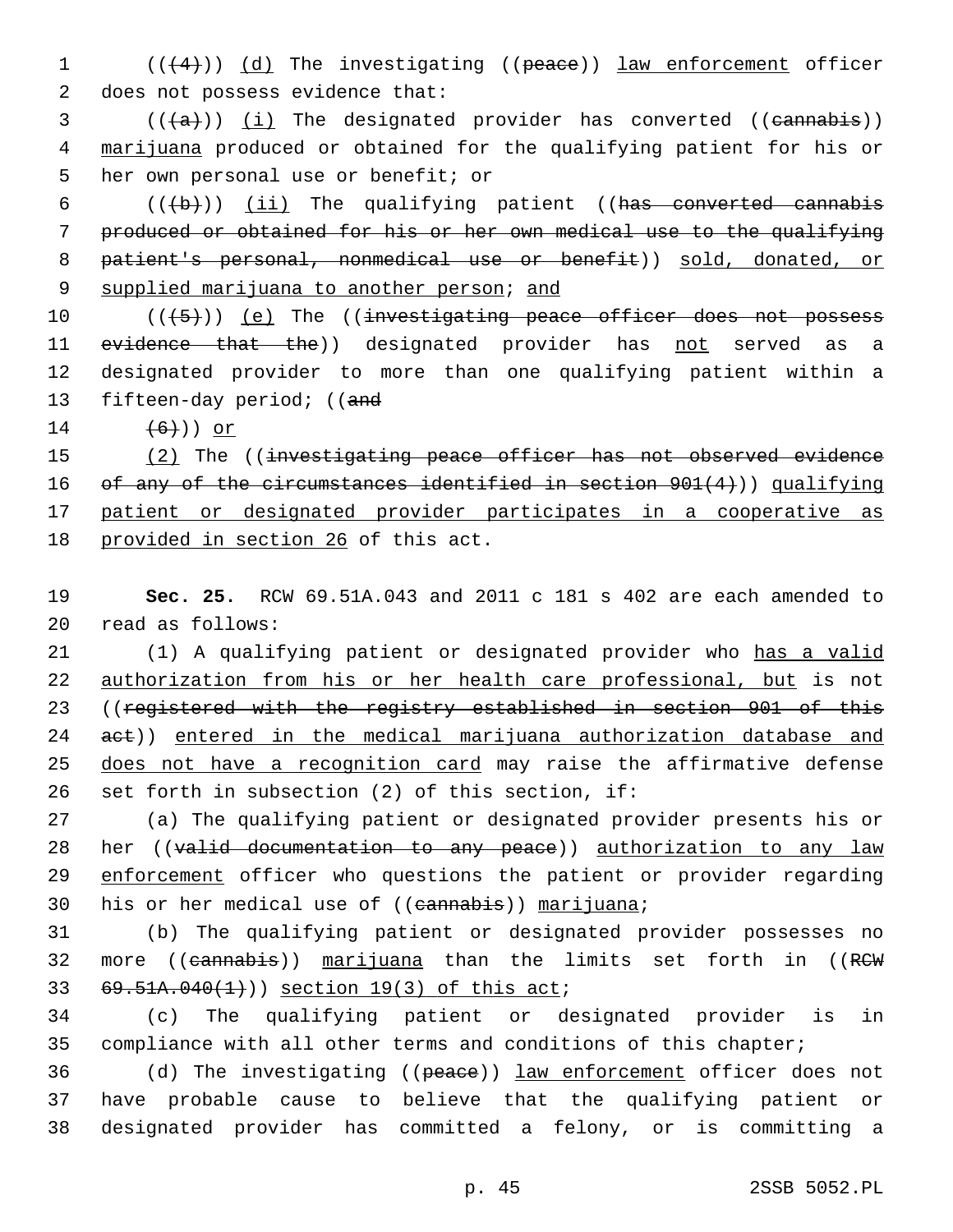misdemeanor in the officer's presence, that does not relate to the 2 medical use of ((cannabis)) marijuana; and

 (e) No outstanding warrant for arrest exists for the qualifying 4 patient or designated provider( $(i - and)$ 

 (f) The investigating peace officer has not observed evidence of any of the circumstances identified in section 901(4) of this act)).

 (2) A qualifying patient or designated provider who is not ((registered with the registry established in section 901 of this 9 act)) entered in the medical marijuana authorization database and 10 does not have a recognition card, but who presents his or her ((valid 11 documentation)) authorization to any ((peace)) law enforcement officer who questions the patient or provider regarding his or her 13 medical use of ((cannabis)) marijuana, may assert an affirmative defense to charges of violations of state law relating to 15 ((cannabis)) marijuana through proof at trial, by a preponderance of the evidence, that he or she otherwise meets the requirements of RCW 69.51A.040. A qualifying patient or designated provider meeting the 18 conditions of this subsection but possessing more ((cannabis)) 19 marijuana than the limits set forth in ((RCW 69.51A.040(1))) section 20  $19(3)$  of this act may, in the investigating ((peace)) law enforcement officer's discretion, be taken into custody and booked into jail in connection with the investigation of the incident.

 NEW SECTION. **Sec. 26.** A new section is added to chapter 69.51A 24 RCW to read as follows:

 (1) Qualifying patients or designated providers may form a cooperative and share responsibility for acquiring and supplying the resources needed to produce and process marijuana only for the medical use of members of the cooperative. No more than four qualifying patients or designated providers may become members of a cooperative under this section and all members must hold valid recognition cards. All members of the cooperative must be at least twenty-one years old. The designated provider of a qualifying patient who is under twenty-one years old may be a member of a cooperative on 34 the qualifying patient's behalf.

 (2) Cooperatives may not be located within one mile of a marijuana retailer. People who wish to form a cooperative must register the location with the state liquor and cannabis board and this is the only location where cooperative members may grow or process marijuana. This registration must include the names of all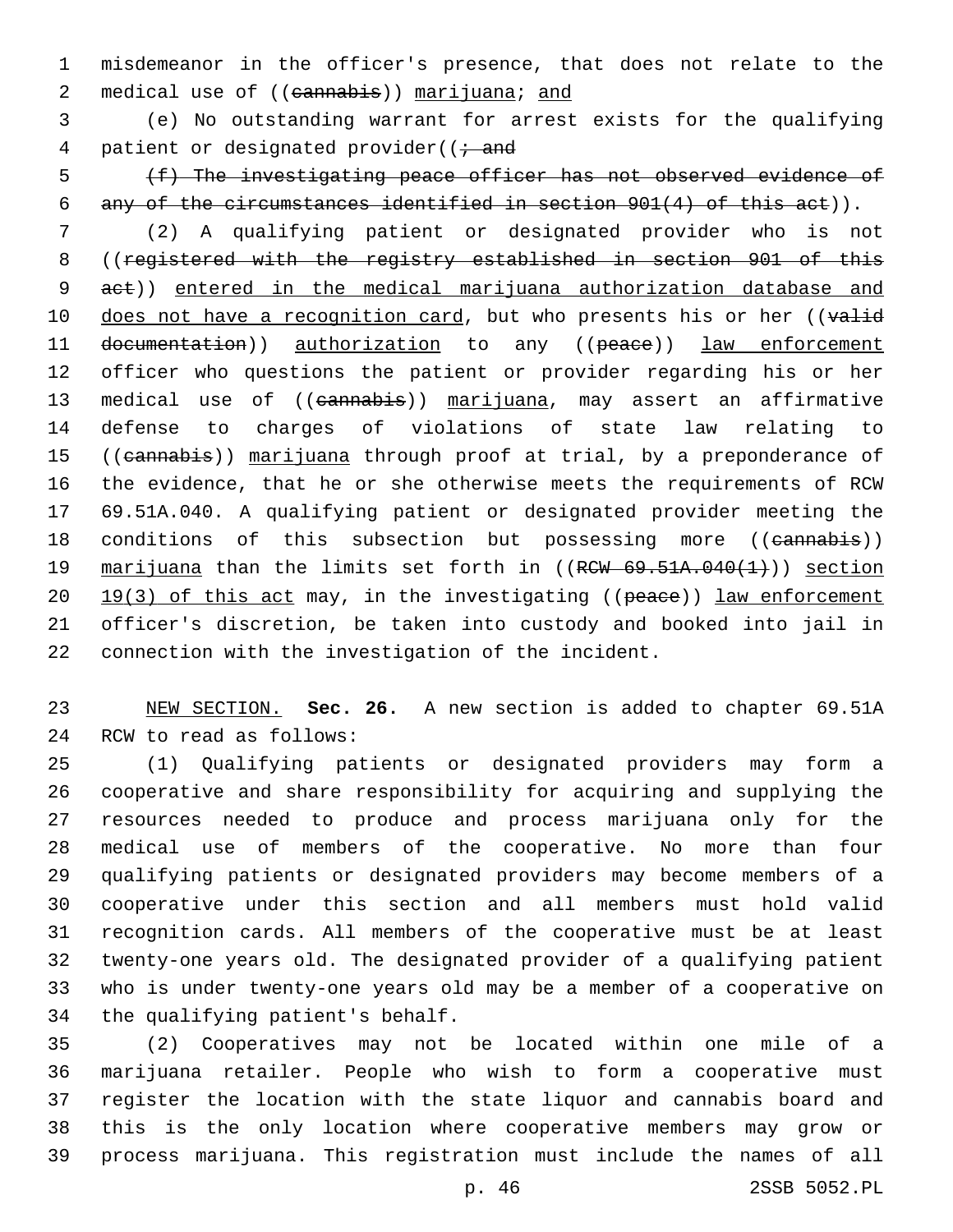participating members and copies of each participant's recognition card. Only qualifying patients or designated providers registered with the state liquor and cannabis board in association with the location may participate in growing or receive useable marijuana or marijuana-infused products grown at that location. The state liquor and cannabis board must deny the registration of any cooperative if the location is within one mile of a marijuana retailer.

 (3) If a qualifying patient or designated provider no longer participates in growing at the location, he or she must notify the state liquor and cannabis board within fifteen days of the date the qualifying patient or designated provider ceases participation. The state liquor and cannabis board must remove his or her name from connection to the cooperative. Additional qualifying patients or designated providers may not join the cooperative until sixty days have passed since the date on which the last qualifying patient or designated provider notifies the state liquor and cannabis board that he or she no longer participates in that cooperative.

 (4) Qualifying patients or designated providers who participate 19 in a cooperative under this section:

 (a) May grow up to the total amount of plants for which each participating member is authorized on their recognition cards, up to a maximum of sixty plants. At the location, the qualifying patients or designated providers may possess the amount of useable marijuana that can be produced with the number of plants permitted under this 25 subsection, but no more than seventy-two ounces;

26 (b) May only participate in one cooperative;

 (c) May only grow plants in the cooperative and if he or she grows plants in the cooperative may not grow plants elsewhere;

 (d) Must provide assistance in growing plants. A monetary contribution or donation is not to be considered assistance under this section. Participants must provide nonmonetary resources and 32 labor in order to participate; and

 (e) May not sell, donate, or otherwise provide marijuana, marijuana concentrates, useable marijuana, or marijuana-infused products to a person who is not participating under this section.

 (5) The location of the cooperative must be the domicile of one of the participants. Only one cooperative may be located per property tax parcel. A copy of each participant's recognition card must be 39 kept at the location at all times.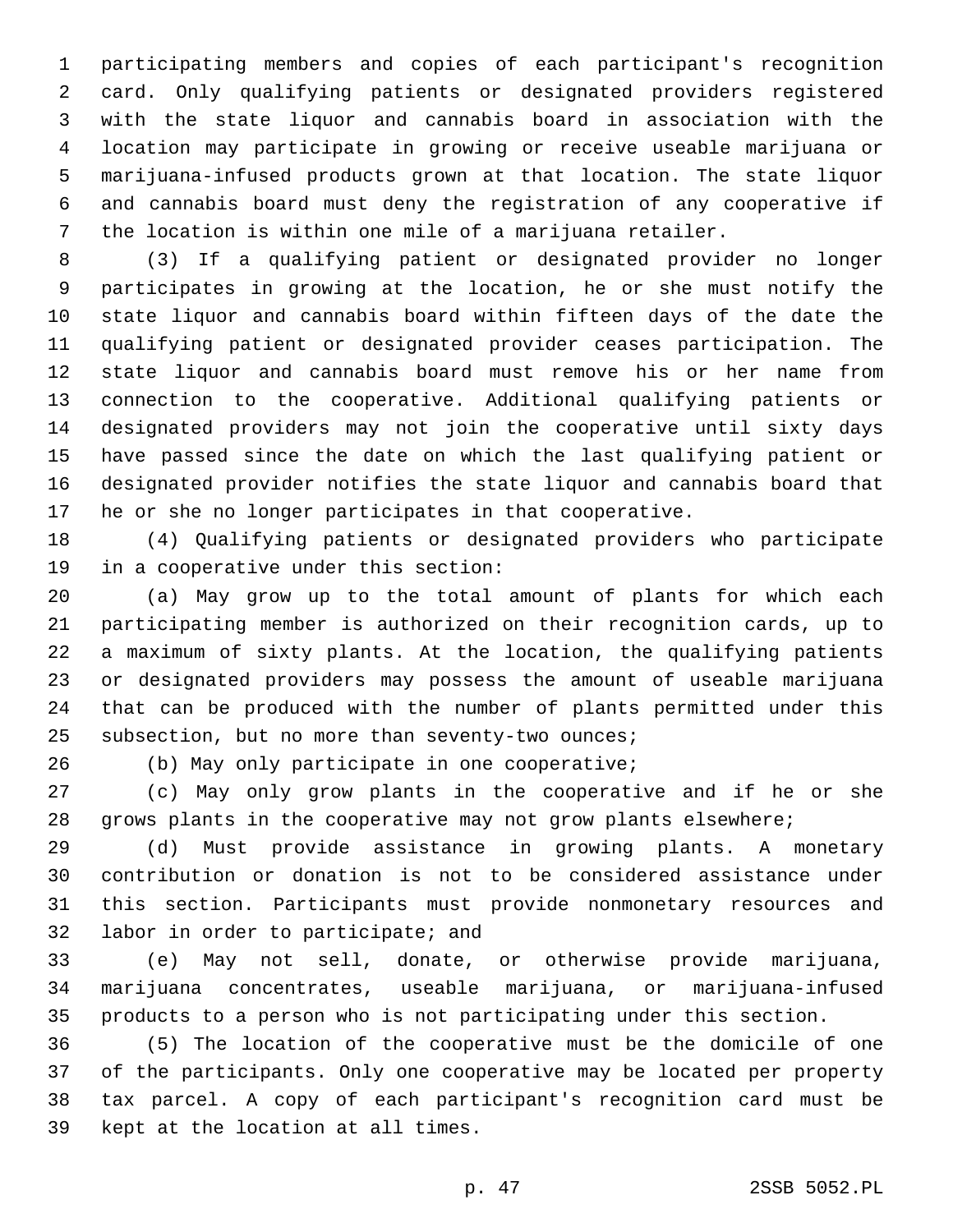(6) The state liquor and cannabis board may adopt rules to implement this section including:2

 (a) Any security requirements necessary to ensure the safety of the cooperative and to reduce the risk of diversion from the 5 cooperative;

 (b) A seed to sale traceability model that is similar to the seed to sale traceability model used by licensees that will allow the state liquor and cannabis board to track all marijuana grown in a 9 cooperative.

 (7) The state liquor and cannabis board or law enforcement may inspect a cooperative registered under this section to ensure members are in compliance with this section. The state liquor and cannabis board must adopt rules on reasonable inspection hours and reasons for 14 inspections.

 NEW SECTION. **Sec. 27.** A new section is added to chapter 69.51A 16 RCW to read as follows:

 (1) Notwithstanding any other provision of this chapter and even if multiple qualifying patients or designated providers reside in the same housing unit, no more than fifteen plants may be grown or located in any one housing unit other than a cooperative established 21 pursuant to section 26 of this act.

 (2) Neither the production nor processing of marijuana or marijuana-infused products pursuant to this section nor the storage or growing of plants may occur if any portion of such activity can be readily seen by normal unaided vision or readily smelled from a public place or the private property of another housing unit.

 (3) Cities, towns, counties, and other municipalities may create and enforce civil penalties, including abatement procedures, for the growing or processing of marijuana and for keeping marijuana plants beyond or otherwise not in compliance with this section.

 NEW SECTION. **Sec. 28.** A new section is added to chapter 69.51A 32 RCW to read as follows:

 (1) Once the state liquor and cannabis board adopts rules under subsection (2) of this section, qualifying patients or designated providers may only extract or separate the resin from marijuana or produce or process any form of marijuana concentrates or marijuana-infused products in accordance with those standards.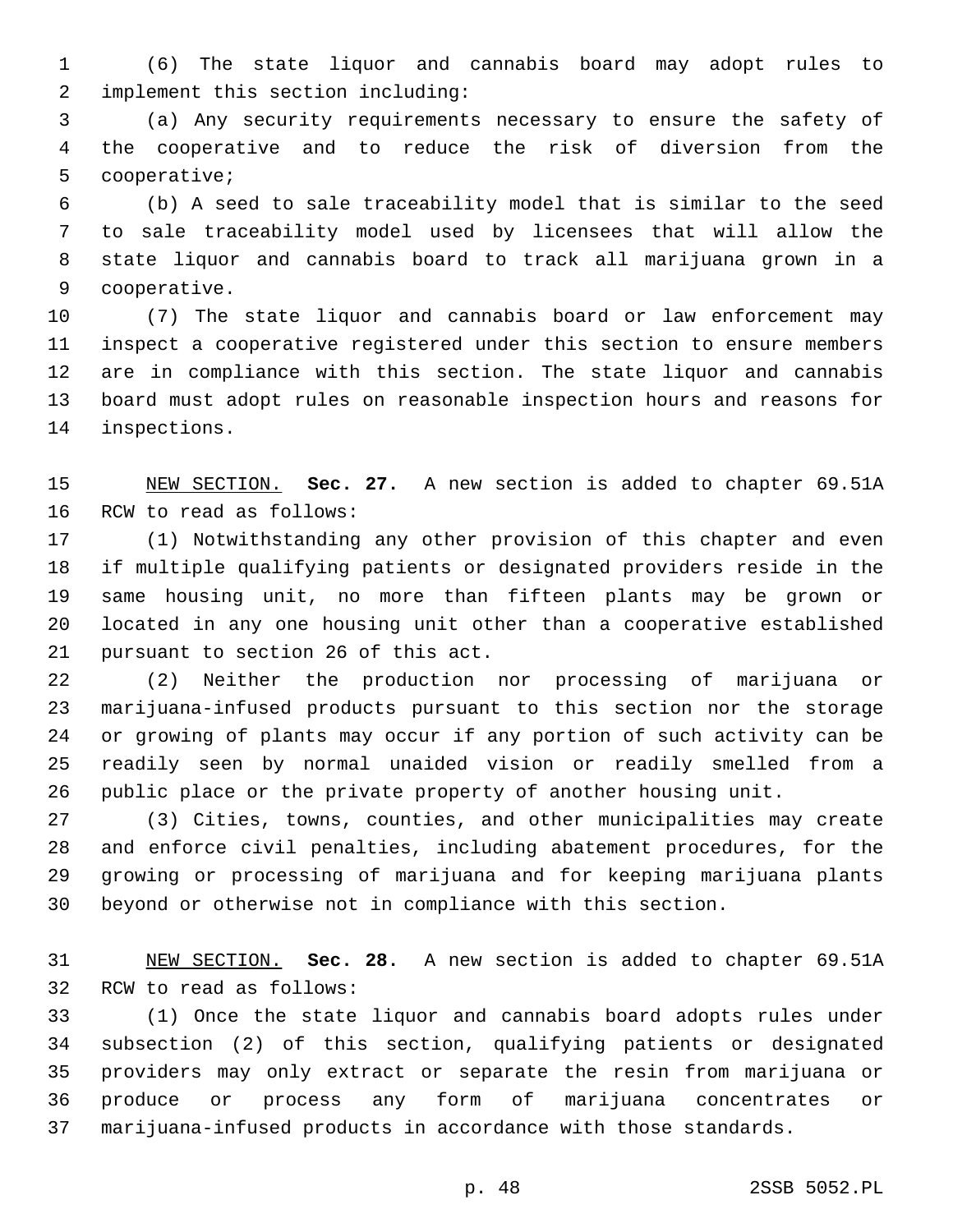(2) The state liquor and cannabis board must adopt rules permitting qualifying patients and designated providers to extract or separate the resin from marijuana using noncombustable methods. The rules must provide the noncombustible methods permitted and any 5 restrictions on this practice.

6 **Sec. 29.** RCW 69.51A.045 and 2011 c 181 s 405 are each amended to 7 read as follows:

8 (1) A qualifying patient or designated provider in possession of 9 ((cannabis)) plants, marijuana concentrates, useable ((cannabis)) 10 marijuana, or ((eannabis)) marijuana-infused products exceeding the 11 limits set forth in ((RCW 69.51A.040(1))) this chapter but otherwise 12 in compliance with all other terms and conditions of this chapter may 13 establish an affirmative defense to charges of violations of state 14 law relating to ((cannabis)) marijuana through proof at trial, by a 15 preponderance of the evidence, that the qualifying patient's 16 necessary medical use exceeds the amounts set forth in RCW 17 69.51A.040( $(\frac{1}{1})$ ).

18 (2) An investigating ((peace)) law enforcement officer may seize 19 ((cannabis)) plants, marijuana concentrates, useable ((cannabis)) 20 marijuana, or ((eannabis)) marijuana-infused products exceeding the 21 amounts set forth in ((RCW 69.51A.040(1): PROVIDED, That)) this 22 chapter. In the case of ((cannabis)) plants, the qualifying patient 23 or designated provider shall be allowed to select the plants that 24 will remain at the location. The officer and his or her law 25 enforcement agency may not be held civilly liable for failure to 26 seize ((cannabis)) marijuana in this circumstance.

27 **Sec. 30.** RCW 69.51A.055 and 2011 c 181 s 1105 are each amended 28 to read as follows:

 (1)(a) The arrest and prosecution protections established in RCW 69.51A.040 may not be asserted in a supervision revocation or violation hearing by a person who is supervised by a corrections agency or department, including local governments or jails, that has determined that the terms of this section are inconsistent with and 34 contrary to his or her supervision.

35 (b) The affirmative defenses established in RCW 69.51A.043( $(\tau)$ )  $\frac{and}{69.51A.045}$  ( $\frac{69.51A.047}{,}$  and section 407 of this act)) may not be asserted in a supervision revocation or violation hearing by a person who is supervised by a corrections agency or department,

p. 49 2SSB 5052.PL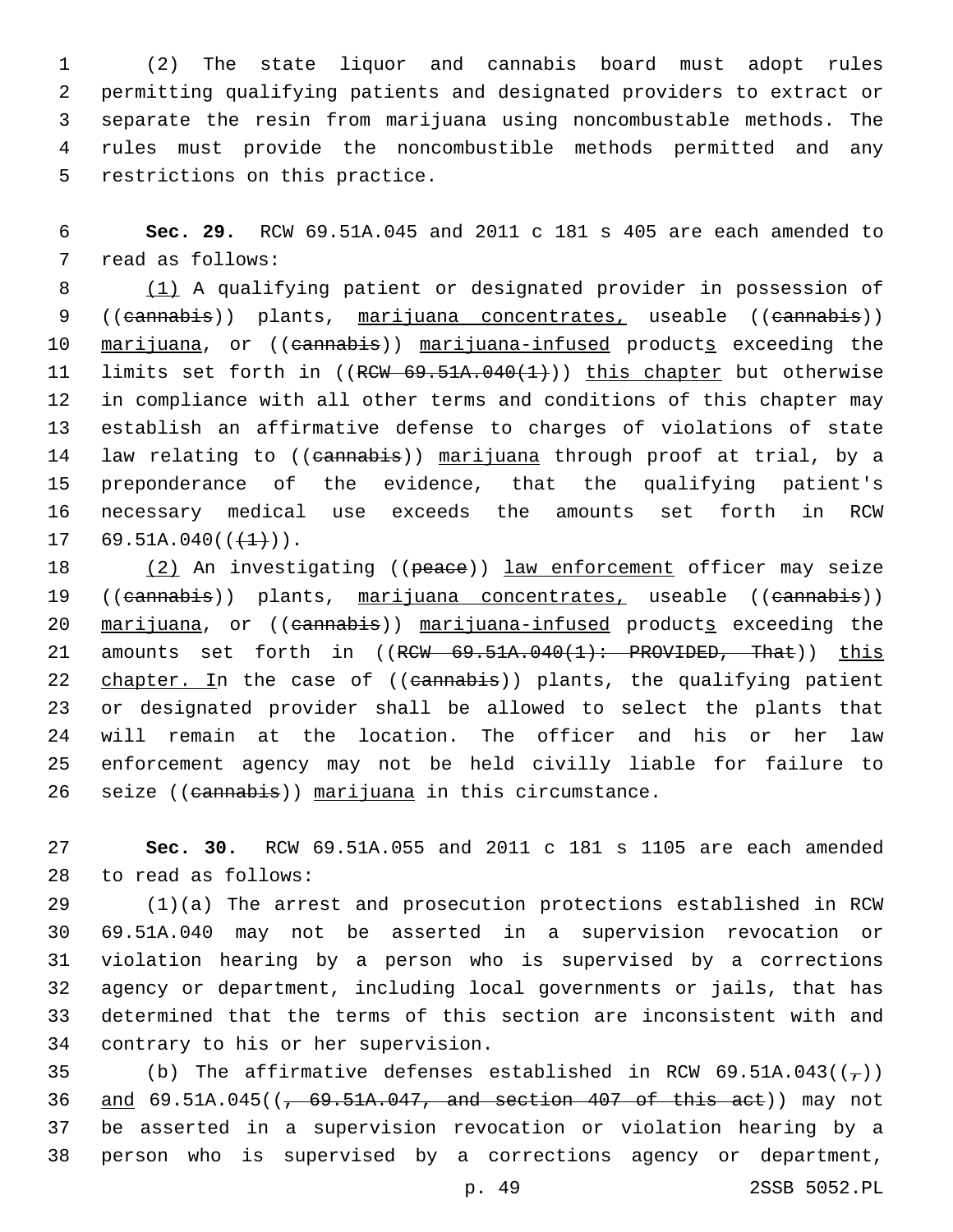1 including local governments or jails, that has determined that the 2 terms of this section are inconsistent with and contrary to his or 3 her supervision.

4 (2) ((The provisions of)) RCW 69.51A.040((, 69.51A.085, and 69.51A.025 do)) does not apply to a person who is supervised for a criminal conviction by a corrections agency or department, including local governments or jails, that has determined that the terms of this chapter are inconsistent with and contrary to his or her 9 supervision.

10 (((3) A person may not be licensed as a licensed producer, 11 licensed processor of cannabis products, or a licensed dispenser 12 under section 601, 602, or 701 of this act if he or she is supervised 13 for a criminal conviction by a corrections agency or department, 14 including local governments or jails, that has determined that 15 <del>licensure is inconsistent with and contrary to his or her</del> 16 supervision.))

17 **Sec. 31.** RCW 69.51A.060 and 2011 c 181 s 501 are each amended to 18 read as follows:

19 (1) It shall be a class 3 civil infraction to use or display 20 medical ((cannabis)) marijuana in a manner or place which is open to 21 the view of the general public.

 (2) Nothing in this chapter establishes a right of care as a covered benefit or requires any state purchased health care as defined in RCW 41.05.011 or other health carrier or health plan as defined in Title 48 RCW to be liable for any claim for reimbursement 26 for the medical use of ((eannabis)) marijuana. Such entities may enact coverage or noncoverage criteria or related policies for 28 payment or nonpayment of medical ((cannabis)) marijuana in their sole 29 discretion.

30 (3) Nothing in this chapter requires any health care professional 31 to authorize the medical use of ((eannabis)) marijuana for a patient.

 (4) Nothing in this chapter requires any accommodation of any on-33 site medical use of ((eannabis)) marijuana in any place of employment, in any school bus or on any school grounds, in any youth 35 center, in any correctional facility, or smoking ((cannabis)) marijuana in any public place or hotel or motel. However, a school may permit a minor who meets the requirements of section 20 of this act to consume marijuana on school grounds. Such use must be in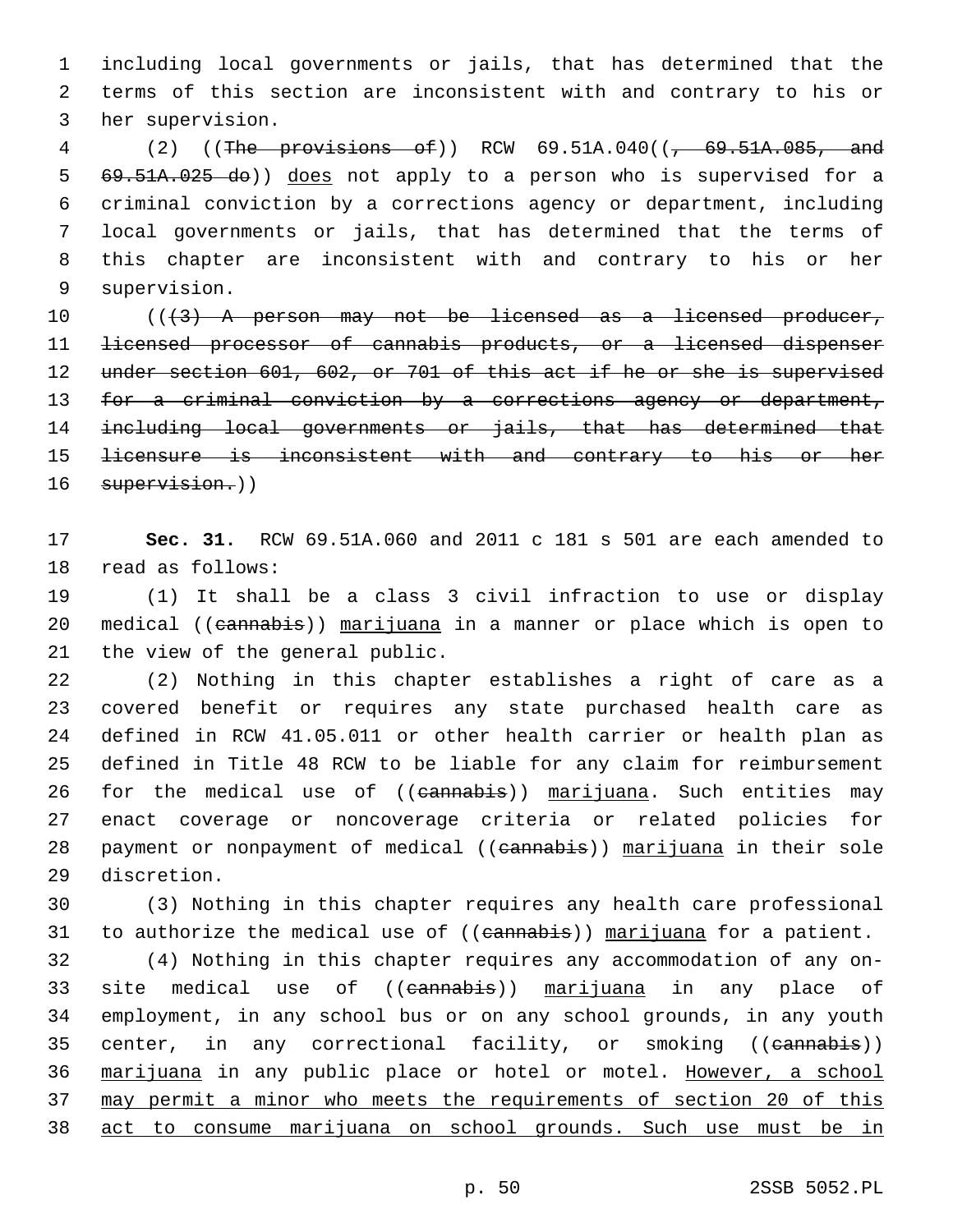1 accordance with school policy relating to medication use on school 2 grounds.

3 (5) Nothing in this chapter authorizes the possession or use of 4 marijuana, marijuana concentrates, useable marijuana, or marijuana-5 infused products on federal property.

6  $((+5))$  (6) Nothing in this chapter authorizes the use of medical 7 ((cannabis)) marijuana by any person who is subject to the Washington 8 code of military justice in chapter 38.38 RCW.

9 (((6)) (7) Employers may establish drug-free work policies. 10 Nothing in this chapter requires an accommodation for the medical use 11 of ((cannabis)) marijuana if an employer has a drug-free workplace.

12 (((7) It is a class C felony to fraudulently produce any record 13 purporting to be, or tamper with the content of any record for the 14 purpose of having it accepted as, valid documentation under RCW 15 69.51A.010(32)(a), or to backdate such documentation to a time 16 earlier than its actual date of execution.))

 (8) No person shall be entitled to claim the protection from arrest and prosecution under RCW 69.51A.040 or the affirmative defense under RCW 69.51A.043 for engaging in the medical use of 20 ((cannabis)) marijuana in a way that endangers the health or well- being of any person through the use of a motorized vehicle on a street, road, or highway, including violations of RCW 46.61.502 or 23 46.61.504, or equivalent local ordinances.

24 **Sec. 32.** RCW 69.51A.085 and 2011 c 181 s 403 are each amended to read as follows:25

26 (1) Qualifying patients may create and participate in collective 27 gardens for the purpose of producing, processing, transporting, and 28 delivering ((cannabis)) marijuana for medical use subject to the 29 following conditions:

30 (a) No more than ten qualifying patients may participate in a 31 single collective garden at any time;

 (b) No person under the age of twenty-one may participate in a collective garden or receive marijuana that was produced, processed, transported, or delivered through a collective garden. A designated provider for a person who is under the age of twenty-one may participate in a collective garden on behalf of the person under the age of twenty-one;

38 (c) A collective garden may contain no more than fifteen plants 39 per patient up to a total of forty-five plants;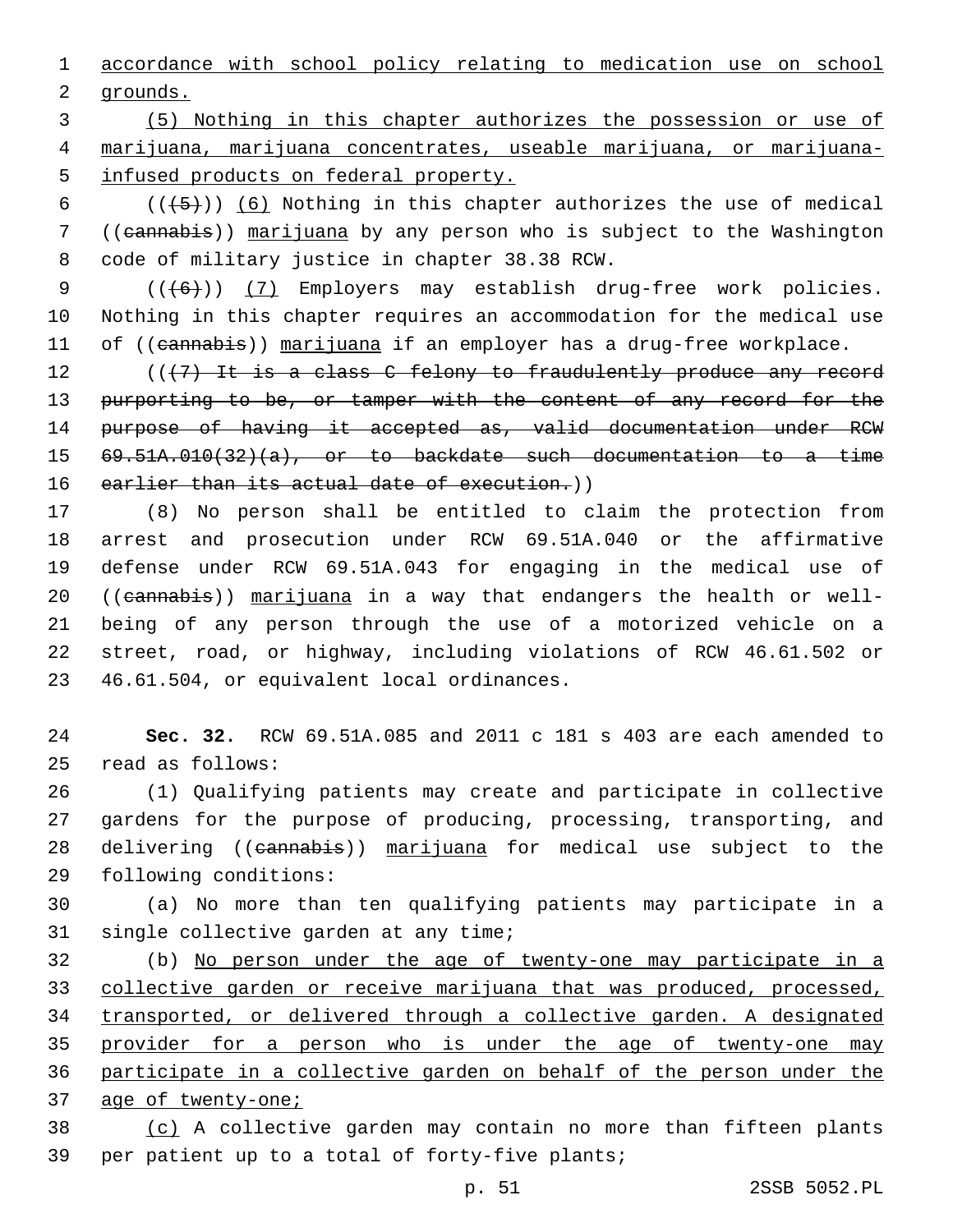(( $\left(\frac{1}{e}\right)$ ) (d) A collective garden may contain no more than twenty- four ounces of useable ((cannabis)) marijuana per patient up to a 3 total of seventy-two ounces of useable ((cannabis)) marijuana;

4 (((d))) (e) A copy of each qualifying patient's ((valid documentation or proof of registration with the registry established in section 901 of this act)) authorization, including a copy of the patient's proof of identity, must be available at all times on the 8 premises of the collective garden; and

9 ( $(\overline{\text{(e)}})$  ( $\overline{\text{(f)}}$  No useable ((cannabis)) marijuana from the collective garden is delivered to anyone other than one of the qualifying 11 patients participating in the collective garden.

 (2) For purposes of this section, the creation of a "collective garden" means qualifying patients sharing responsibility for acquiring and supplying the resources required to produce and process cannabis for medical use such as, for example, a location for a collective garden; equipment, supplies, and labor necessary to plant, 17 grow, and harvest ((cannabis; cannabis)) marijuana plants, seeds, and cuttings; and equipment, supplies, and labor necessary for proper construction, plumbing, wiring, and ventilation of a garden of 20 ((cannabis)) marijuana plants.

 (3) A person who knowingly violates a provision of subsection (1) of this section is not entitled to the protections of this chapter.

 NEW SECTION. **Sec. 33.** A new section is added to chapter 69.50 24 RCW to read as follows:

 (1) The state liquor and cannabis board may conduct controlled 26 purchase programs to determine whether:

 (a) A marijuana retailer is unlawfully selling marijuana to 28 persons under the age of twenty-one;

 (b) A marijuana retailer holding a medical marijuana endorsement is selling to persons under the age of eighteen or selling to persons between the ages of eighteen and twenty-one who do not hold valid 32 recognition cards;

 (c) Until July 1, 2016, collective gardens under RCW 69.51A.085 are providing marijuana to persons under the age of twenty-one; or

 (d) A cooperative organized under section 26 of this act is permitting a person under the age of twenty-one to participate.

 (2) Every person under the age of twenty-one years who purchases or attempts to purchase marijuana is guilty of a violation of this 39 section. This section does not apply to: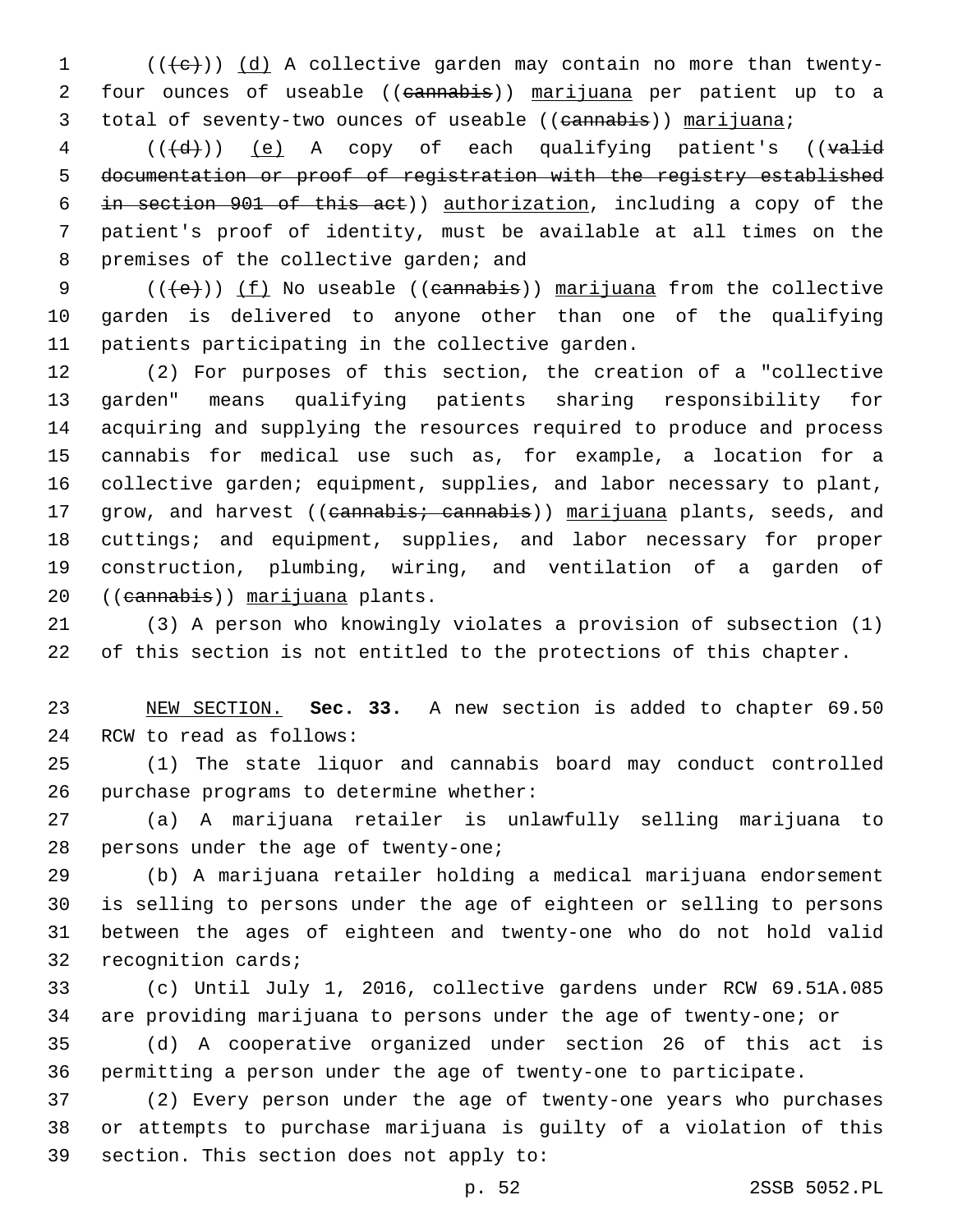(a) Persons between the ages of eighteen and twenty-one who hold valid recognition cards and purchase marijuana at a marijuana retail 3 outlet holding a medical marijuana endorsement;

 (b) Persons between the ages of eighteen and twenty-one years who are participating in a controlled purchase program authorized by the state liquor and cannabis board under rules adopted by the board. Violations occurring under a private, controlled purchase program authorized by the state liquor and cannabis board may not be used for 9 criminal or administrative prosecution.

 (3) A marijuana retailer who conducts an in-house controlled purchase program authorized under this section shall provide his or her employees a written description of the employer's in-house controlled purchase program. The written description must include notice of actions an employer may take as a consequence of an employee's failure to comply with company policies regarding the sale of marijuana during an in-house controlled purchase program.

 (4) An in-house controlled purchase program authorized under this section shall be for the purposes of employee training and employer self-compliance checks. A marijuana retailer may not terminate an employee solely for a first-time failure to comply with company policies regarding the sale of marijuana during an in-house controlled purchase program authorized under this section.

 (5) Every person between the ages of eighteen and twenty-one who is convicted of a violation of this section is guilty of a misdemeanor punishable as provided by RCW 9A.20.021.

 **Sec. 34.** RCW 69.51A.100 and 2011 c 181 s 404 are each amended to 27 read as follows:

 (1) A qualifying patient may revoke his or her designation of a 29 specific designated provider and designate a different designated provider at any time. A revocation of designation must be in writing, 31 signed and dated, and provided to the designated provider and, if applicable, the medical marijuana authorization database 33 administrator. The protections of this chapter cease to apply to a person who has served as a designated provider to a qualifying patient seventy-two hours after receipt of that patient's revocation 36 of his or her designation.

 (2) A person may stop serving as a designated provider to a given qualifying patient at any time by revoking that designation in writing, signed and dated, and provided to the qualifying patient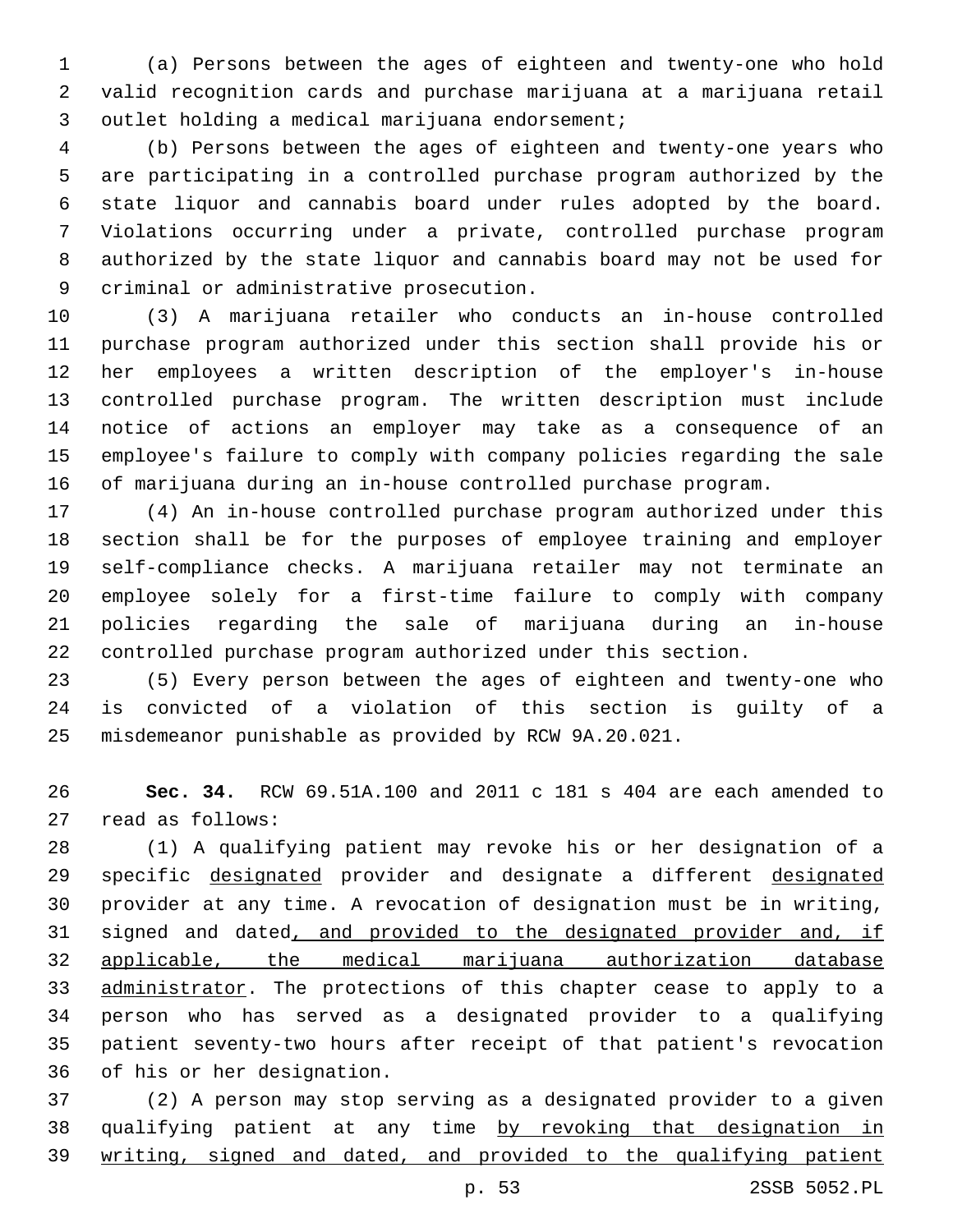and, if applicable, the medical marijuana authorization database 2 administrator. However, that person may not begin serving as a designated provider to a different qualifying patient until fifteen days have elapsed from the date the last qualifying patient 5 designated him or her to serve as a provider.

 (3) The department may adopt rules to implement this section, including a procedure to remove the name of the designated provider from the medical marijuana authorization database upon receipt of a revocation under this section.

 NEW SECTION. **Sec. 35.** A new section is added to chapter 69.51A 11 RCW to read as follows:

 Neither this chapter nor chapter 69.50 RCW prohibits a health care professional from selling or donating topical, noningestible products that have a THC concentration of less than .3 percent to 15 qualifying patients.

 NEW SECTION. **Sec. 36.** A new section is added to chapter 69.51A 17 RCW to read as follows:

 Employers of a health care professional may not prohibit or limit 19 the authority of any health care professional to:

 (1) Advise a patient about the risks and benefits of the medical use of marijuana or that the patient may benefit from the medical use 22 of marijuana; or

 (2) Provide a patient or designated provider meeting the criteria established under RCW 69.51A.010 with an authorization, based upon the health care professional's assessment of the patient's medical history and current medical condition, if the health care professional has complied with this chapter and he or she determines within a professional standard of care or in the individual health care professional's medical judgment the qualifying patient may 30 benefit from the medical use of marijuana.

 NEW SECTION. **Sec. 37.** A new section is added to chapter 69.51A 32 RCW to read as follows:

A medical marijuana consultant certificate is hereby established.

 (1) In addition to any other authority provided by law, the 35 secretary of the department may:

 (a) Adopt rules, in accordance with chapter 34.05 RCW, necessary 37 to implement this chapter;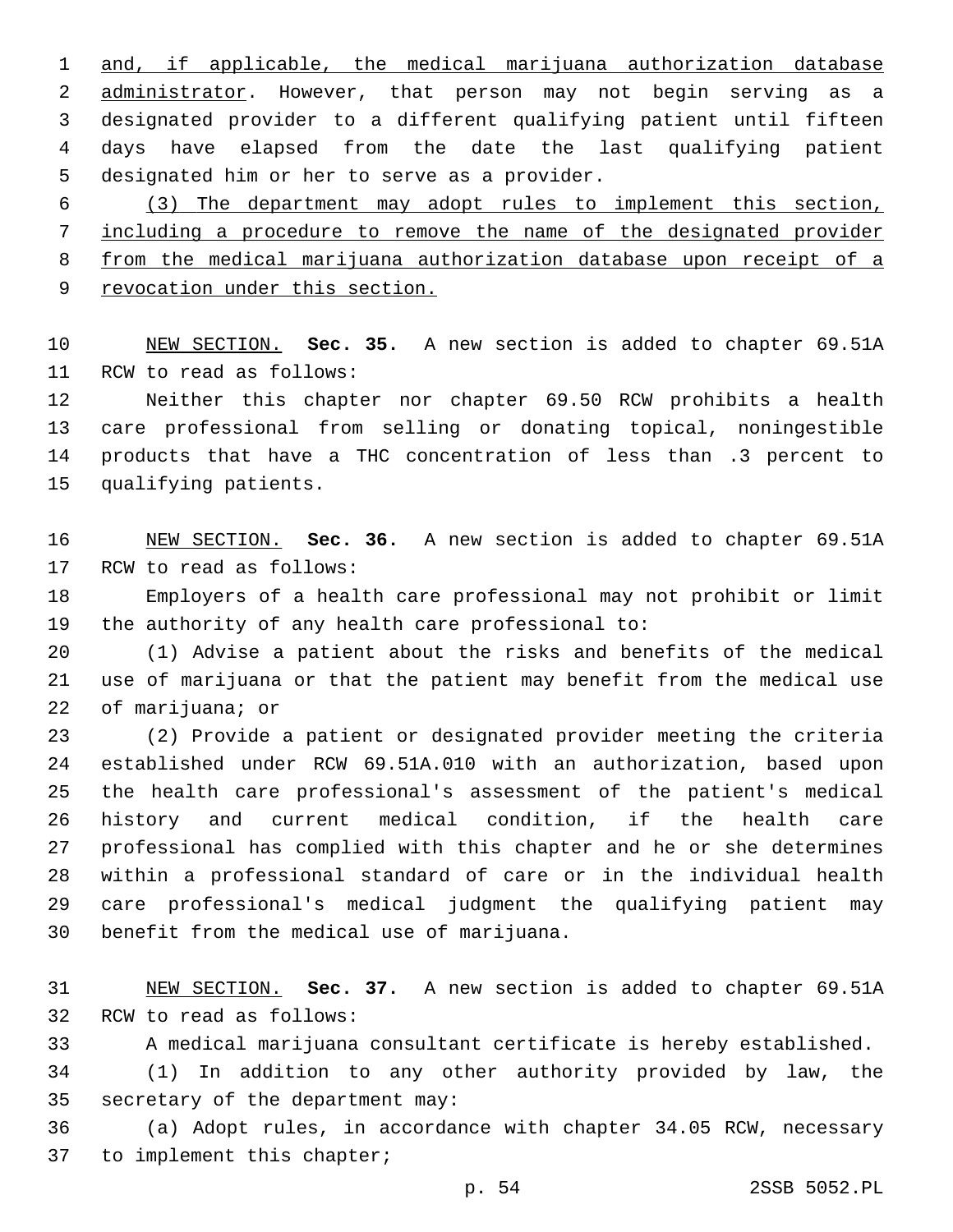(b) Establish forms and procedures necessary to administer this 2 chapter;

 (c) Approve training or education programs that meet the 4 requirements of this section and any rules adopted to implement it;

 (d) Receive criminal history record information that includes nonconviction information data for any purpose associated with initial certification or renewal of certification. The secretary shall require each applicant for initial certification to obtain a state or federal criminal history record information background check through the state patrol or the state patrol and the identification division of the federal bureau of investigation prior to the issuance of any certificate. The secretary shall specify those situations where a state background check is inadequate and an applicant must obtain an electronic fingerprint-based national background check through the state patrol and federal bureau of investigation. Situations where a background check is inadequate may include instances where an applicant has recently lived out-of-state or where the applicant has a criminal record in Washington;

 (e) Establish administrative procedures, administrative requirements, and fees in accordance with RCW 43.70.110 and 21 43.70.250; and

 (f) Maintain the official department record of all applicants and 23 certificate holders.

 (2) A training or education program approved by the secretary 25 must include the following topics:

 (a) The medical conditions that constitute terminal or 27 debilitating conditions, and the symptoms of those conditions;

(b) Short and long-term effects of cannabinoids;

 (c) Products that may benefit qualifying patients based on the patient's terminal or debilitating medical condition;

(d) Risks and benefits of various routes of administration;

 (e) Safe handling and storage of useable marijuana, marijuana- infused products, and marijuana concentrates, including strategies to 34 reduce access by minors;

 (f) Demonstrated knowledge of this chapter and the rules adopted to implement it; and

 (g) Other subjects deemed necessary and appropriate by the secretary to ensure medical marijuana consultant certificate holders are able to provide evidence-based and medically accurate advice on 40 the medical use of marijuana.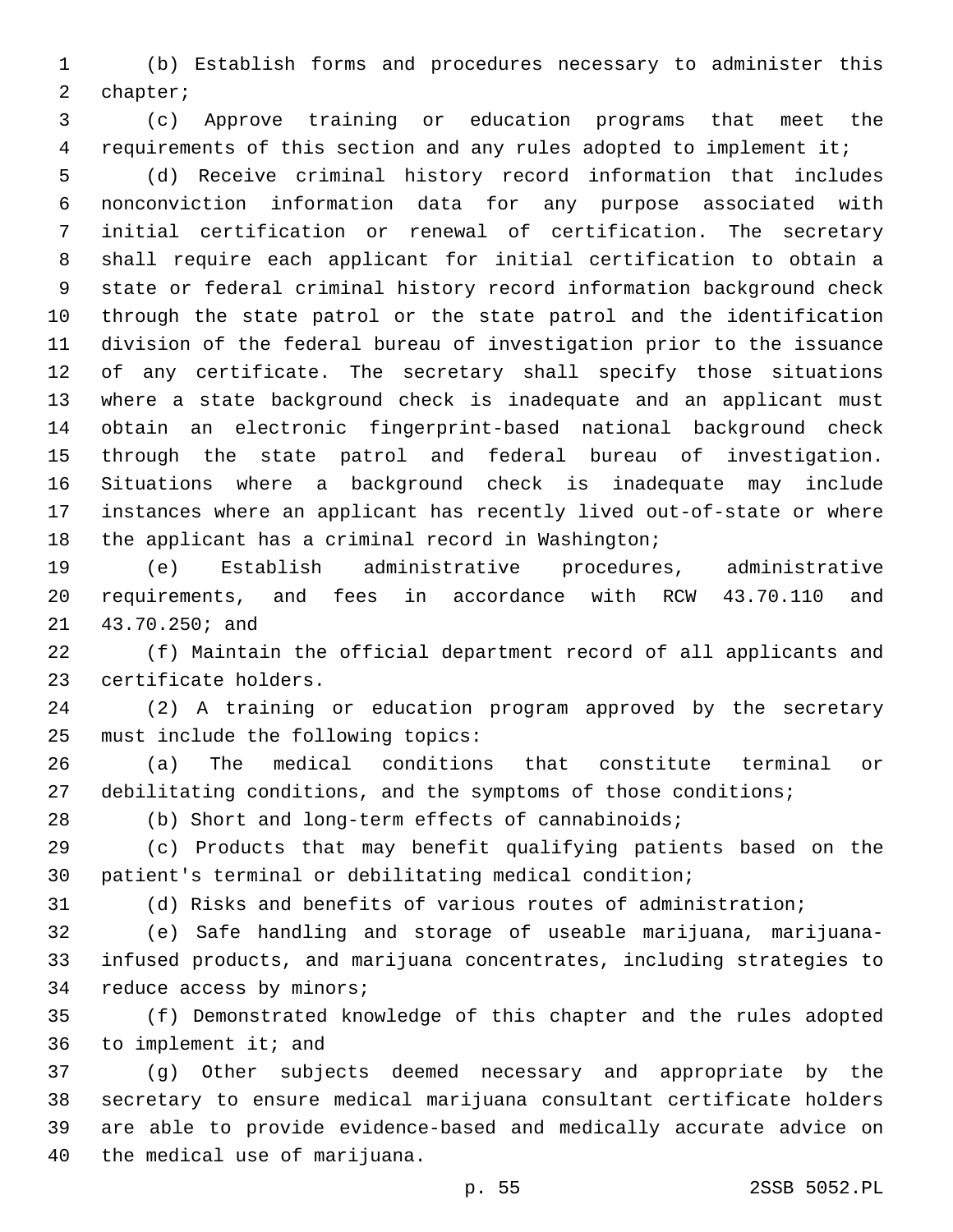(3) Medical marijuana consultant certificates are subject to annual renewals and continuing education requirements established by 3 the secretary.

 (4) The secretary shall have the power to refuse, suspend, or revoke the certificate of any medical marijuana consultant upon proof that:

 (a) The certificate was procured through fraud, 8 misrepresentation, or deceit;

 (b) The certificate holder has committed acts in violation of 10 subsection (6) of this section; or

 (c) The certificate holder has violated or has permitted any employee or volunteer to violate any of the laws of this state relating to drugs or controlled substances or has been convicted of a 14 felony.

 In any case of the refusal, suspension, or revocation of a certificate by the secretary under the provisions of this chapter, appeal may be taken in accordance with chapter 34.05 RCW, the 18 administrative procedure act.

 (5) A medical marijuana consultant may provide the following services when acting as an owner, employee, or volunteer of a retail outlet licensed under RCW 69.50.354 and holding a medical marijuana 22 endorsement under section of this act:

 (a) Assisting a customer with the selection of products sold at the retail outlet that may benefit the qualifying patient's terminal 25 or debilitating medical condition;

 (b) Describing the risks and benefits of products sold at the 27 retail outlet;

 (c) Describing the risks and benefits of methods of administration of products sold at the retail outlet;

 (d) Advising a customer about the safe handling and storage of useable marijuana, marijuana-infused products, and marijuana 32 concentrates, including strategies to reduce access by minors; and

 (e) Providing instruction and demonstrations to customers about proper use and application of useable marijuana, marijuana-infused 35 products, and marijuana concentrates.

 (6) Nothing in this section authorizes a medical marijuana 37 consultant to:

 (a) Offer or undertake to diagnose or cure any human disease, ailment, injury, infirmity, deformity, pain, or other condition,

p. 56 2SSB 5052.PL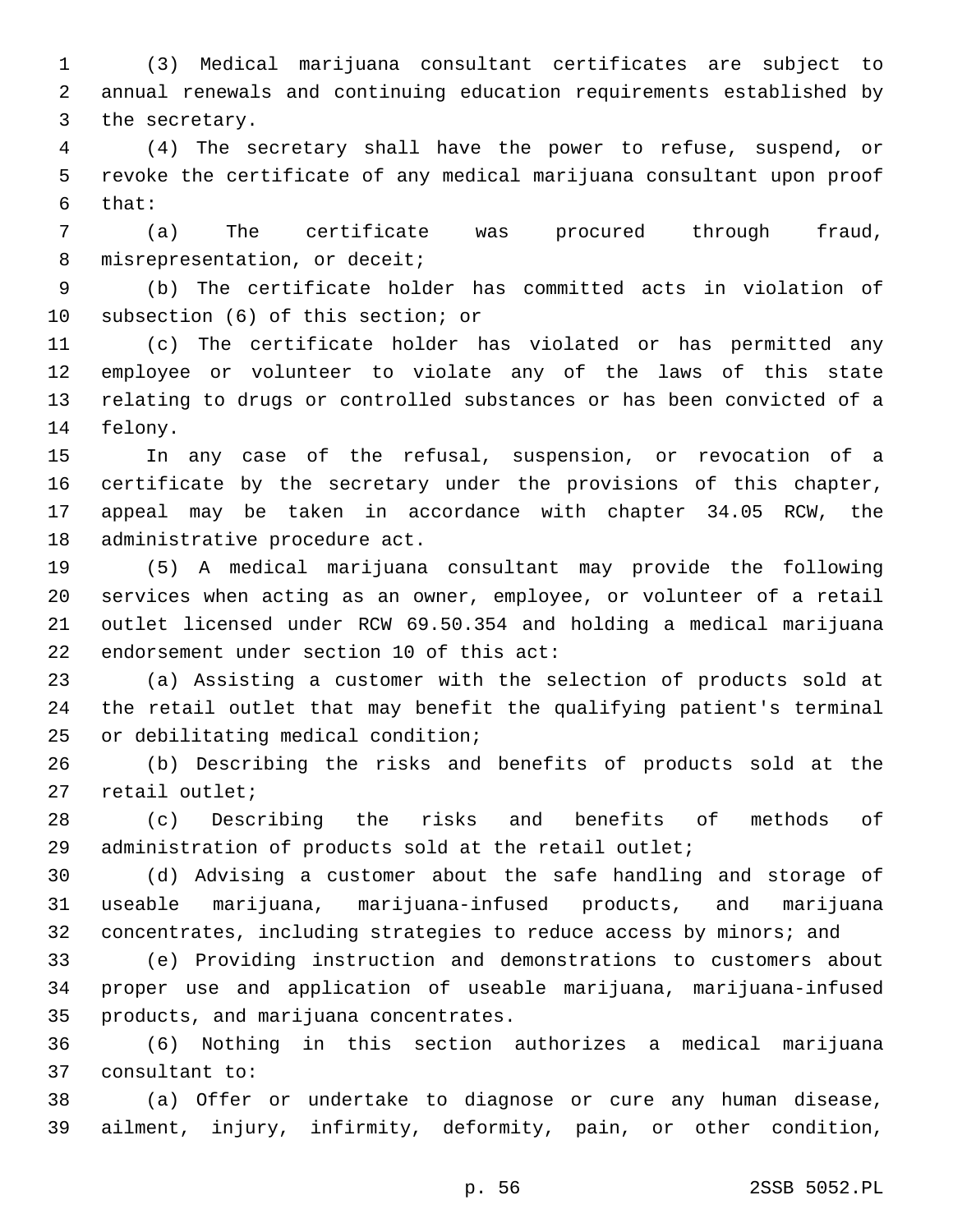physical or mental, real or imaginary, by use of marijuana or any 2 other means or instrumentality; or

 (b) Recommend or suggest modification or elimination of any course of treatment that does not involve the medical use of 5 marijuana.

 (7) Nothing in this section requires an owner, employee, or volunteer of a retail outlet licensed under RCW 69.50.354 and holding a medical marijuana endorsement under section 10 of this act to obtain a medical marijuana consultant certification.

 (8) Nothing in this section applies to the practice of a health care profession by individuals who are licensed, certified, or registered in a profession listed in RCW 18.130.040(2) and who are performing services within their authorized scope of practice.

 NEW SECTION. **Sec. 38.** A new section is added to chapter 69.51A 15 RCW to read as follows:

 The board of naturopathy, the board of osteopathic medicine and surgery, the medical quality assurance commission, and the nursing care quality assurance commission shall develop and approve continuing education programs related to the use of marijuana for medical purposes for the health care providers that they each regulate that are based upon practice guidelines that have been 22 adopted by each entity.

 **Sec. 39.** RCW 43.70.320 and 2008 c 134 s 16 are each amended to read as follows:24

 (1) There is created in the state treasury an account to be known as the health professions account. All fees received by the department for health professions licenses, registration, certifications, renewals, or examinations and the civil penalties assessed and collected by the department under RCW 18.130.190 shall be forwarded to the state treasurer who shall credit such moneys to 31 the health professions account.

 (2) All expenses incurred in carrying out the health professions 33 licensing activities of the department and implementing and administering the medical marijuana authorization database established in section 21 of this act shall be paid from the account as authorized by legislative appropriation, except as provided in subsection (4) of this section. Any residue in the account shall be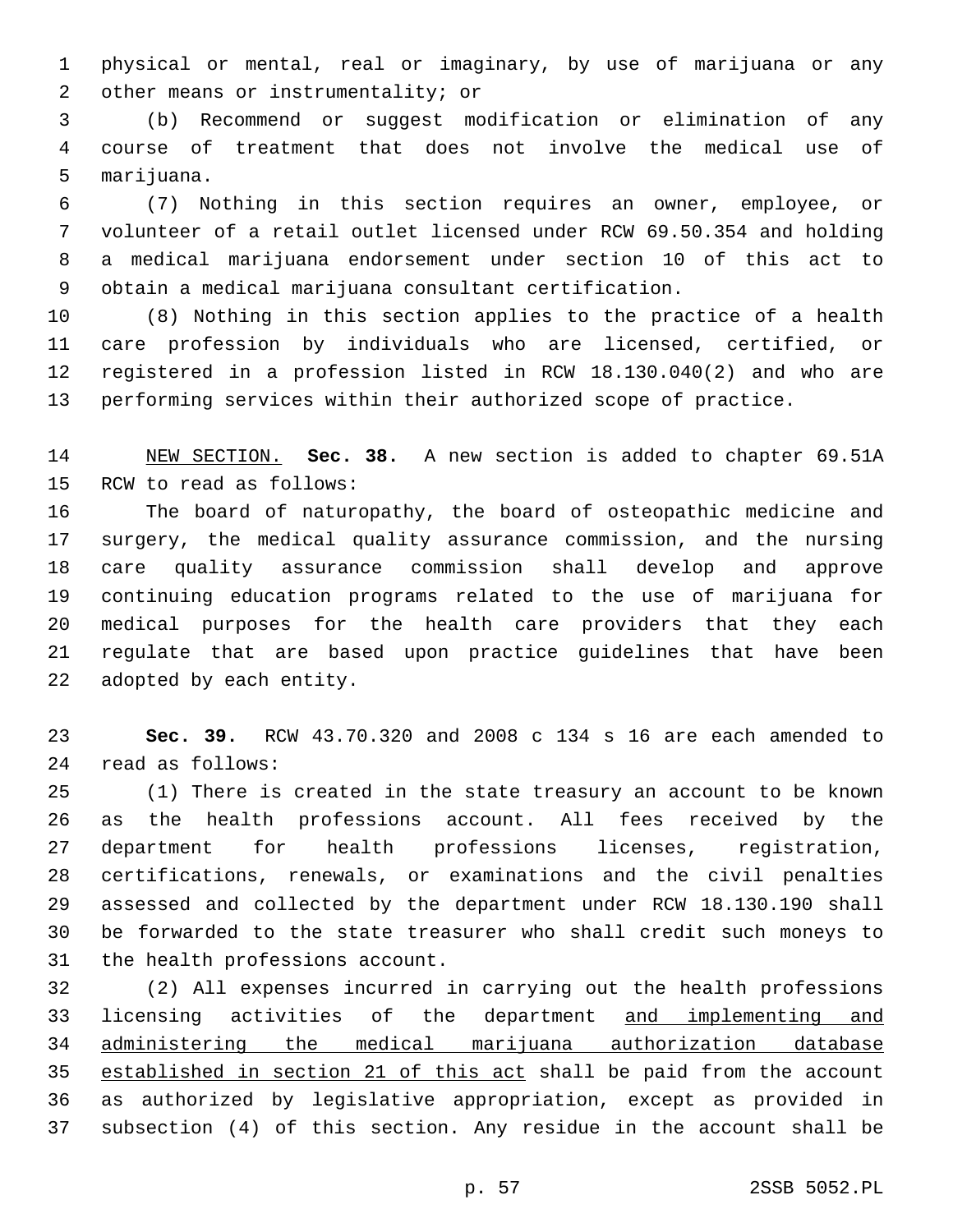accumulated and shall not revert to the general fund at the end of 2 the biennium.

 (3) The secretary shall biennially prepare a budget request based on the anticipated costs of administering the health professions licensing activities of the department which shall include the 6 estimated income from health professions fees.

 (4) The secretary shall, at the request of a board or commission as applicable, spend unappropriated funds in the health professions account that are allocated to the requesting board or commission to meet unanticipated costs of that board or commission when revenues exceed more than fifteen percent over the department's estimated six-year spending projections for the requesting board or commission. Unanticipated costs shall be limited to spending as authorized in subsection (3) of this section for anticipated costs.

 NEW SECTION. **Sec. 40.** A new section is added to chapter 82.04 16 RCW to read as follows:

 (1) This chapter does not apply to any cooperative in respect to growing marijuana, or manufacturing marijuana concentrates, useable marijuana, or marijuana-infused products, as those terms are defined 20 in RCW 69.50.101.

 (2) The tax preference authorized in this section is not subject to the provisions of RCW 82.32.805 and 82.32.808.22

 NEW SECTION. **Sec. 41.** (1) The department of health must develop recommendations on establishing medical marijuana specialty clinics that would allow for the authorization and dispensing of marijuana to patients of health care professionals who work on-site of the clinic and who are certified by the department of health in the medical use of marijuana.

 (2) Recommendations must be reported to the chairs of the health care committees of both the senate and house of representatives by 31 December 1, 2015.

 **Sec. 42.** RCW 69.50.203 and 2013 c 19 s 88 are each amended to 33 read as follows:

 (a) Except as provided in subsection (c) of this section, the commission shall place a substance in Schedule I upon finding that 36 the substance:

37 (1) has high potential for abuse;

p. 58 2SSB 5052.PL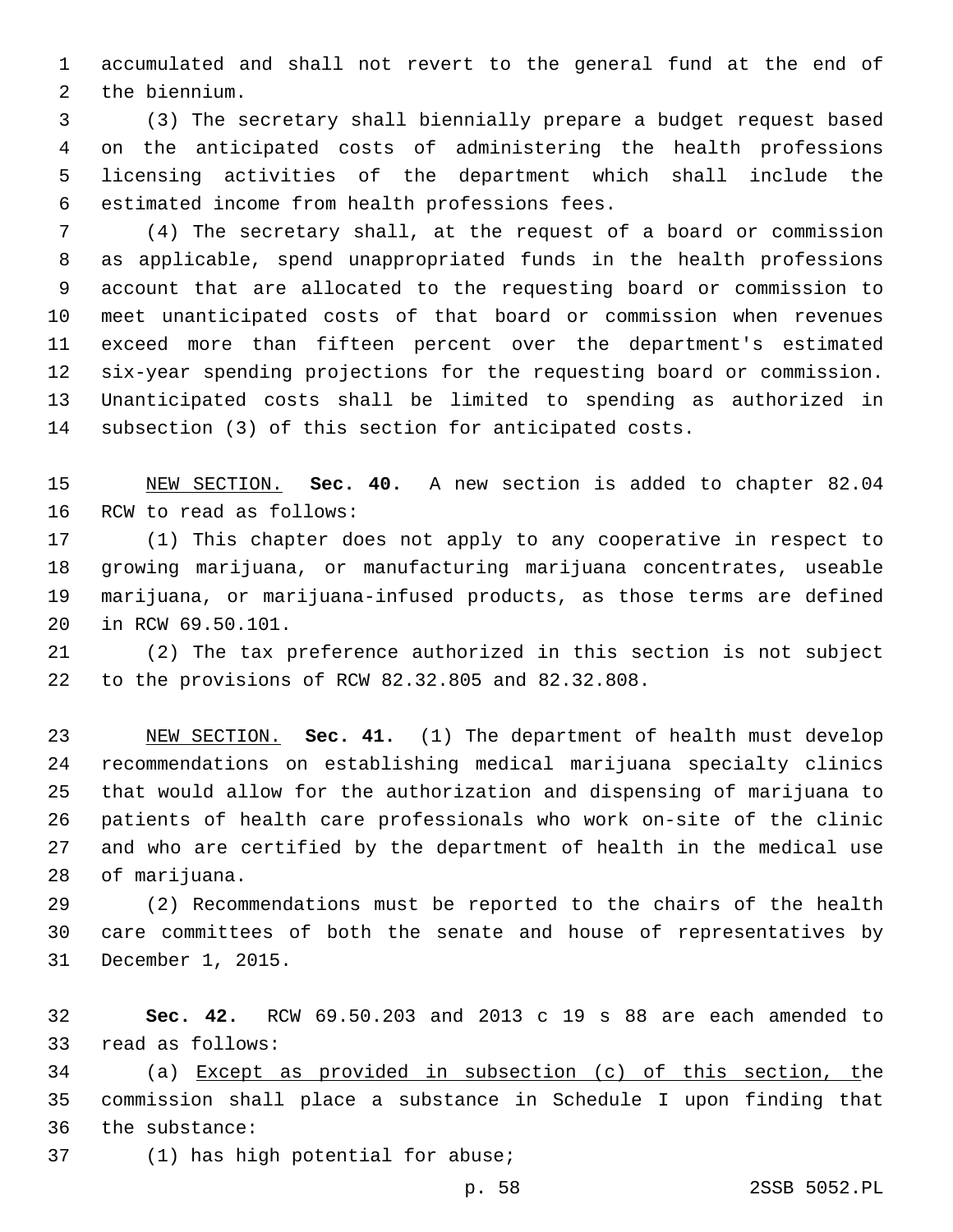(2) has no currently accepted medical use in treatment in the 2 United States; and

 (3) lacks accepted safety for use in treatment under medical supervision.4

 (b) The commission may place a substance in Schedule I without making the findings required by subsection (a) of this section if the substance is controlled under Schedule I of the federal Controlled Substances Act by a federal agency as the result of an international 9 treaty, convention, or protocol.

 (c) No marijuana concentrates, useable marijuana, or marijuana- infused product that the department has identified in rules adopted pursuant to section 10(4) of this act as appropriate for sale to qualifying patients and designated providers in a retail outlet that holds a medical marijuana endorsement shall be deemed to have met the criteria established in subsection (a) of this section and may not be placed in Schedule I.

 **Sec. 43.** RCW 69.50.204 and 2010 c 177 s 2 are each amended to 18 read as follows:

 Unless specifically excepted by state or federal law or regulation or more specifically included in another schedule, the following controlled substances are listed in Schedule I:

 (a) Any of the following opiates, including their isomers, esters, ethers, salts, and salts of isomers, esters, and ethers whenever the existence of these isomers, esters, ethers, and salts is possible within the specific chemical designation:

 (1) Acetyl-alpha-methylfentanyl (N-[1-(1-methyl-2-phenethyl)-4 piperidinyl]-N-phenylacetamide);27

- (2) Acetylmethadol;28
- (3) Allylprodine;29

 (4) Alphacetylmethadol, except levo-alphacetylmethadol, also known as levo-alpha-acetylmethadol, levomethadyl acetate, or LAAM;

32 (5) Alphameprodine;

(6) Alphamethadol;33

 (7) Alpha-methylfentanyl (N-[1-(alpha-methyl-beta-phenyl) ethyl-4-piperidyl] propionanilide); (1-(1-methyl-2-phenylethyl)-4-(N-36 propanilido) piperidine);

 (8) Alpha-methylthiofentanyl (N-[1-methyl-2-(2-thienyl)ethyl-4- 38 piperidinyl]-N-phenylpropanamide);

(9) Benzethidine;39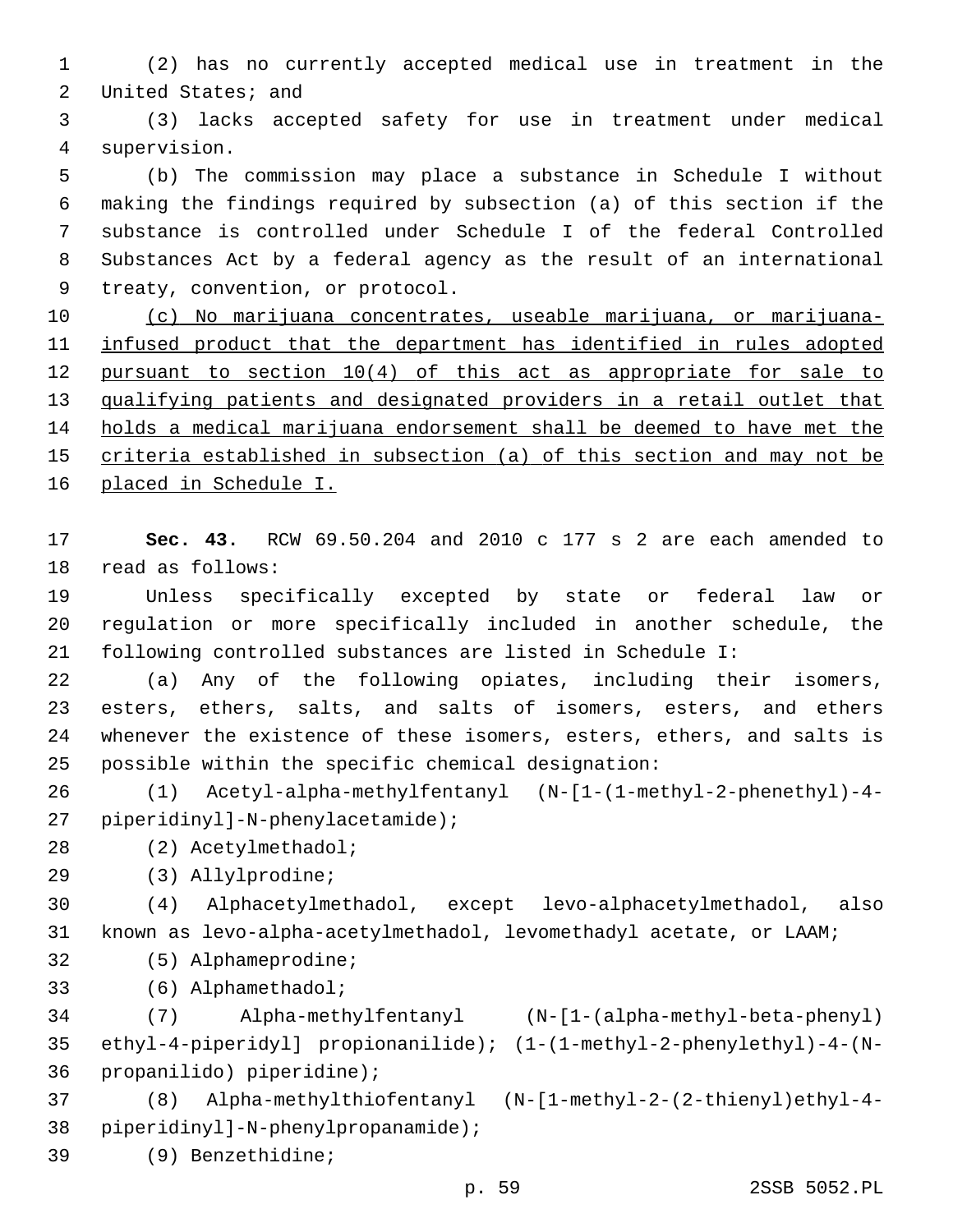| 1  |                                    | (10) Betacetylmethadol;                                                          |  |
|----|------------------------------------|----------------------------------------------------------------------------------|--|
| 2  | (11)                               | Beta-hydroxyfentanyl<br>$(N-[1-(2-hydroxy-2-phenethyl)-4-$                       |  |
| 3  | piperidinyl]-N-phenylpropanamide); |                                                                                  |  |
| 4  |                                    | (12) Beta-hydroxy-3-methylfentanyl, some trade or other names: N-                |  |
| 5  |                                    | $[1-(2-hydrox-2-phenethyl)-3-methyl-4-piperidinyl]-N-$                           |  |
| 6  |                                    | phenylpropanamide;                                                               |  |
| 7  |                                    | $(13)$ Betameprodine;                                                            |  |
| 8  |                                    | $(14)$ Betamethadol;                                                             |  |
| 9  |                                    | $(15)$ Betaprodine;                                                              |  |
| 10 |                                    | (16) Clonitazene;                                                                |  |
| 11 |                                    | $(17)$ Dextromoramide;                                                           |  |
| 12 |                                    | $(18)$ Diampromide;                                                              |  |
| 13 |                                    | (19) Diethylthiambutene;                                                         |  |
| 14 |                                    | (20) Difenoxin;                                                                  |  |
| 15 |                                    | (21) Dimenoxadol;                                                                |  |
| 16 |                                    | (22) Dimepheptanol;                                                              |  |
| 17 |                                    | (23) Dimethylthiambutene;                                                        |  |
| 18 |                                    | (24) Dioxaphetyl butyrate;                                                       |  |
| 19 |                                    | (25) Dipipanone;                                                                 |  |
| 20 |                                    | (26) Ethylmethylthiambutene;                                                     |  |
| 21 |                                    | (27) Etonitazene;                                                                |  |
| 22 |                                    | (28) Etoxeridine;                                                                |  |
| 23 |                                    | (29) Furethidine;                                                                |  |
| 24 |                                    | (30) Hydroxypethidine;                                                           |  |
| 25 |                                    | (31) Ketobemidone;                                                               |  |
| 26 |                                    | $(32)$ Levomoramide;                                                             |  |
| 27 |                                    | (33) Levophenacylmorphan;                                                        |  |
| 28 | (34)                               | 3-Methylfentanyl<br>$(N - [3 - \text{methyl-1} - (2 - \text{phenylethyl}) - 4 -$ |  |
| 29 |                                    | piperidyl]-N-phenylprop anamide);                                                |  |
| 30 | (35)                               | 3-Methylthiofentanyl (N-[(3-methyl-1-(2-thienyl)ethyl-4-                         |  |
| 31 |                                    | piperidinyl]-N-phenylpropanamide);                                               |  |
| 32 |                                    | (36) Morpheridine;                                                               |  |
| 33 |                                    | (37) MPPP (1-methyl-4-phenyl-4-propionoxypiperidine);                            |  |
| 34 |                                    | (38) Noracymethadol;                                                             |  |
| 35 |                                    | (39) Norlevorphanol;                                                             |  |
| 36 |                                    | (40) Normethadone;                                                               |  |
| 37 |                                    | (41) Norpipanone;                                                                |  |
| 38 | (42)                               | Para-fluorofentanyl<br>$(N-(4-fluorophenyl) - N-[1-(2-d)$                        |  |
| 39 |                                    | phenethyl)-4-piperidinyl] propanamide);                                          |  |
| 40 |                                    | (43) PEPAP(1-(-2-phenethyl)-4-phenyl-4-acetoxypiperidine);                       |  |
|    |                                    | p. 60<br>2SSB 5052.PL                                                            |  |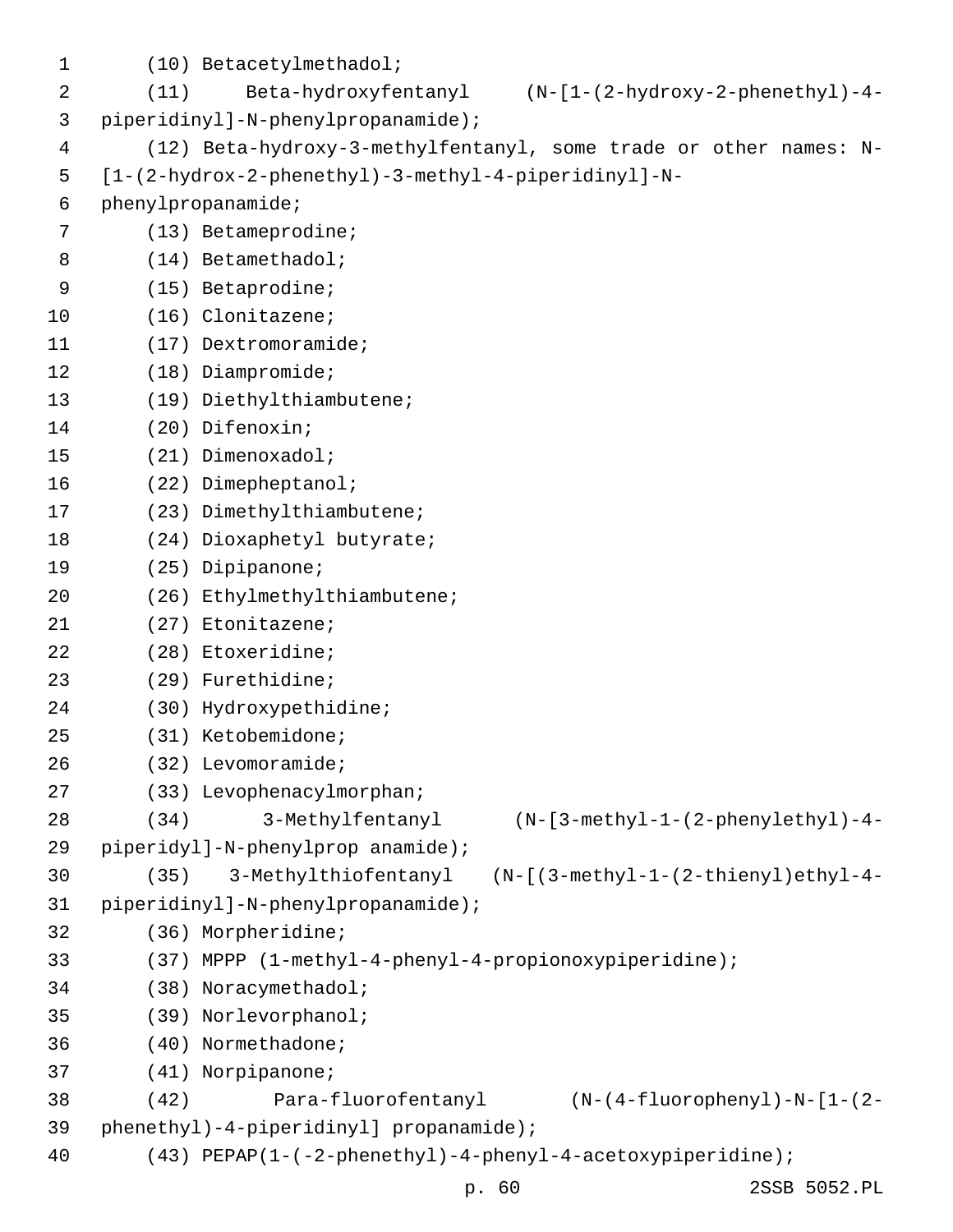| $\mathbf 1$ | $(44)$ Phenadoxone;                                                  |
|-------------|----------------------------------------------------------------------|
| 2           | (45) Phenampromide;                                                  |
| 3           | (46) Phenomorphan;                                                   |
| 4           | (47) Phenoperidine;                                                  |
| 5           | (48) Piritramide;                                                    |
| 6           | (49) Proheptazine;                                                   |
| 7           | (50) Properidine;                                                    |
| 8           | (51) Propiram;                                                       |
| 9           | $(52)$ Racemoramide;                                                 |
| 10          | Thiofentanyl (N-phenyl-N-[1-(2-thienyl)ethyl-4-piperidinyl]-<br>(53) |
| 11          | $propanaminde)$ ;                                                    |
| 12          | (54) Tilidine;                                                       |
| 13          | (55) Trimeperidine.                                                  |
| 14          | Opium derivatives. Unless specifically excepted or unless<br>(b)     |
| 15          | listed in another schedule, any of the following opium derivatives,  |
| 16          | including their salts, isomers, and salts of isomers whenever the    |
| 17          | existence of those salts, isomers, and salts of isomers is possible  |
| 18          | within the specific chemical designation:                            |
| 19          | $(1)$ Acetorphine;                                                   |
| 20          | (2) Acetyldihydrocodeine;                                            |
| 21          | (3) Benzylmorphine;                                                  |
| 22          | (4) Codeine methylbromide;                                           |
| 23          | (5) Codeine-N-Oxide;                                                 |
| 24          | (6) Cyprenorphine;                                                   |
| 25          | (7) Desomorphine;                                                    |
| 26          | Dihydromorphine;<br>(8)                                              |
| 27          | (9) Drotebanol;                                                      |
| 28          | (10) Etorphine, except hydrochloride salt;                           |
| 29          | (11) Heroin;                                                         |
| 30          | (12) Hydromorphinol;                                                 |
| 31          | (13) Methyldesorphine;                                               |
| 32          | (14) Methyldihydromorphine;                                          |
| 33          | Morphine methylbromide;<br>(15)                                      |
| 34          | Morphine methylsulfonate;<br>(16)                                    |
| 35          | Morphine-N-Oxide;<br>(17)                                            |
| 36          | (18)<br>Myrophine;                                                   |
| 37          | Nicocodeine;<br>(19)                                                 |
| 38          | (20) Nicomorphine;                                                   |
| 39          | (21) Normorphine;                                                    |
| 40          | (22) Pholcodine;                                                     |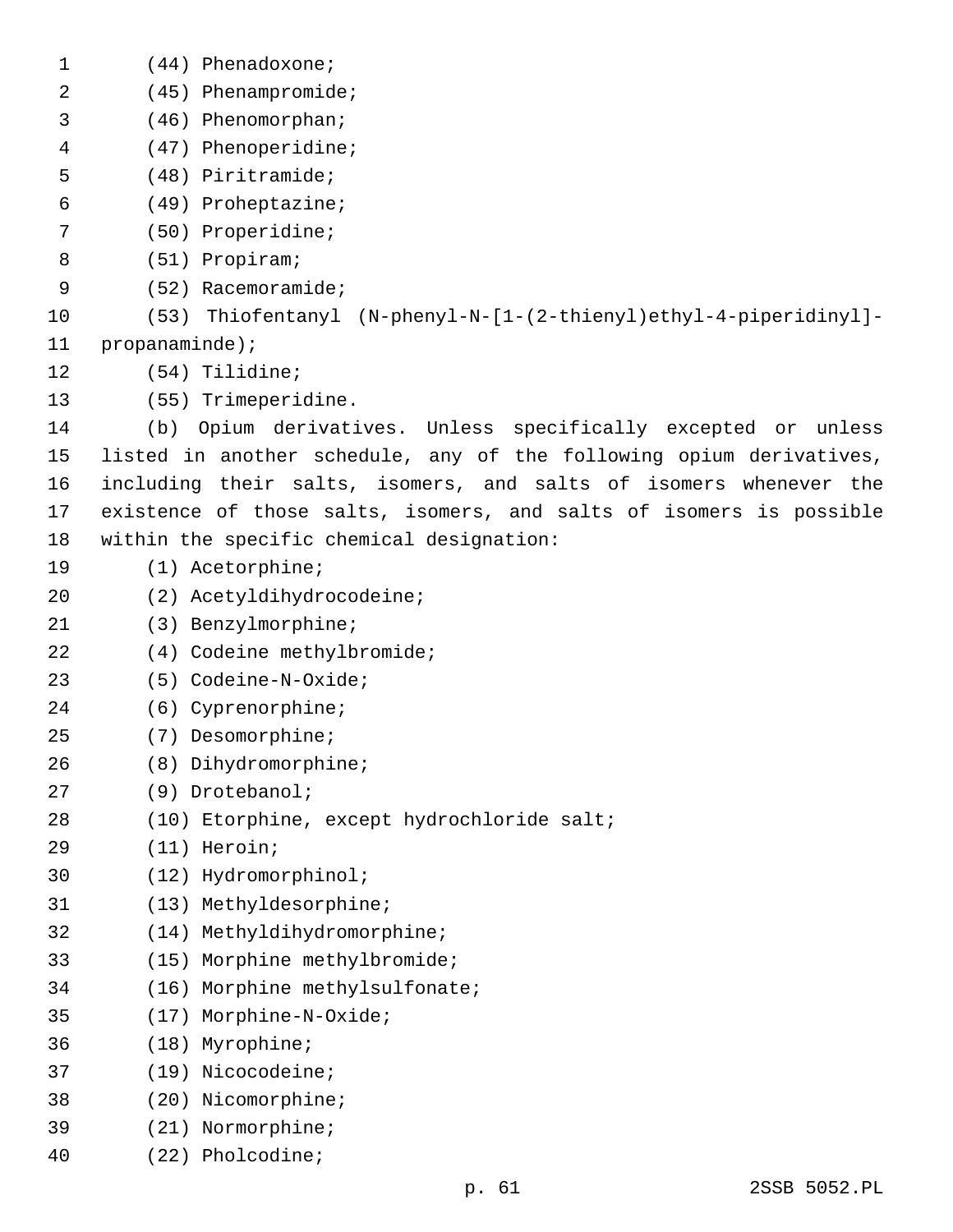1 (23) Thebacon.

 (c) Hallucinogenic substances. Unless specifically excepted or unless listed in another schedule, any material, compound, mixture, or preparation which contains any quantity of the following hallucinogenic substances, including their salts, isomers, and salts of isomers whenever the existence of those salts, isomers, and salts of isomers is possible within the specific chemical designation. For the purposes of this subsection only, the term "isomer" includes the 9 optical, position, and geometric isomers:

 (1) Alpha-ethyltryptamine: Some trade or other names: Etryptamine; monase; a-ethyl-1H-indole-3-ethanamine; 3-(2-aminobutyl) 12 indole; a-ET; and AET;

 (2) 4-bromo-2,5-dimethoxy-amphetamine: Some trade or other names: 4-bromo-2,5-dimethoxy-a-methylphenethylamine; 4-bromo-2,5-DMA;

 (3) 4-bromo-2,5-dimethoxyphenethylamine: Some trade or other names: 2-(4-bromo-2,5-dimethoxyphenyl)-1-aminoethane; alpha-desmethyl 17 DOB; 2C-B, nexus;

 (4) 2,5-dimethoxyamphetamine: Some trade or other names: 2,5- 19 dimethoxy-a-methylphenethylamine; 2,5-DMA;

(5) 2,5-dimethoxy-4-ethylamphetamine (DOET);20

 (6) 2,5-dimethoxy-4-(n)-propylthiophenethylamine: Other name:  $22 \t2C-T-7;$ 

 (7) 4-methoxyamphetamine: Some trade or other names: 4-methoxy-a-methylphenethylamine; paramethoxyamphetamine, PMA;

(8) 5-methoxy-3,4-methylenedioxy-amphetamine;25

 (9) 4-methyl-2,5-dimethoxy-amphetamine: Some trade and other names: 4-methyl-2,5-dimethoxy-a-methylphenethylamine; "DOM"; and "STP";28

(10) 3,4-methylenedioxy amphetamine;29

(11) 3,4-methylenedioxymethamphetamine (MDMA);

 (12) 3,4-methylenedioxy-N-ethylamphetamine, also known as N- ethyl-alpha-methyl-3,4(methylenedioxy)phenethylamine, N-ethyl MDA, 33 MDE, MDEA;

 (13) N-hydroxy-3,4-methylenedioxyamphetamine also known as N-hydroxy-alpha-methyl-3,4(methylenedioxy)phenethylamine,N-hydroxy MDA;

37 (14) 3, 4, 5-trimethoxy amphetamine;

(15) Alpha-methyltryptamine: Other name: AMT;38

 (16) Bufotenine: Some trade or other names: 3-(beta-Dimethylaminoethyl)-5-hydroxindole; 3-(2-dimethylaminoethyl)-5-

p. 62 2SSB 5052.PL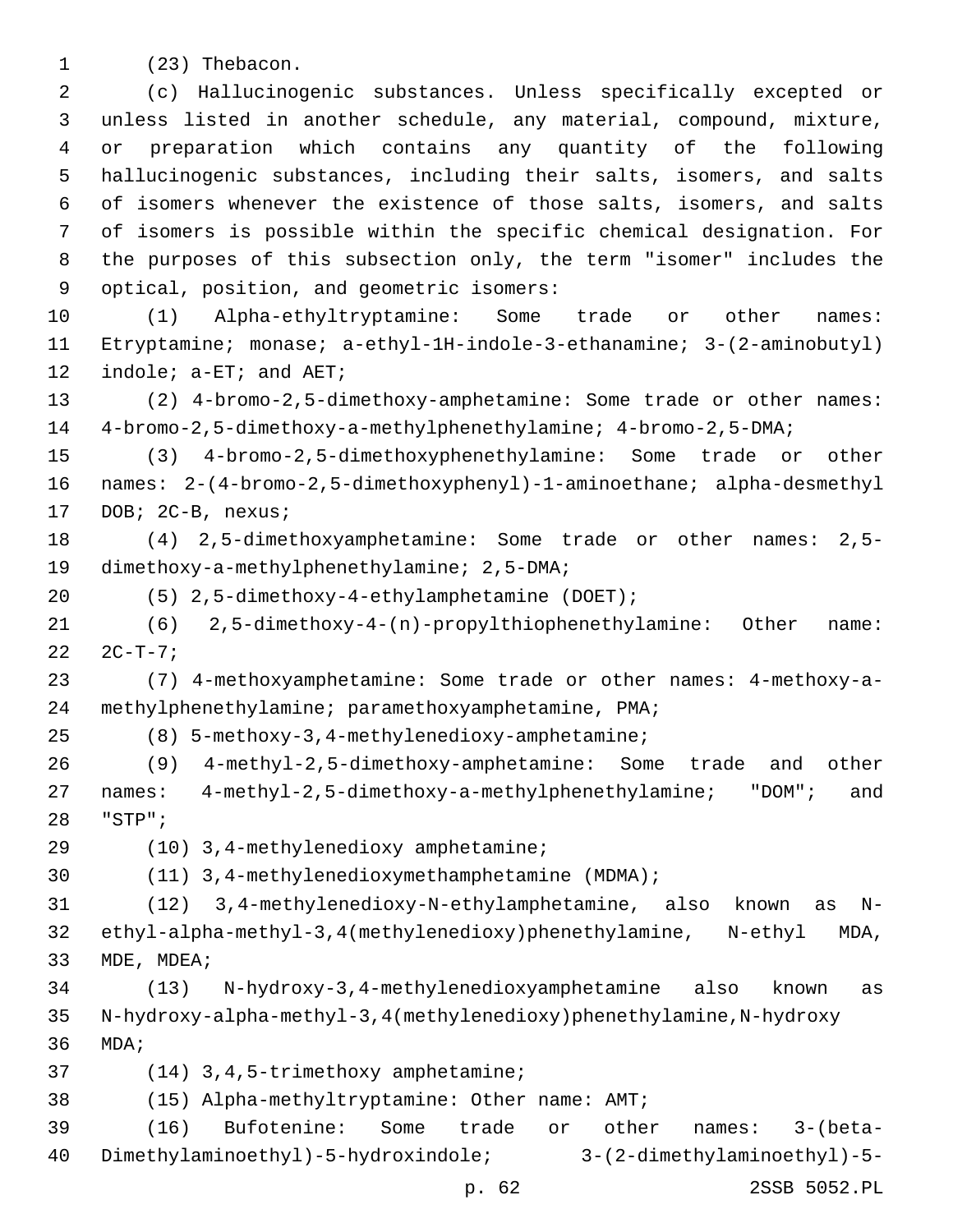1 indolol; N, N-dimethylserotonin; 5-hydroxy-N,N-dimethyltryptamine; 2 mappine;

3 (17) Diethyltryptamine: Some trade or other names: N,N-4 Diethyltryptamine; DET;

5 (18) Dimethyltryptamine: Some trade or other names: DMT;

6 (19) 5-methoxy-N,N-diisopropyltryptamine: Other name: 5-MeO-DIPT;

7 (20) Ibogaine: Some trade or other names: 7-Ethyl-6,6 beta, 8 7,8,9,10,12,13,-octahydro-2-methoxy-6,9-methano-5H-pyndo (1',2' 1,2) 9 azepino (5,4-b) indole; Tabernanthe iboga;

10 (21) Lysergic acid diethylamide;

11 (22) Marihuana or marijuana, except for any marijuana 12 concentrates, useable marijuana, or marijuana-infused products 13 identified by the department in rules adopted pursuant to section 14 10(4) of this act as appropriate for sale to qualifying patients and 15 designated providers in a retail outlet that holds a medical 16 marijuana endorsement;

17 (23) Mescaline;

18 (24) Parahexyl-7374: Some trade or other names: 3-Hexyl-1- 19 hydroxy-7, 8, 9, 10-tetrahydro-6, 6, 9-trimethyl-6H-20 dibenzo[b,d]pyran; synhexyl;

 (25) Peyote, meaning all parts of the plant presently classified botanically as Lophophora Williamsii Lemaire, whether growing or not, the seeds thereof, any extract from any part of such plant, and every compound, manufacture, salts, derivative, mixture, or preparation of such plant, its seeds, or extracts; (interprets 21 U.S.C. Sec. 812 26 (c), Schedule I  $(c)(12)$ ;

(26) N-ethyl-3-piperidyl benzilate;27

(27) N-methyl-3-piperidyl benzilate;28

(28) Psilocybin;29

(29) Psilocyn;30

 (30)(i) Tetrahydrocannabinols, meaning tetrahydrocannabinols naturally contained in a plant of the genus Cannabis (cannabis plant), as well as synthetic equivalents of the substances contained in the plant, or in the resinous extractives of Cannabis, species, and/or synthetic substances, derivatives, and their isomers with similar chemical structure and pharmacological activity such as the 37 following:

38  $((+i+))$   $(A)$  1 - cis - or trans tetrahydrocannabinol, and their 39 optical isomers, excluding tetrahydrocannabinol in sesame oil and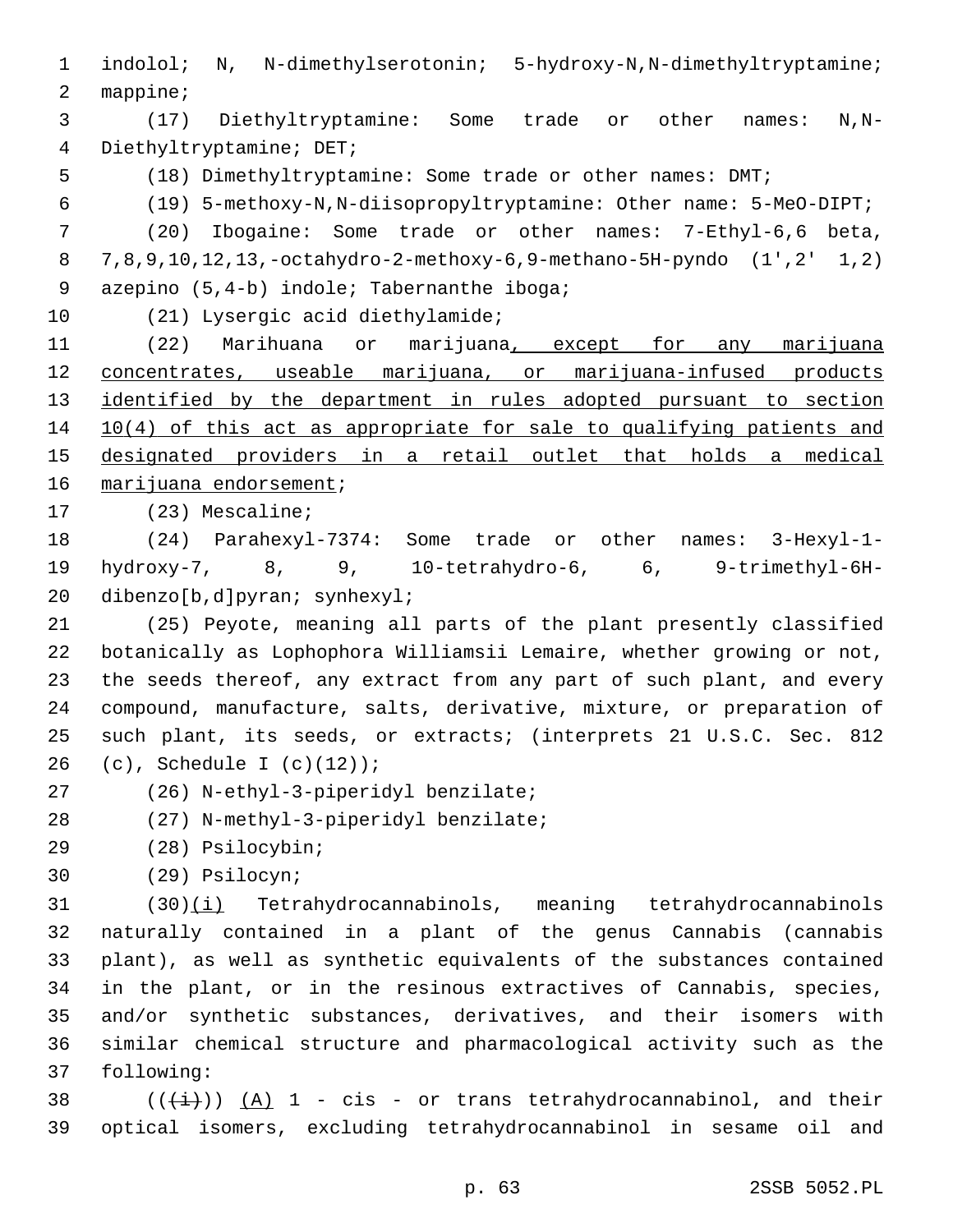encapsulated in a soft gelatin capsule in a drug product approved by 2 the United States Food and Drug Administration;

 ( $(\frac{1+i}{i})$ )  $(B)$  6 - cis - or trans tetrahydrocannabinol, and their 4 optical isomers;

 (( $(i\text{iii})$ ) (C) 3,4 - cis - or trans tetrahydrocannabinol, and its 6 optical isomers;

 (Since nomenclature of these substances is not internationally standardized, compounds of these structures, regardless of numerical 9 designation of atomic positions covered.)

 (ii) The term "tetrahydrocannabinols" does not include any marijuana concentrates, useable marijuana, or marijuana-infused 12 products identified by the department in rules adopted pursuant to 13 section 10(4) of this act as appropriate for sale to qualifying 14 patients and designated providers in a retail outlet that holds a 15 medical marijuana endorsement;

 (31) Ethylamine analog of phencyclidine: Some trade or other names: N-ethyl-1phenylcyclohexalymine, (1-phenylcyclohexl) ethylamine; N-(1-phenylcyclohexyl)ethylamine; cyclohexamine; PCE;

 (32) Pyrrolidine analog of phencyclidine: Some trade or other names: 1-(1-phencyclohexyl)pyrrolidine; PCPy; PHP;

 (33) Thiophene analog of phencyclidine: Some trade or other names: 1-(1-[2-thenyl]-cyclohexly)-pipendine; 2-thienylanalog of 23 phencyclidine; TPCP; TCP;

 (34) 1-[1-(2-thienyl)cyclohexyl]pyrrolidine: A trade or other 25 name is TCPy.

 (d) Depressants. Unless specifically excepted or unless listed in another schedule, any material, compound, mixture, or preparation which contains any quantity of the following substances having a depressant effect on the central nervous system, including its salts, isomers, and salts of isomers whenever the existence of such salts, isomers, and salts of isomers is possible within the specific 32 chemical designation.

 (1) Gamma-hydroxybutyric acid: Some other names include GHB; gamma-hydroxybutyrate; 4-hydroxybutyrate; 4-hydroxybutanoic acid; 35 sodium oxybate; sodium oxybutyrate;

36 (2) Mecloqualone;

(3) Methaqualone.37

 (e) Stimulants. Unless specifically excepted or unless listed in another schedule, any material, compound, mixture, or preparation which contains any quantity of the following substances having a

p. 64 2SSB 5052.PL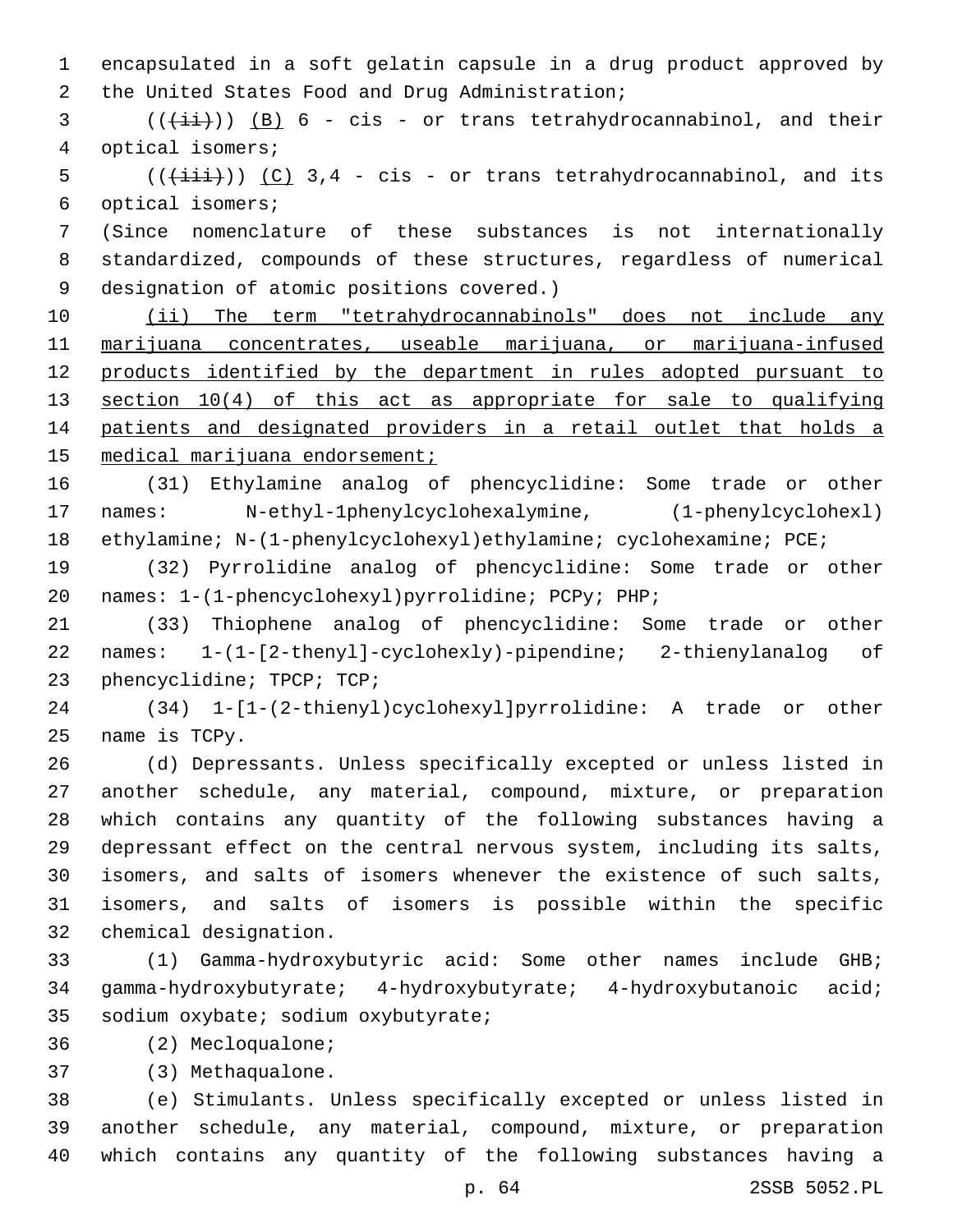stimulant effect on the central nervous system, including its salts, 2 isomers, and salts of isomers:

 (1) Aminorex: Some other names: aminoxaphen; 2-amino-5-phenyl-2 oxazoline; or 4, 5-dihydro-5-phenly-2-oxazolamine;4

(2) N-Benzylpiperazine: Some other names: BZP,1-benzylpiperazine;

 (3) Cathinone, also known as 2-amino-1-phenyl-1-propanone, alpha-aminopropiophenone, 2-aminopropiophenone and norephedrone;

(4) Fenethylline;8

 (5) Methcathinone: Some other names: 2-(methylamino)- propiophenone; alpha-(methylamino)propiophenone; 2-(methylamino)-1- phenylpropan-1-one; alpha-N-methylaminopropiophenone; 12 monomethylpropion; ephedrone; N-methylcathinone; methylcathinone; AL-464; AL-422; AL-463 and UR1432, its salts, optical isomers, and 14 salts of optical isomers;

 (6) (+-)cis-4-methylaminorex ((+-)cis-4,5-dihydro-4-methyl-5- 16  $phenyl-2-oxazolamine$ ;

17 (7) N-ethylamphetamine;

 (8) N,N-dimethylamphetamine: Some trade or other names: N,N-alpha-trimethyl-benzeneethanamine; N,N-alpha-trimethylphenoethylene.

 The controlled substances in this section may be added, rescheduled, or deleted as provided for in RCW 69.50.201.

 NEW SECTION. **Sec. 44.** A new section is added to chapter 69.50 23 RCW to read as follows:

 (1) It is unlawful for any person to manufacture, deliver, or possess with intent to manufacture or deliver, marijuana concentrates, useable marijuana, and marijuana-infused products identified by the department in rules adopted pursuant to section 10(4) of this act as appropriate for sale to qualifying patients and designated providers in a retail outlet that holds a medical 30 marijuana endorsement, except:

 (a) As those activities are associated with the lawful operation as a licensed marijuana producer, processor, retailer, or retailer with a medical marijuana endorsement in compliance with this chapter 34 and chapter 69.51A RCW;

 (b) In association with the lawful operation of a cooperative established pursuant to, and operating in compliance with, section 26 37 of this act;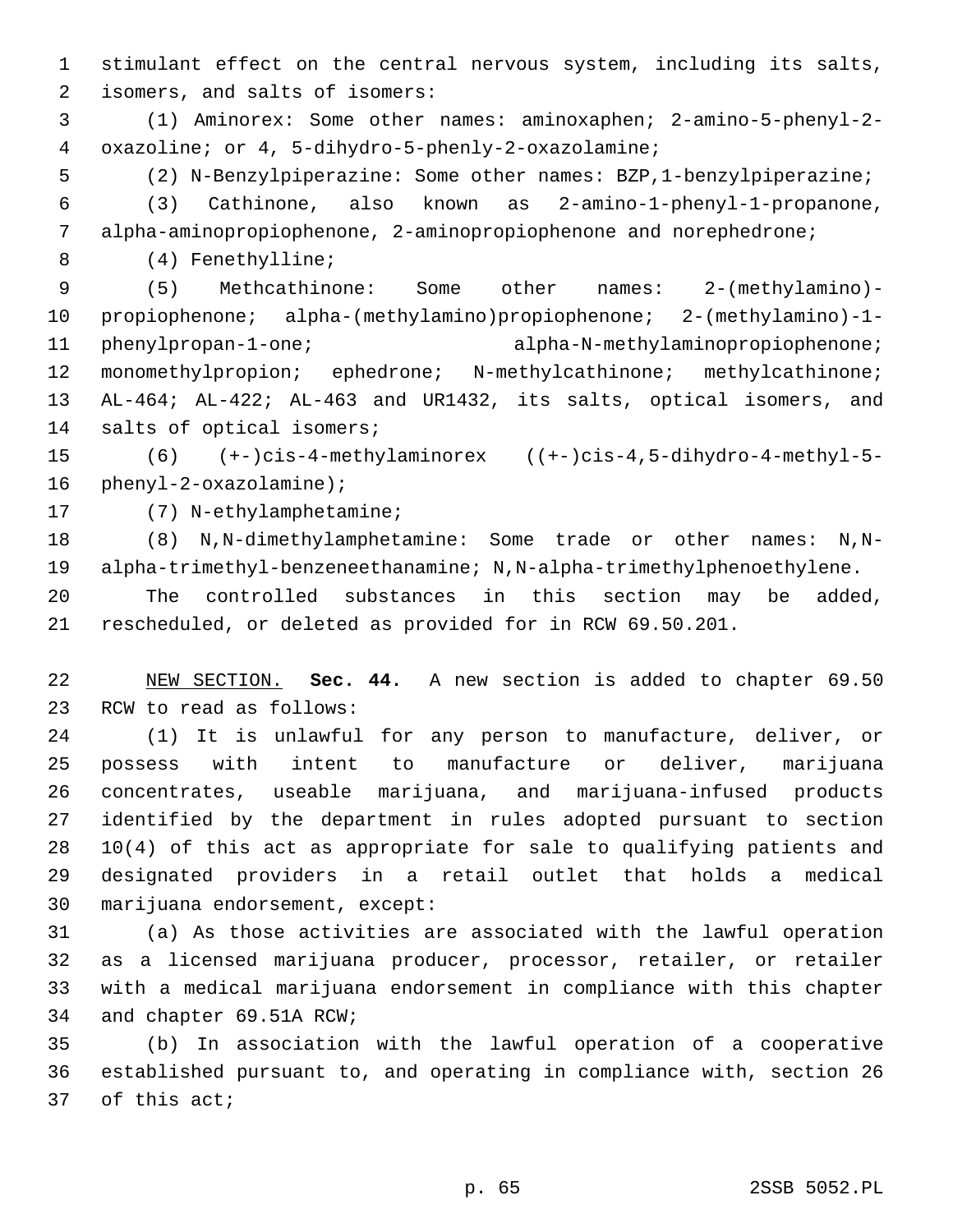(c) Until July 1, 2016, in association with the lawful operation of a collection garden established pursuant to, and operating in 3 compliance with RCW 69.51A.085; or

 (d) As the activities of a designated provider or qualifying patient support the personal, medical use of a qualifying patient in compliance with section 27 of this act.6

 (2) Any person who violates this section is guilty of a class B 8 felony.

 NEW SECTION. **Sec. 45.** A new section is added to chapter 69.50 10 RCW to read as follows:

 (1) It is unlawful for any person to possess marijuana concentrates, useable marijuana, and marijuana-infused products identified by the department in rules adopted pursuant to section 10(4) of this act as appropriate for sale to qualifying patients and designated providers in a retail outlet that holds a medical 16 marijuana endorsement, unless:

 (a) It is obtained and possessed by a designated provider or qualifying patient in an amount that does not exceed those authorized in section 19 of this act and the substance is obtained from:

 (i) A licensed marijuana retailer or retailer with a medical marijuana endorsement operating in compliance with this chapter and 22 chapter 69.51A RCW;

 (ii) A cooperative established pursuant to, and operating in 24 compliance with, section 26 of this act;

 (iii) Until July 1, 2016, a collective garden established pursuant to, and operating in compliance with RCW 69.51A.085; or

 (iv) The designated provider or qualifying patient in compliance 28 with section 27 of this act; or

 (b) It is obtained and possessed by a person in an amount that does not exceed those authorized in RCW 69.50.360 and was obtained from a licensed marijuana retailer or retailer with a medical marijuana endorsement operating in compliance with this chapter.

 (2) Any person who violates this section is guilty of a class C 34 felony.

 **Sec. 46.** RCW 9.94A.518 and 2003 c 53 s 57 are each amended to read as follows:36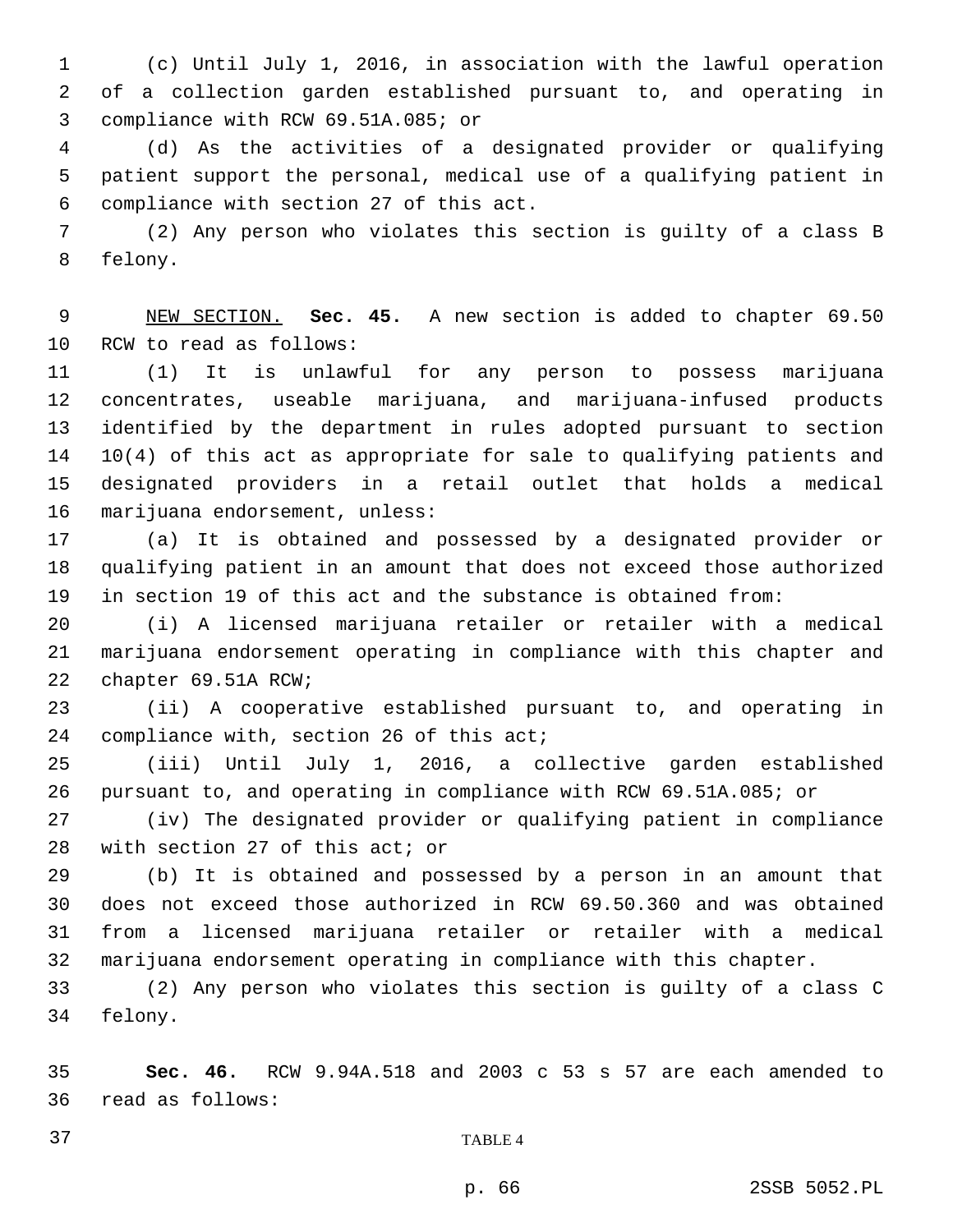| 1  | <b>DRUG OFFENSES</b>                      |
|----|-------------------------------------------|
| 2  | <b>INCLUDED WITHIN EACH</b>               |
| 3  | SERIOUSNESS LEVEL                         |
| 4  | Any felony offense under chapter<br>Ш     |
| 5  | 69.50 RCW with a deadly weapon            |
| 6  | special verdict under RCW                 |
| 7  | 9.94A.602                                 |
| 8  | <b>Controlled Substance Homicide (RCW</b> |
| 9  | 69.50.415)                                |
| 10 | Delivery of imitation controlled          |
| 11 | substance by person eighteen or           |
| 12 | over to person under eighteen             |
| 13 | (RCW 69.52.030(2))                        |
| 14 | Involving a minor in drug dealing         |
| 15 | (RCW 69.50.4015)                          |
| 16 | Manufacture of methamphetamine            |
| 17 | (RCW 69.50.401(2)(b))                     |
| 18 | Over 18 and deliver heroin,               |
| 19 | methamphetamine, a narcotic from          |
| 20 | Schedule I or II, or flunitrazepam        |
| 21 | from Schedule IV to someone               |
| 22 | under 18 (RCW 69.50.406)                  |
| 23 | Over 18 and deliver narcotic from         |
| 24 | Schedule III, IV, or V or a               |
| 25 | nonnarcotic, except flunitrazepam         |
| 26 | or methamphetamine, from                  |
| 27 | Schedule I-V to someone under 18          |
| 28 | and 3 years junior (RCW)                  |
| 29 | 69.50.406)                                |
| 30 | Possession of Ephedrine,                  |
| 31 | Pseudoephedrine, or Anhydrous             |
| 32 | Ammonia with intent to                    |
| 33 | manufacture                               |
| 34 | methamphetamine (RCW                      |
| 35 | 69.50.440)                                |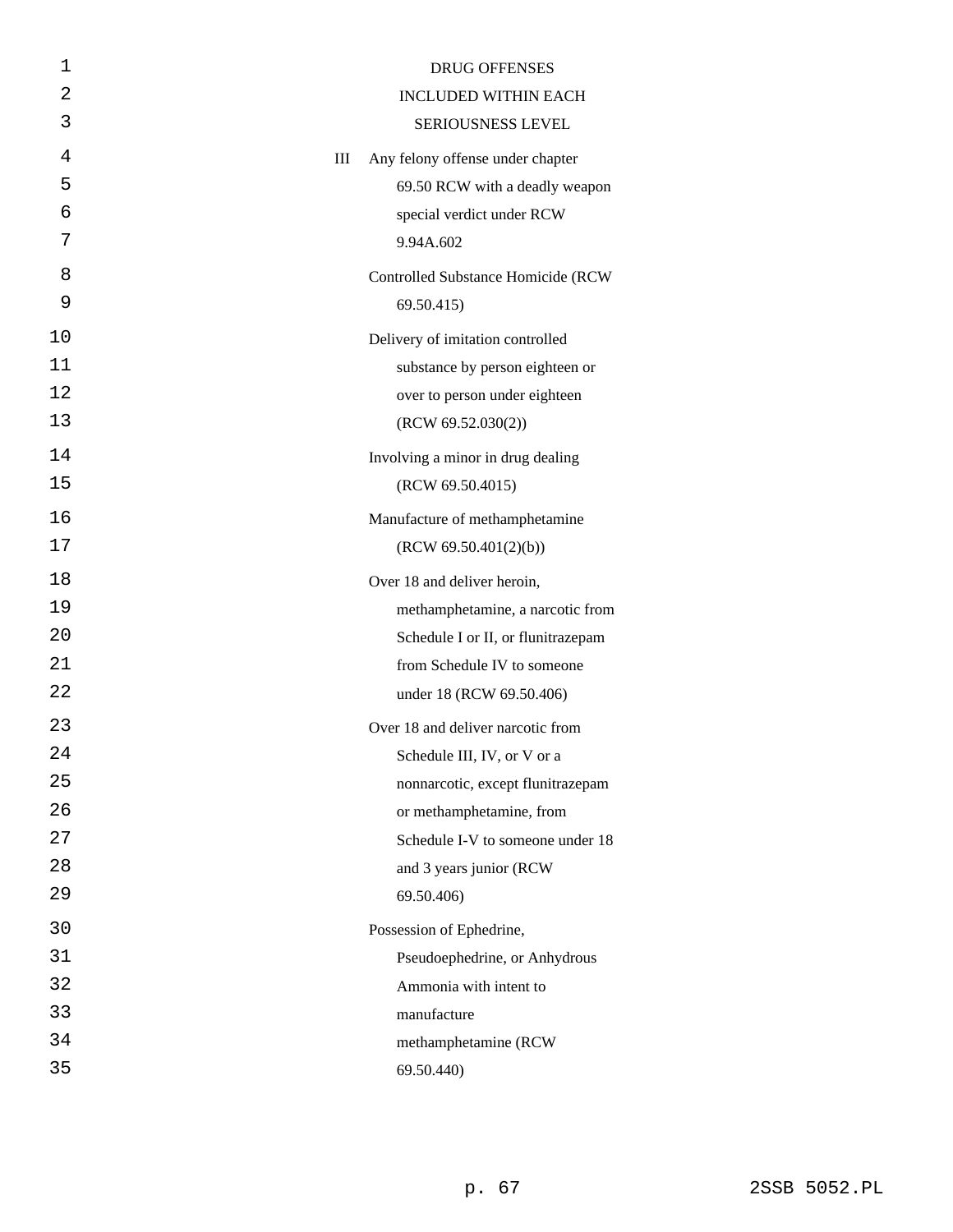| 1  |          | Selling for profit (controlled or         |
|----|----------|-------------------------------------------|
| 2  |          | counterfeit) any controlled               |
| 3  |          | substance (RCW 69.50.410)                 |
| 4  | $\rm II$ | Create, deliver, or possess a counterfeit |
| 5  |          | controlled substance (RCW                 |
| 6  |          | 69.50.4011)                               |
| 7  |          | Deliver or possess with intent to         |
| 8  |          | deliver methamphetamine (RCW              |
| 9  |          | 69.50.401(2)(b)                           |
| 10 |          | Delivery of a material in lieu of a       |
| 11 |          | controlled substance (RCW                 |
| 12 |          | 69.50.4012)                               |
| 13 |          | Maintaining a Dwelling or Place for       |
| 14 |          | <b>Controlled Substances (RCW</b>         |
| 15 |          | 69.50.402(1)(f)                           |
| 16 |          | Manufacture, deliver, or possess with     |
| 17 |          | intent to deliver amphetamine             |
| 18 |          | (RCW 69.50.401(2)(b))                     |
| 19 |          | Manufacture, deliver, or possess with     |
| 20 |          | intent to deliver narcotics from          |
| 21 |          | Schedule I or II or flunitrazepam         |
| 22 |          | from Schedule IV (RCW                     |
| 23 |          | 69.50.401(2)(a)                           |
| 24 |          | Manufacture, deliver, or possess with     |
| 25 |          | intent to deliver narcotics from          |
| 26 |          | Schedule III, IV, or V or                 |
| 27 |          | nonnarcotics from Schedule I-V            |
| 28 |          | (except marijuana, amphetamine,           |
| 29 |          | methamphetamines, or                      |
| 30 |          | flunitrazepam) (RCW                       |
| 31 |          | $69.50.401(2)$ (c) through (e))           |
| 32 |          | Manufacture, distribute, or possess       |
| 33 |          | with intent to distribute an              |
| 34 |          | imitation controlled substance            |
| 35 |          | (RCW 69.52.030(1))                        |
| 36 | T        | Forged Prescription (RCW 69.41.020)       |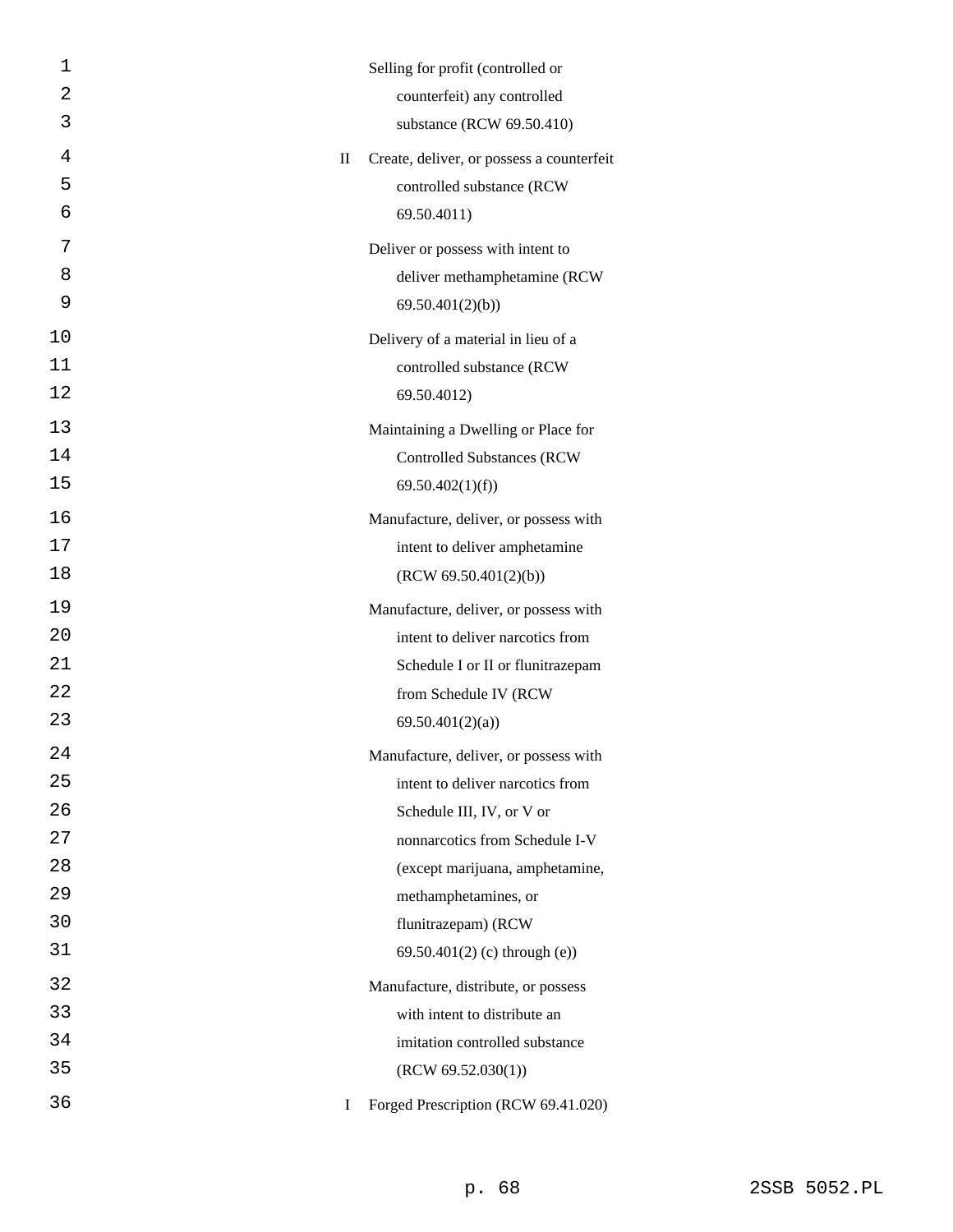| 1  | Forged Prescription for a Controlled   |
|----|----------------------------------------|
| 2  | Substance (RCW 69.50.403)              |
| 3  | Manufacture, deliver, or possess with  |
| 4  | intent to deliver marijuana (RCW       |
| 5  | 69.50.401(2)(c)                        |
| 6  | Manufacture, deliver, or possess with  |
| 7  | intent to deliver marijuana            |
| 8  | pursuant to section 44 of this act     |
| 9  | Possesses marijuana pursuant to        |
| 10 | section 45 of this act                 |
| 11 | Possess Controlled Substance that is a |
| 12 | Narcotic from Schedule III, IV, or     |
| 13 | V or Nonnarcotic from Schedule I-      |
| 14 | V (RCW 69.50.4013)                     |
| 15 | Possession of Controlled Substance     |
| 16 | that is either heroin or narcotics     |
| 17 | from Schedule I or II (RCW             |
| 18 | 69.50.4013)                            |
| 19 | Unlawful Use of Building for Drug      |
| 20 | Purposes (RCW 69.53.010)               |

 NEW SECTION. **Sec. 47.** All references to the Washington state liquor control board must be construed as referring to the Washington state liquor and cannabis board. The code reviser must prepare legislation for the 2016 legislative session changing all references in the Revised Code of Washington from the Washington state liquor control board to the Washington state liquor and cannabis board.

 NEW SECTION. **Sec. 48.** The following acts or parts of acts are each repealed: (1) RCW 69.51A.020 (Construction of chapter) and 2011 c 181 s 103 30 & 1999 c 2 s 3; (2) RCW 69.51A.025 (Construction of chapter—Compliance with RCW 69.51A.040) and 2011 c 181 s 413; (3) RCW 69.51A.047 (Failure to register or present valid documentation—Affirmative defense) and 2011 c 181 s 406; (4) RCW 69.51A.070 (Addition of medical conditions) and 2007 c

36 371 s 7 & 1999 c 2 s 9;

p. 69 2SSB 5052.PL